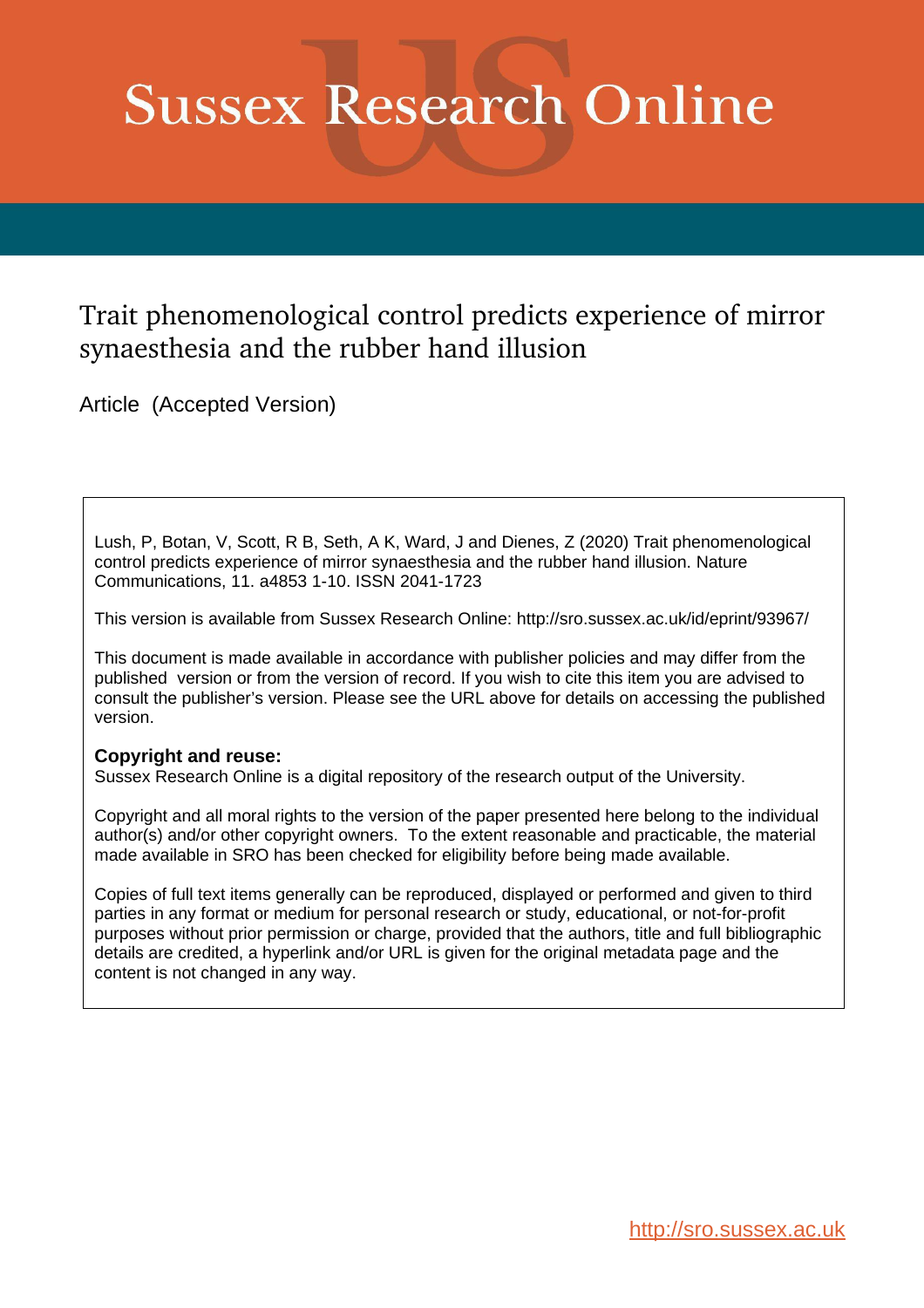# **Trait Phenomenological Control Predicts Experience of Mirror Synaesthesia and the Rubber Hand Illusion**

Lush, P. <sup>1,2\*</sup>, Botan, V<sup>1,3</sup>, Scott, R. B., <sup>1,3</sup>, Seth, A. K. <sup>1, 2,4,</sup> Ward, J. <sup>1,3</sup> & Dienes, Z. <sup>1,3</sup>.

<sup>1</sup> Sackler Centre for Consciousness Science, University of Sussex, Falmer, BN1 9RH, UK

<sup>2</sup> Department of Informatics, Chichester Building, University of Sussex, Falmer, BN1 9RH,

UK

<sup>3</sup> School of Psychology, Pevensey Building, University of Sussex, Falmer, BN1 9RH, UK

4 Canadian Institute for Advanced Research (CIFAR) Program on Brain, Mind, and

Consciousness, Toronto, Ontario. M5G 1M1, Canada

*Accepted for publication in Nature Communications*

\*corresponding author:  $p.lush@sussex.ac.uk$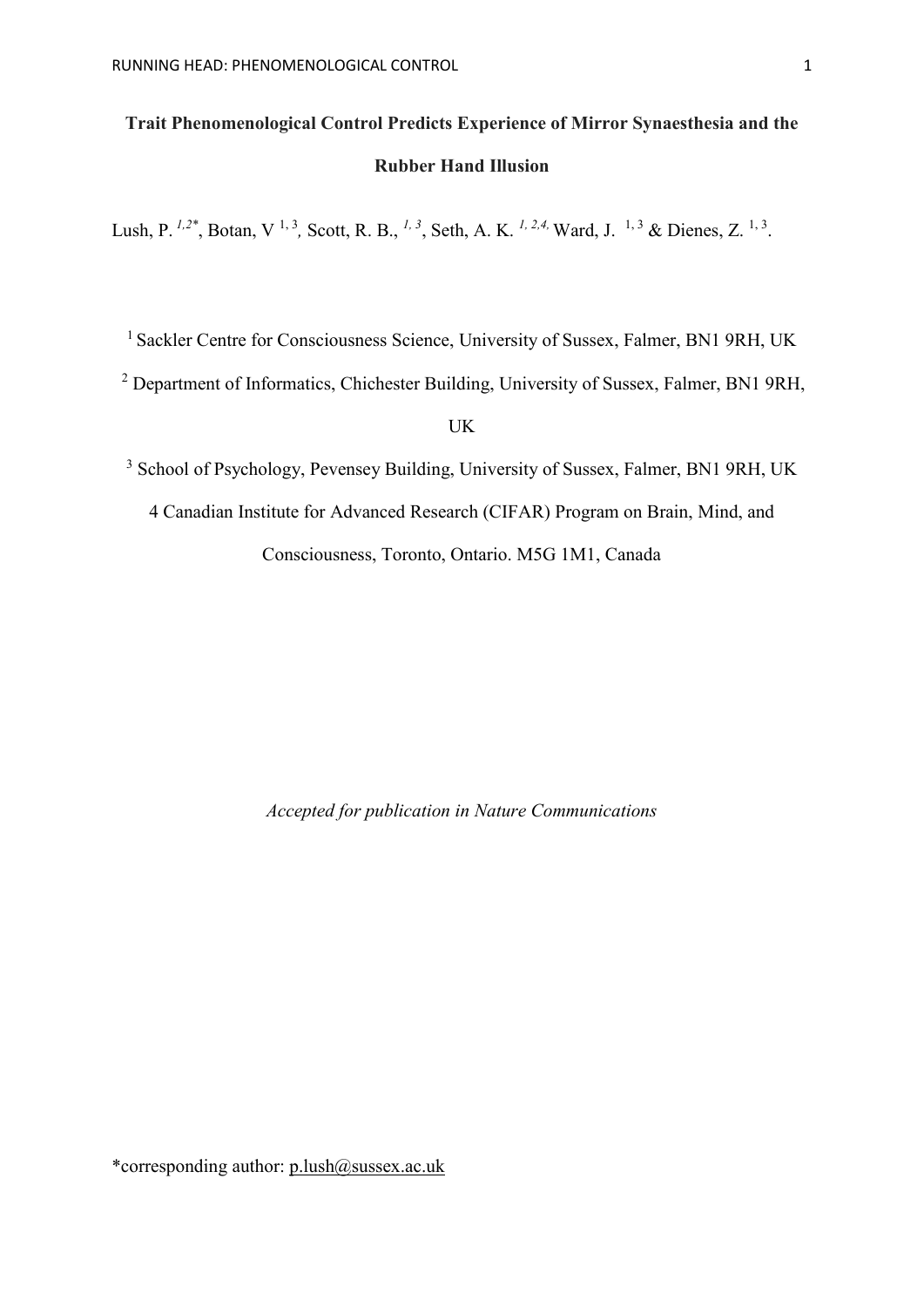#### **Abstract**

In hypnotic responding, expectancies arising from imaginative suggestion drive striking experiential changes (e.g., hallucinations) – which are experienced as involuntary – according to a normally distributed and stable trait ability (hypnotisability). Such experiences can be triggered by implicit suggestion and occur outside the hypnotic context. In large sample studies (of 156, 404 and 353 participants) we report substantial relationships between hypnotisability and experimental measures of experiential change in mirror-sensory synaesthesia and the rubber hand illusion comparable to relationships between hypnotisability and individual hypnosis scale items. The control of phenomenology to meet expectancies arising from perceived task requirements can account for experiential change in psychological experiments.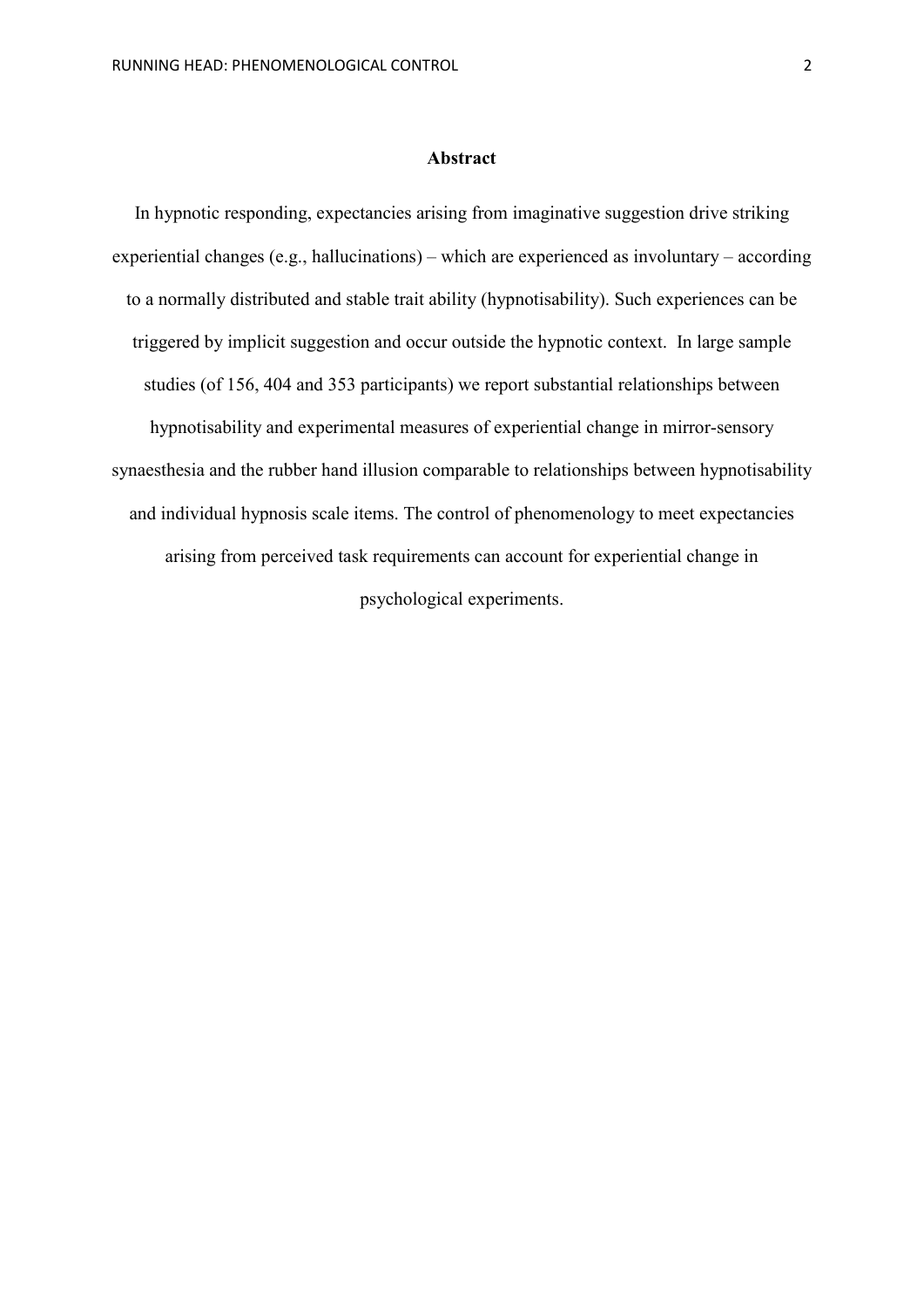Hypnotisability scales measure individual differences in the ability to generate experience in response to imaginative suggestion within a situation designated as hypnotic. Such experiences include visual, auditory, or tactile hallucinations, pain, amnesia, and apparently involuntary motor actions. Response to hypnotic suggestion requires the ability to experience a wide variety of imagined events as real<sup>1</sup> and to experience a sense of involuntariness over the response<sup>2</sup>. Such responding therefore requires the top-down control of perception to meet expectancies arising from imaginative suggestions<sup>3,4</sup>.

Hypnotic responding is distinct from social compliance or social desirability, and is not attributable to mere compliance<sup>5,6</sup>. Hypnotisability is a normally distributed and stable trait<sup>7</sup>. It has long been known that response to imaginative suggestion does not require hypnosis<sup>8</sup>. Indeed, hypnotic induction provides only a small boost in response (around 10%) compared to imaginative suggestion without induction<sup>9</sup>, and this boost appears to be attributable to the word hypnosis<sup>10</sup>. Hypnosis can therefore be considered a particular context in which people engage context-general abilities to respond to imaginative suggestion (imaginative suggestibility<sup>11,12</sup>). In sum, response to imaginative suggestion involves the topdown voluntary control of action and experience (which is experienced as involuntary) according to a stable trait ability, and hypnosis procedures are not necessary for successful responding; hypnosis is just one context within which imaginative suggestion effects occur<sup>13</sup>.

There is agreement among hypnosis researchers that response to imaginative suggestion involves top-down control. For example, in the Oxford Handbook of Hypnosis<sup>14</sup>, all five chapters in the section on theoretical perspectives involve control as a key part of the theories described. So our position is not a minority one; it is just accepting the current predominance of evidence and approach in the field of imaginative and hypnotic suggestion (but see Kirsch<sup>15</sup> for the counter proposal that response to imaginative suggestion is directly caused by expectancies). Because the term 'imaginative suggestibility' evokes unwarranted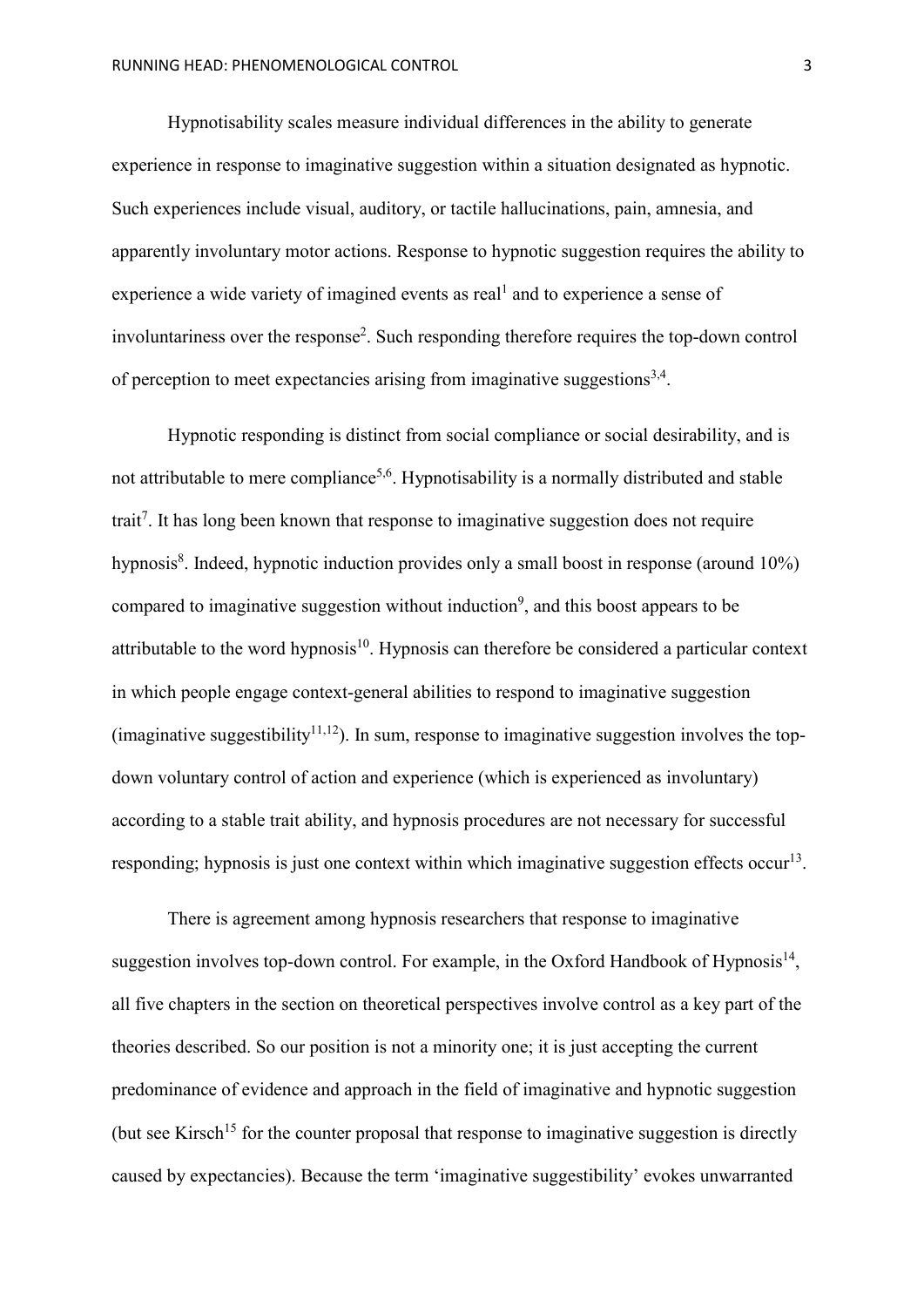association with other forms of suggestibility, we here refer to context-general top down effects on perception in response to imaginative suggestion as 'phenomenological control'. See Dienes et al<sup>16</sup> for detailed discussion of the concept of phenomenological control in response to imaginative suggestion.

Although hypnosis is not required for imaginative suggestion effects, with a few notable exceptions<sup>17</sup>, scales which measure response to imaginative suggestion have focused on the hypnotic context, in which suggestion is generally direct and explicit. However, phenomenological control is not restricted to response to direct suggestion. Indeed, hypnosis developed from Mesmerism, an 18<sup>th</sup> century suggestion effect in which subjects responded to implicit suggestion in a non-hypnotic context with, for example, apparently involuntary convulsions<sup>18</sup>. There is evidence that demand characteristics can drive experience in scientific experiments<sup>19–23</sup> Although this proposal is consistent with many theoretical accounts of hypnosis and has potentially wide-ranging implications<sup>16</sup>, it has not yet been directly investigated.

In short, perceived task requirements may drive real experience according to reliable trait differences in the ability to control phenomenology to meet expectancies (phenomenological control). As an initial test of predictions arising from this theory, we investigated mirror synaesthesia and the rubber hand illusion, candidate effects commonly used to study embodiment which, like hypnotic suggestion effects, involve striking and apparently involuntary experiential change. These studies are intended as test cases which, because of commonality with phenomenological control effects have the greatest likelihood of providing evidence consistent with the theory.

In mirror-sensory synaesthesia, visual stimuli elicit reports of tactile sensations (mirror touch synaesthesia<sup>24,25</sup>) or pain (vicarious pain perception or mirror pain<sup>26</sup>). Around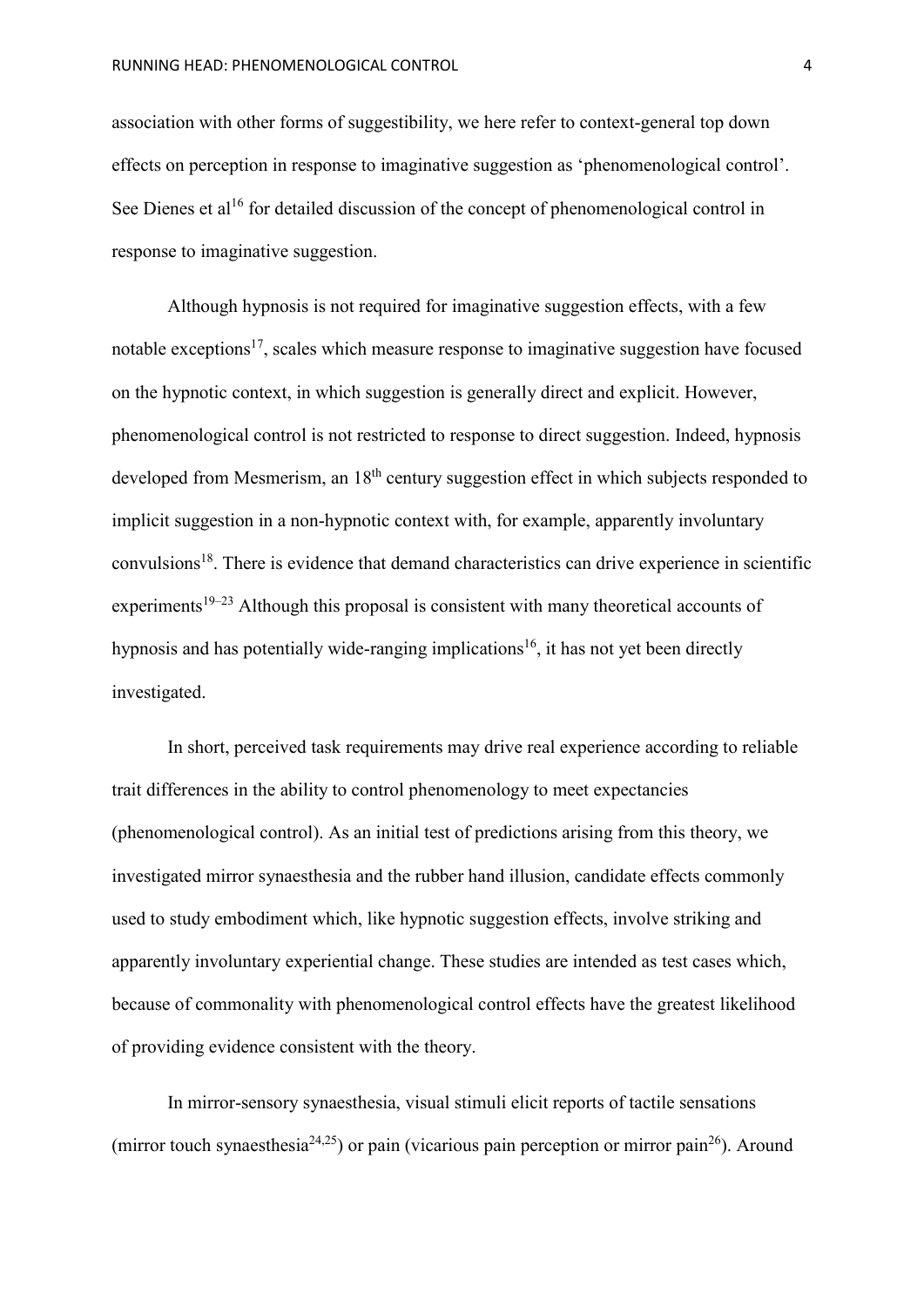2% of the population may be mirror touch synaesthetes<sup>27</sup>. Grice-Jackson et al<sup>28</sup> identify two groups of mirror pain responders: sensory localisers (19%), who report a localised, sensory experience, and affective general responders (12%), who report a generalised and emotional vicarious pain experience. These effects have been attributed to the activity of a mirror neuron system<sup>29</sup>, when simulation of observed action in somatosensory mirroring systems overcomes a threshold of tactile awareness<sup>30</sup>. An alternative theory proposes that vicarious experiences of observed stimulation are creative forms of mental imagery which are 'subintentional' (e.g., fidgeting or tapping along to music) rather than intentional<sup>31</sup>; that is, they are not reflexive responses, but can occur without conscious awareness of an intention.

In the rubber hand illusion (RHI), the subject's hand is placed out of view and brushed at the same time as a visible fake hand, leading to subjective reports of experienced mis-location of the participant's hand and ownership over the rubber hand<sup>32</sup>. The RHI is typically measured in two ways, agreement or disagreement with illusion statements following brush stroke induction (subjective report) and changes in perceived hand position before and after induction (proprioceptive drift). The RHI is thought to reflect the role of multimodal integration in the conscious experience of ownership and location of one's body and supports an extensive literature on the sense of ownership. However, opinions differ as to whether the illusion requires top-down processes<sup>33</sup> or whether multimodal integration alone is sufficient $34$ .

Typically, RHI researchers measure subjective reports following both synchronous stimulation and a control condition of asynchronous stimulation. Because asynchronous induction is not expected to generate changes in experience, asynchronous condition scores are interpreted as indicating suggestion or compliance. Similarly, statements reflecting experiences which experimenters do not expect (e.g., visual hallucination) are often employed to control for suggestion and compliance. However, because these statements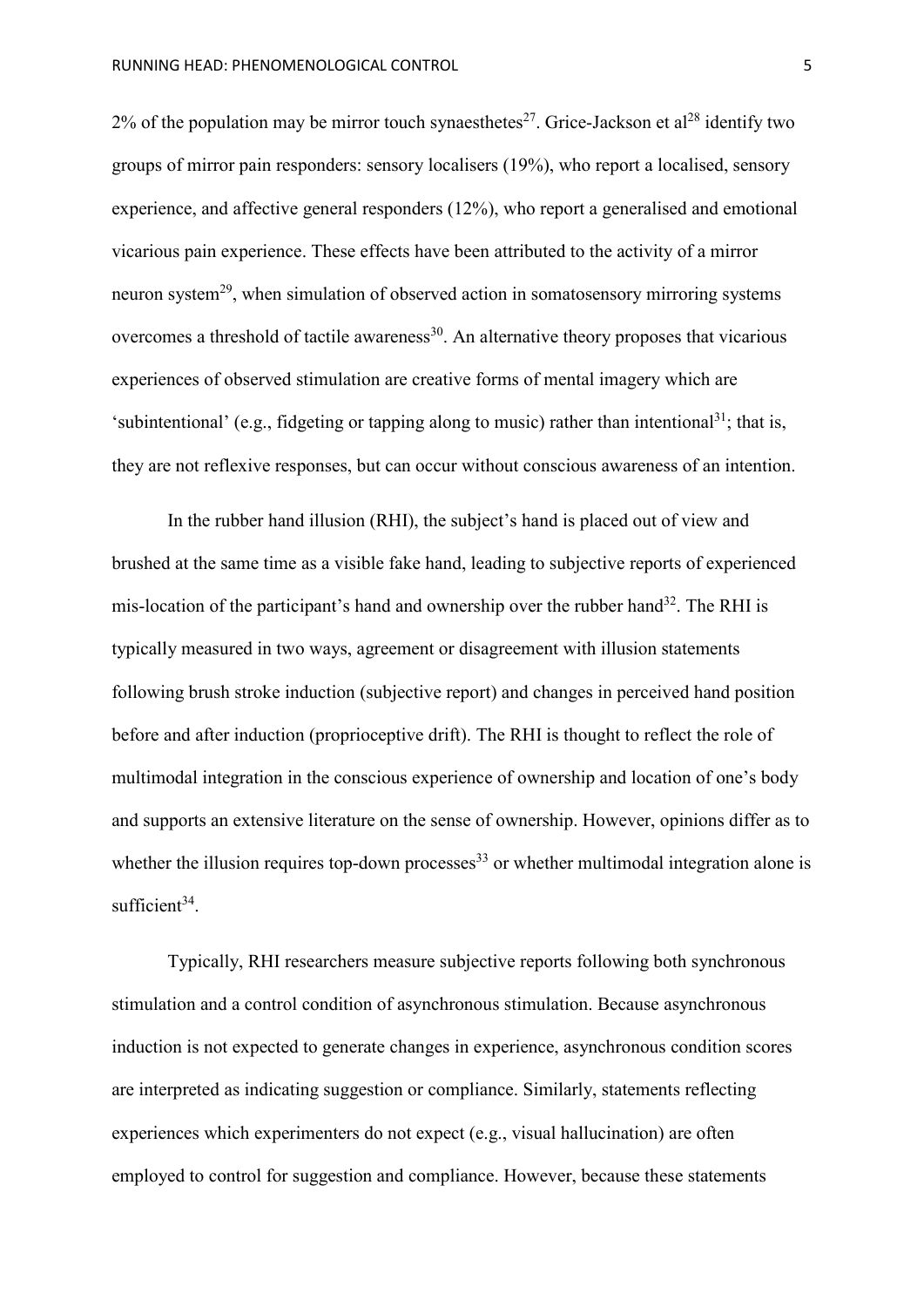consistently produce agreement in a substantial proportion of participants, some researchers regard them as valid illusion measures<sup>35</sup>. These control methods are ineffective, as they overlook the role of expectancies in suggestion effects, and therefore existing claims that reports of RHI experience are not suggestion effects are invalid<sup>36</sup>.

In sum, we find substantial relationships between trait hypnotisability and measures of mirror synaesthesia and the rubber hand illusion, supporting predictions of the theory that demand characteristics can drive experience and that these effects are driven by the control of phenomenology to meet task expectancies according to a stable trait ability.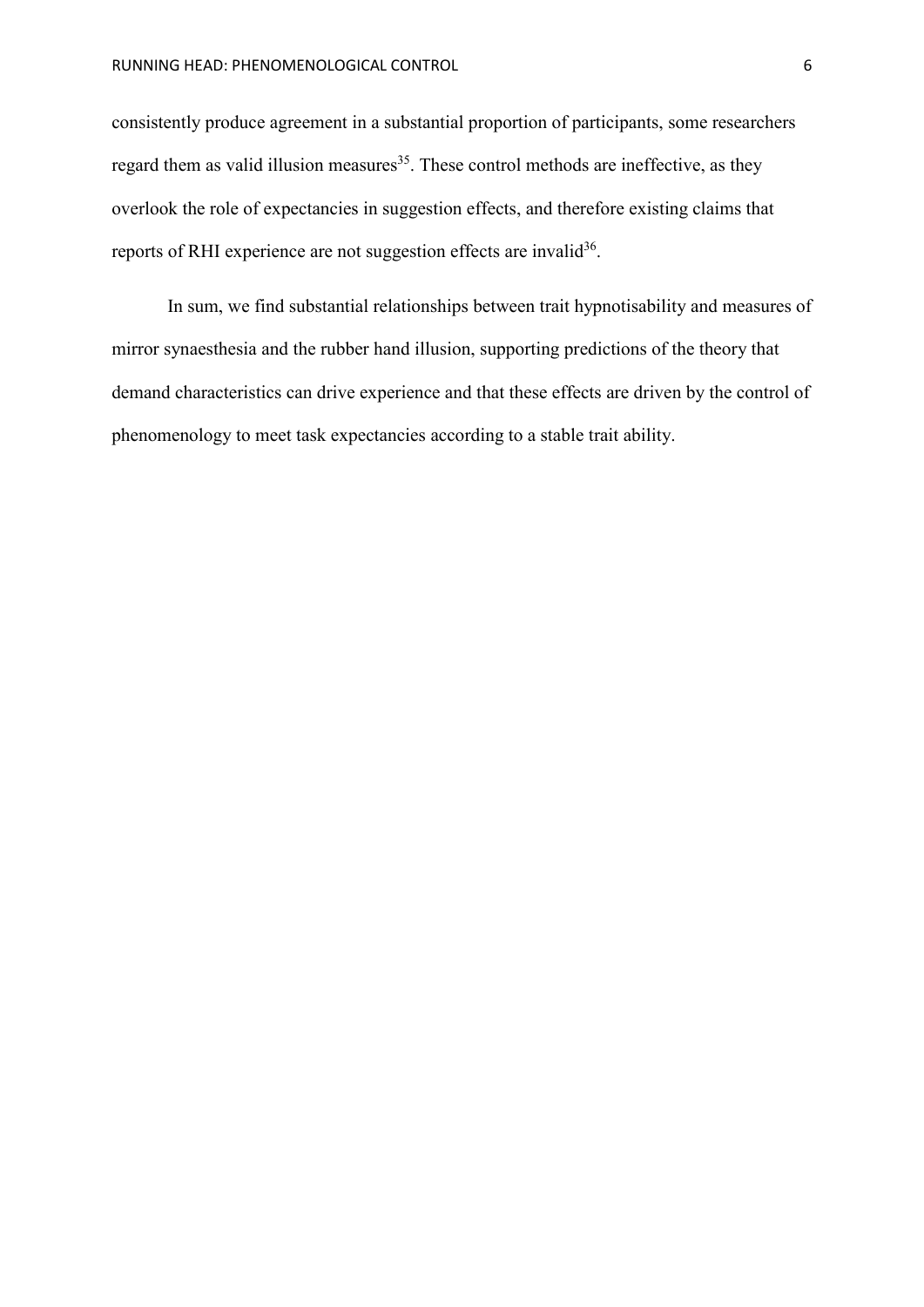#### **Results**

# **Study 1: mirror-sensory synaesthesia.**

We report correlational analyses of mirror-sensory synaesthesia measures (response to video stimuli, e.g., of touch or of apparently painful experience) and subjective SWASH hypnotisability. If measures of mirror-sensory synaesthesia reflect imaginative suggestion effects driven by phenomenological control, response should correlate with hypnotisability.

Mean subjective scale SWASH hypnotisability score (average response to ten items/5) for the sample given the vicarious pain questionnaire (VPQ; n = 404) was 1.7 (*SD*   $=$  .8). On the VPQ itself, the mean total pain response (0-14) was 3.9 (*SD* = 3.8) and mean pain intensity (0-10) was 1.0 (SD = 1.3). Mean subjective scale SWASH score for the mirror touch synaesthesia (MTS;  $n = 154$ ) sample was 1.7 (*SD* = 0.8). In this sample, mean touch to human responses was 1.5 ( $SD = 2.9$ ) and touch to object responses was 0.2 ( $SD = .7$ ).

Hypnotisability predicted VPQ total pain response (figure 1a)  $b = 1.25$  responses/unit SWASH (*SE* = 0.23),  $t(402)$  = 5.55,  $p < .001$ , 95% CI [.8, 1.7],  $R^2 = .071$ ,  $B_{H(0, 1, 1)} = 5.72$  $x10^5$ , RR = [.047, 435] and the intensity (1-10) of vicarious pain (figure 1b),  $b = .46$ , intensity/unit SWASH (*SE* = .08),  $t(402) = 6.00, p < .001, 95\%$  CI [.31, .62],  $R^2 = .082$ ,  $B_{H(0,3)} = 2599377.86$ , RR = [.016, 163]. Regression analysis of mirror touch scores showed that hypnotisability predicted mean number of responses (out of 14) when observing touch to a human (figure 2a),  $b = 0.83$  responses/unit SWASH (*SE* = .27),  $t(152) = 3.07$ ,  $p = .003$ , 95% CI [.30, 1.37],  $R^2 = .058$ ,  $B_{H(0.5)} = 11.98$ , RR = [.011, 2.02] and number of responses (out of 6) for touch to an inanimate object (figure 2b),  $b = .18$ , responses/unit SWASH (*SE*)  $= .07$ ),  $t(152) = 2.55$ ,  $p = .012$ , 95% CI [.04, .32],  $R^2 = .041$ ,  $B_{H(0,07)} = 5.23$ , RR = [.004, .12].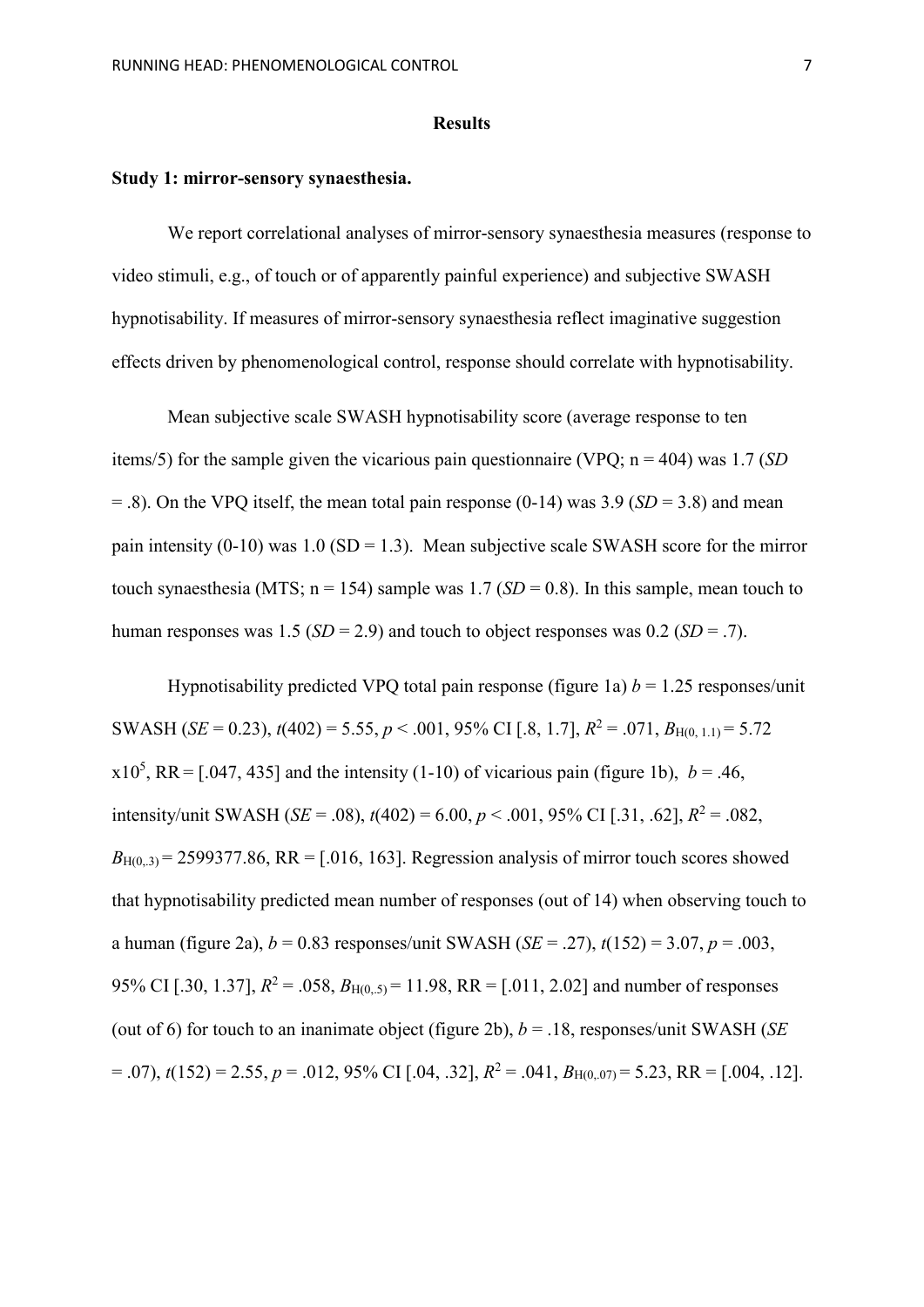#### **Study 2: The rubber hand illusion**

Separate groups of participants completed a RHI procedure after being informed either that they should expect the illusion for synchronous induction ( $n = 114$ ) or that they should expect the illusion for asynchronous induction ( $n = 115$ ). A third control group was not given information about what to expect  $(n = 124)$ . We report analyses in two sections: pre-registered analyses (intended to test the effect of experimentally manipulated expectancies on RHI measures) and non-registered analyses. Non-registered correlational analyses were chosen to reflect the most commonly reported measures of the RHI and the simplest predictions of the theory that the RHI is at least partially driven by phenomenological control.

Mean subjective scale SWASH hypnotisability score  $(0 \text{ to } 5)$  was 1.6  $(SD = 0.7)$  in the control group,  $1.6$  (*SD* = .8) for synchronous instruction and  $1.7$  (*SD* = 0.7) for asynchronous instruction.

Our preregistered analyses included a test of whether changes in expectancies affected RHI measures. In order to test the effects of manipulating expectancies on RHI measures, we first had to check that we had successfully manipulated expectancies. Mean expectancies for synchronous induction were  $0.9$  (*SD* = 1.1) for the synchronous instruction group,  $0.9$  (*SD* = 1.1) for the asynchronous induction group and  $0.7$  (*SD* = 1.1) for the control group. Mean expectancies for asynchronous induction were  $-0.1$  (*SD* = 1.2) for the synchronous instruction group,  $0.2$  (*SD* = 1.3) for the asynchronous induction group and -0.6 (*SD* = 1.2) for the control group. There was no sensitive evidence for whether or not the interaction of instruction (synchronous or asynchronous) and induction condition (synchronous or asynchronous) was greater than zero on expectancies,  $F(1,255) = 2.06$ ,  $p = .153$ ,  $\eta^2$ <sub>p</sub> = .009,  $B<sub>H(0,1.2)</sub> = .72$ . Therefore, our experimental manipulation of expectancy was not shown to be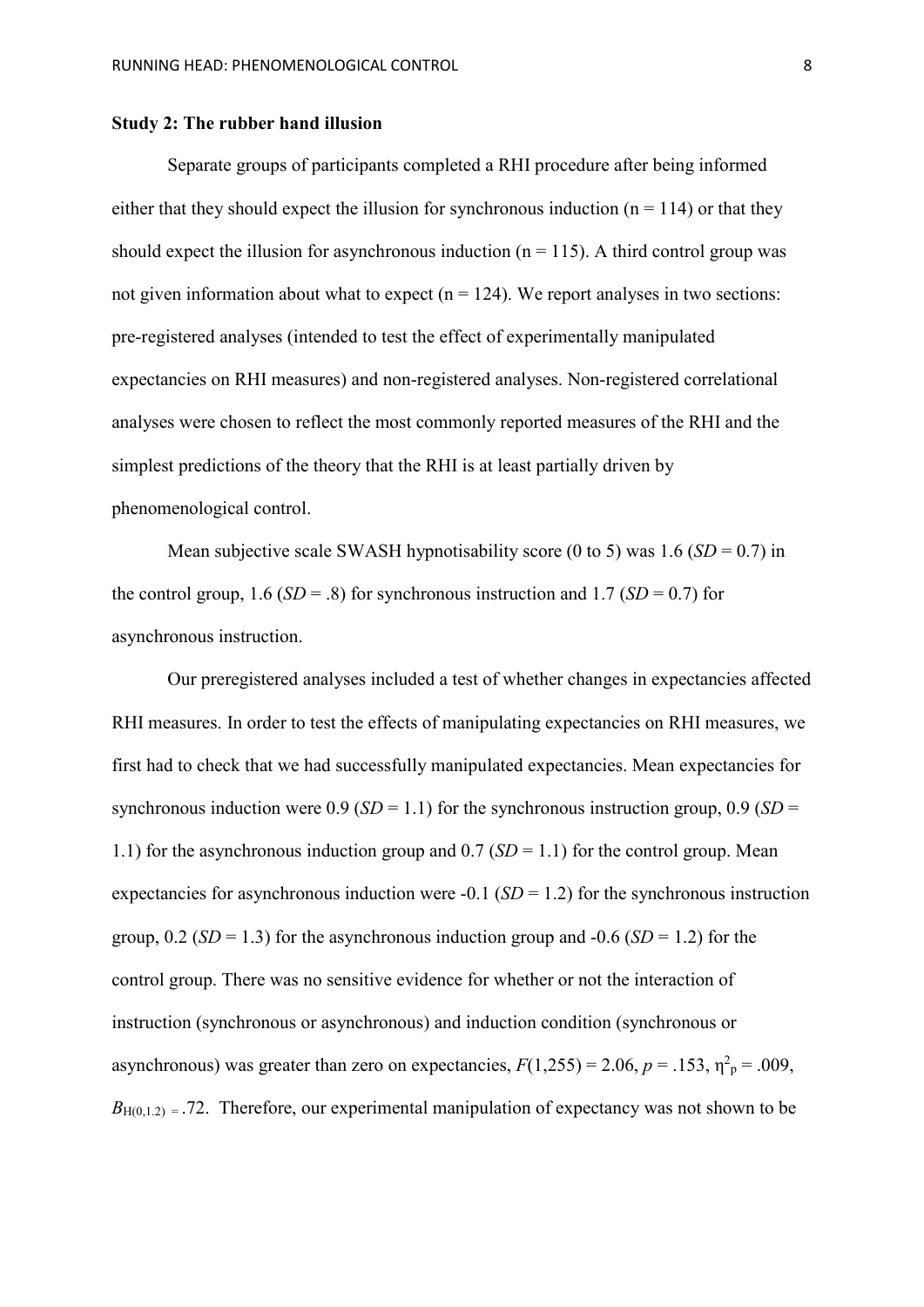effective and preregistered analyses based on differences between the suggested synchronous and suggested asynchronous conditions could not be conducted.

We next tested the preregistered key test that control group RHI response was lower for asynchronous induction than synchronous induction (a typical control in RHI studies). Subjective report was recorded on a 7 point scale from  $-3$  to  $+3$ , with  $-3$  indicating strong disagreement and +3 strong agreement with a given statement. Proprioceptive drift was given by the distance in cm between pre and post induction reports of hand location. For controls, proprioceptive drift was greater following synchronous induction ( $M = 0.93$  cm,  $SD = 2.64$ ) than asynchronous induction ( $M = 0.38$  cm,  $SD = 2.25$ ),  $t(123) = 2.18$ ,  $p = .031$ , 95% CI [.1, 1.1],  $d = .20 B_{H(0,1)} = 4.51$ , RR = [.17, 1.68]. Subjective report (S1-3) was higher for synchronous induction ( $M = 0.9$ ,  $SD = 1.6$ ) than asynchronous induction ( $M = -0.7$ ,  $SD =$ 1.7),  $t(123) = 9.89, p < .001, 95\%$  CI [1.3, 1.9],  $d = .89$   $B_{H(0,1)} = 8.67 \times 10^{20}$  RR = [.02, 62]. Therefore, according to a typical control procedure, the RHI was successfully induced in the control group.

Finally, we conducted preregistered tests of relationships between RHI difference scores (synchronous induction minus asynchronous induction) and hypnotisability. There was only anecdotal evidence for the difference in proprioceptive drift score between induction conditions being related to hypnotisability in the control group,  $b = 0.64$  cm drift/unit SWASH (*SE* = 0.36),  $t(122) = 1.80$ ,  $p$  (one-tailed) = .037, 95% CI [-.06, 1.34],  $R^2 = .026$ ,  $B_{H(0,4)} = 2.91$ , RR = [.4, .8]. There was no sensitive evidence for or against a relationship between hypnotisability and the difference in mean subjective rating (S1-S3) between induction conditions in the control condition,  $b = -0.002$  rating/unit SWASH (*SE* = 0.23),  $t(122) = .011$ , *p* (one tailed) = .496, 95% CI [-.46, .46],  $R^2 = 0$ ,  $B_{H(0,3)} = .61$ , RR = [0,.75].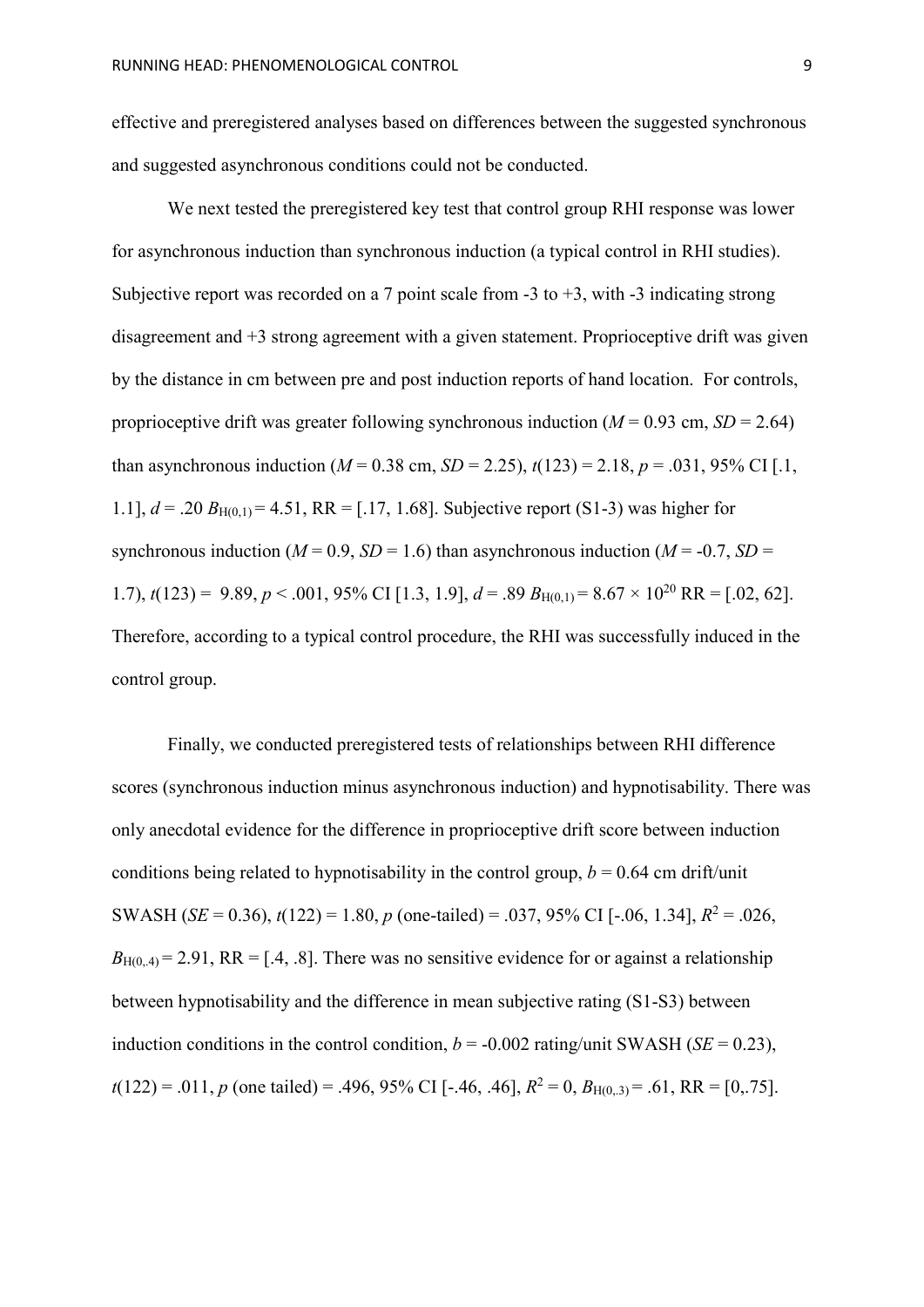There was no evidence that the experimental manipulation caused expectancies to change in the predicted direction. Therefore, we were unable to manipulate participant expectancies as planned. We can only speculate as to why participants told to expect experience of the illusion for asynchronous induction did not believe the information they were given. Participants may already have had knowledge of the RHI, or there may be strong expectancies inherent in the task (e.g., synchrony of visual and tactile stimuli is common in experience of one's own hand). Additionally, our explanation of why participants should expect a greater effect when stimuli were asynchronous may have been unconvincing and simply not believed by participants. Consequently, we are unable to directly establish a causal role for phenomenological control in the RHI. However, we collected RHI and hypnotisability measures from 353 participants across groups and correlational evidence for substantial relationships between the RHI and hypnotisability in this unusually large sample would, considered alongside the correlational evidence reported here for mirror-sensory synesthesia, carry important implications for interpretations of the RHI. Furthermore, we have a measure of expectancies in the RHI illusion. Evidence that expectancies predict RHI measures would provide evidence which could not be easily explained by multimodal integration theories but which would be consistent with the theory that top-down processes are required, and that phenomenological control drives RHI measures. As there was no evidence the expectancy manipulation worked, we henceforth analyze data collapsing across the manipulation (see Supplementary Table 1 for analyses of each condition which were entered into Bayesian meta-analysis to calculate statistics for collapsed conditions).

In our preregistered analysis, we found no evidence for or against a relationship between an RHI agreement score difference measure (synchronous minus asynchronous induction). However, difference measures are rarely used in RHI research. Rather, asynchronous condition measures are typically used only in a prior check that suggestion and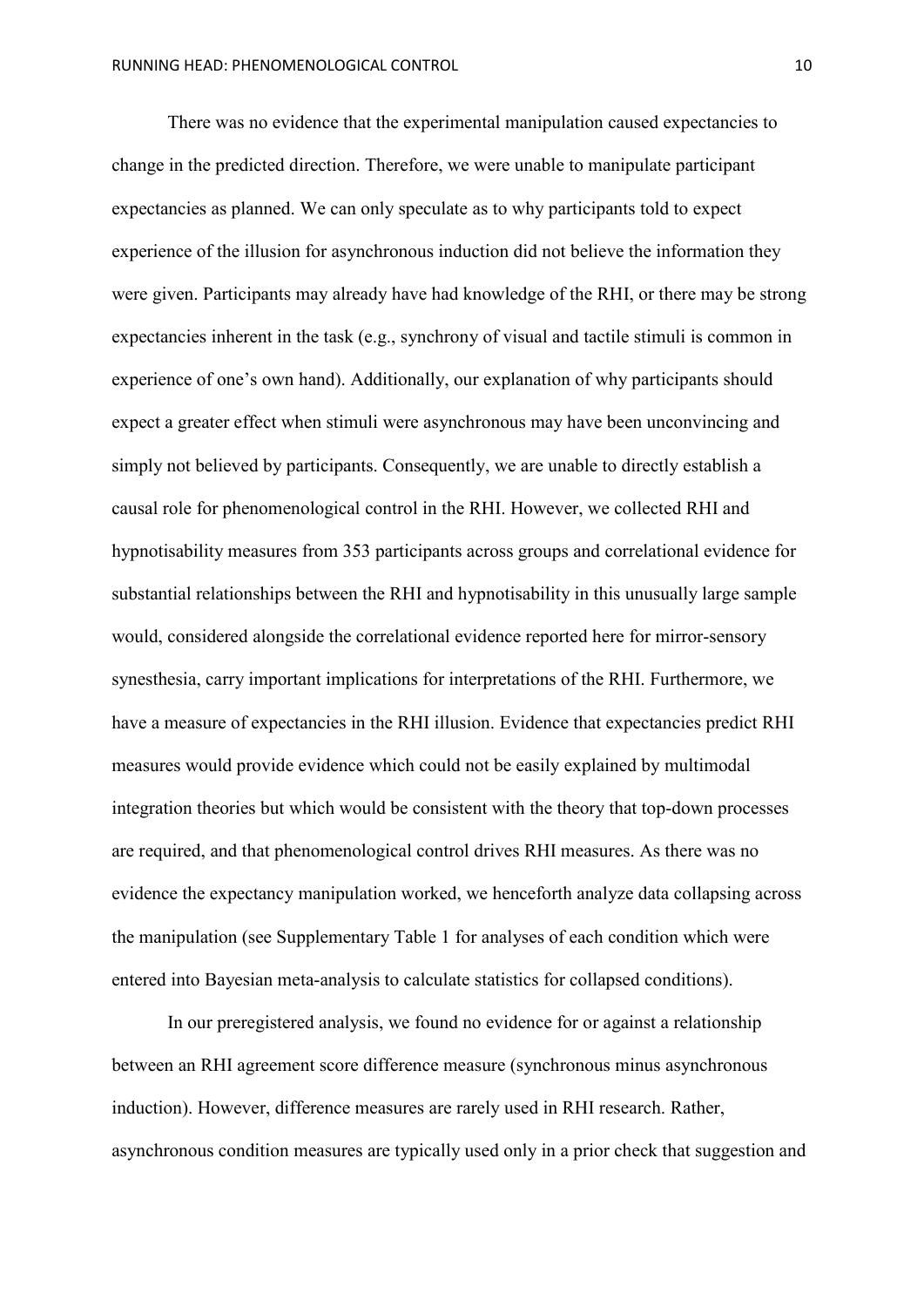compliance effects have been controlled. That is, statistical evidence that synchronous condition measures are greater than asynchronous induction measures is used to justify the interpretation of synchronous induction measures as reflecting illusion response. We reviewed the twenty most highly cited RHI papers. 100% of subjective report measures and 65% of proprioceptive drift measures were reported in this way rather than using a measure of the difference between conditions as the measure of interest (see Supplementary Discussion for details). Therefore, our pre-registered measures were not well motivated by the literature. We therefore conduct simple correlational analyses of the measures most commonly reported in RHI research. That is, measures following synchronous induction (following a control test that asynchronous induction measures are lower than synchronous condition measures, as reported in our preregistered analysis). While not pre-registered, these analyses are constrained by closely adhering to the most common procedures in RHI research and are necessary to support direct comparison with, and therefore inform interpretation of, the bulk of existing RHI literature.

Evidence that hypnotisability scores predict the most common RHI measures would be consistent with the theory that the RHI, as commonly reported, is at least partially driven by phenomenological control. Hypnotisability predicted synchronous induction subjective report of ownership and location (S1-S3; figure 3a),  $b = 0.57$  rating/unit SWASH (*SE* = 0.10), *t*(347) = 5.86, *p* < .001, 95% CI [.37, .77], *R2* = .09, *B*H(0, 1.4) = 1.49x10<sup>6</sup> , RR = [.02, 201.70] of visual hallucinations (S4; figure 3b),  $b = 0.83$  rating/unit SWASH (*SE* = 0.13),  $t(347)$  = 6.56,  $p < .001$ , 95% CI [.57, 1.09],  $R^2 = .11$ ,  $B_{H(0, 1.4)} = 1.10 \times 10^8$ , RR = [.023, 302.3] and of proprioceptive drift (figure 3c)  $b = 0.58$  cm drift/unit SWASH (*SE* = 0.21),  $t(347) = 2.65$ ,  $p =$ .008, 95% CI [.17, .98],  $R^2 = .02$ ,  $B_{H(0, 3)} = 14.66$ , RR = [.10, 6.30].

Asynchronous induction measures are generally assumed to represent suggestion effects in RHI studies. If asynchronous measures are predicted by hypnotisability, this assumption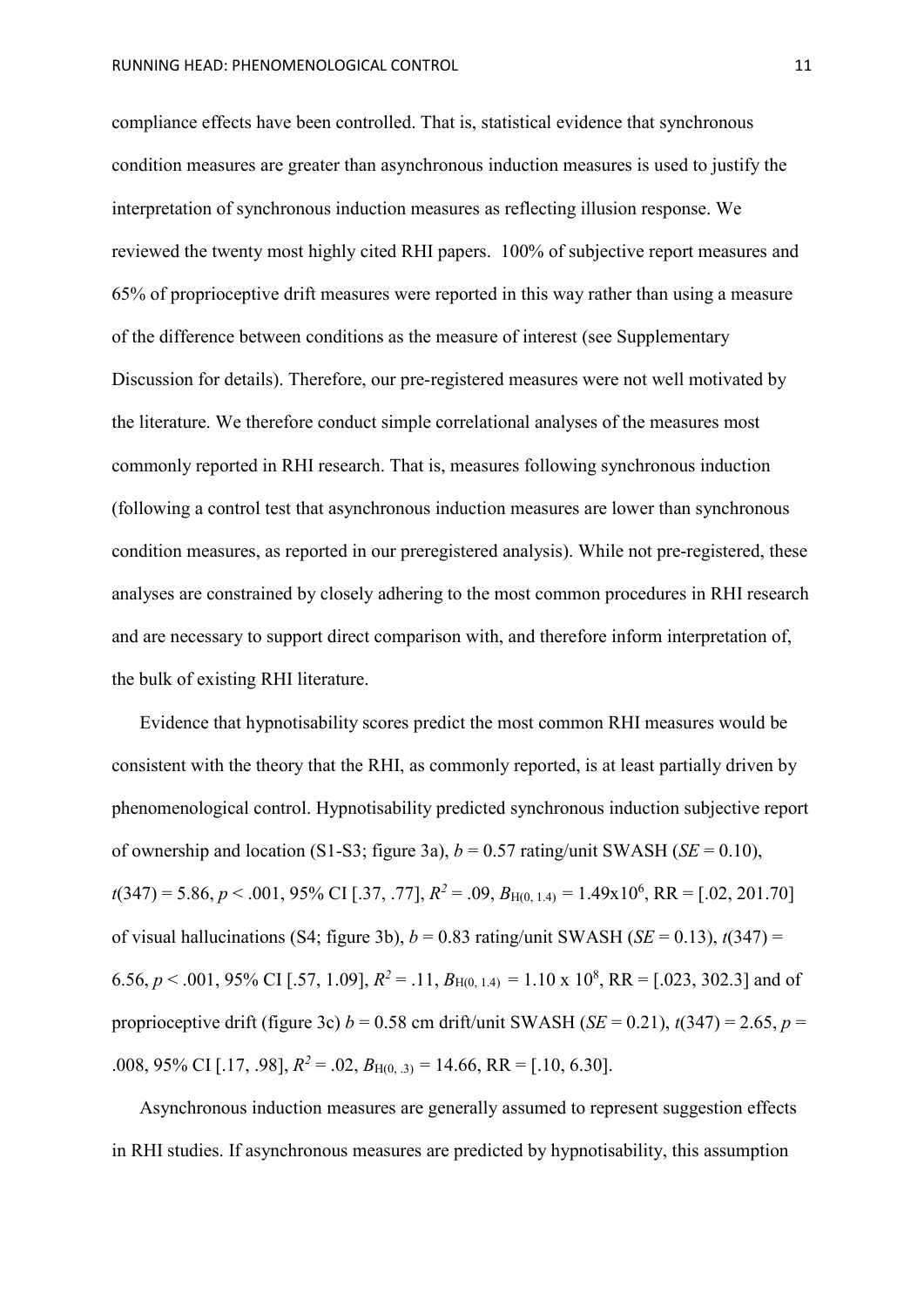would be supported. Hypnotisability also predicted asynchronous induction subjective report of ownership and location (S1-S3),  $b = 0.70$  rating/unit SWASH (*SE* = 0.11),  $t(347) = 5.86$ , *p*  $< 0.001, 95\% \text{ CI}$  [.48, .91],  $R^2 = .09, B_{H(0, 1.4)} = 4.30 \times 10^7$ , RR = [.03, 251.89] and visual hallucinations ,  $b = 0.87$  rating/unit SWASH (*SE* = 0.12),  $t(347) = 6.87$ ,  $p < .001$ , 95% CI [.63, 1.11],  $R^2 = .12$ ,  $B_{H(0, 1.4)} = 1.83 \times 10^{10}$ , RR = [.03, 321.81]. However, there was no evidence for or against a relationship between asynchronous induction proprioceptive drift and hypnotisability (figure 3c)  $b = 0.02$  cm drift/unit SWASH (*SE* = 0.25),  $t(347) = 1.03$ ,  $p =$ .306, 95% CI [-.48, .52],  $R^2 = .003$ ,  $B_{H(0, 0.3)} = .67$ ,  $RR = [0, .80]$ .

Imaginative suggestion effects are driven by expectancies. Evidence that participant expectancies predict synchronous induction RHI measures would be consistent with the theory that the RHI as most commonly reported is attributable to phenomenological control. Expectancy rating  $(-3 \text{ to } +3)$  for illusion experience in synchronous induction predicted subjective report for the synchronous induction (figure 3d),  $b = 0.33$  rating/unit expectancy  $(SE = 0.07)$ ,  $t(347) = 4.71$ ,  $p < .001$ , 95% CI [.20, .47],  $R^2 = .06$ ,  $B_{H(0, 4)} = 1.66$  x  $10^4$ , RR = [.017, 107.9]. However, there was no evidence for or against an effect of expectancy for the synchronous induction on synchronous induction proprioceptive drift,  $b = 0.09$  rating/unit expectancy (*SE* = 0.14),  $t(347) = .60$ ,  $p = .551$ , 95% CI = [-.19, .37],  $R^2 = .001$ ,  $B_{H(0, .65)}$  $=0.38$ , RR = [0, .8].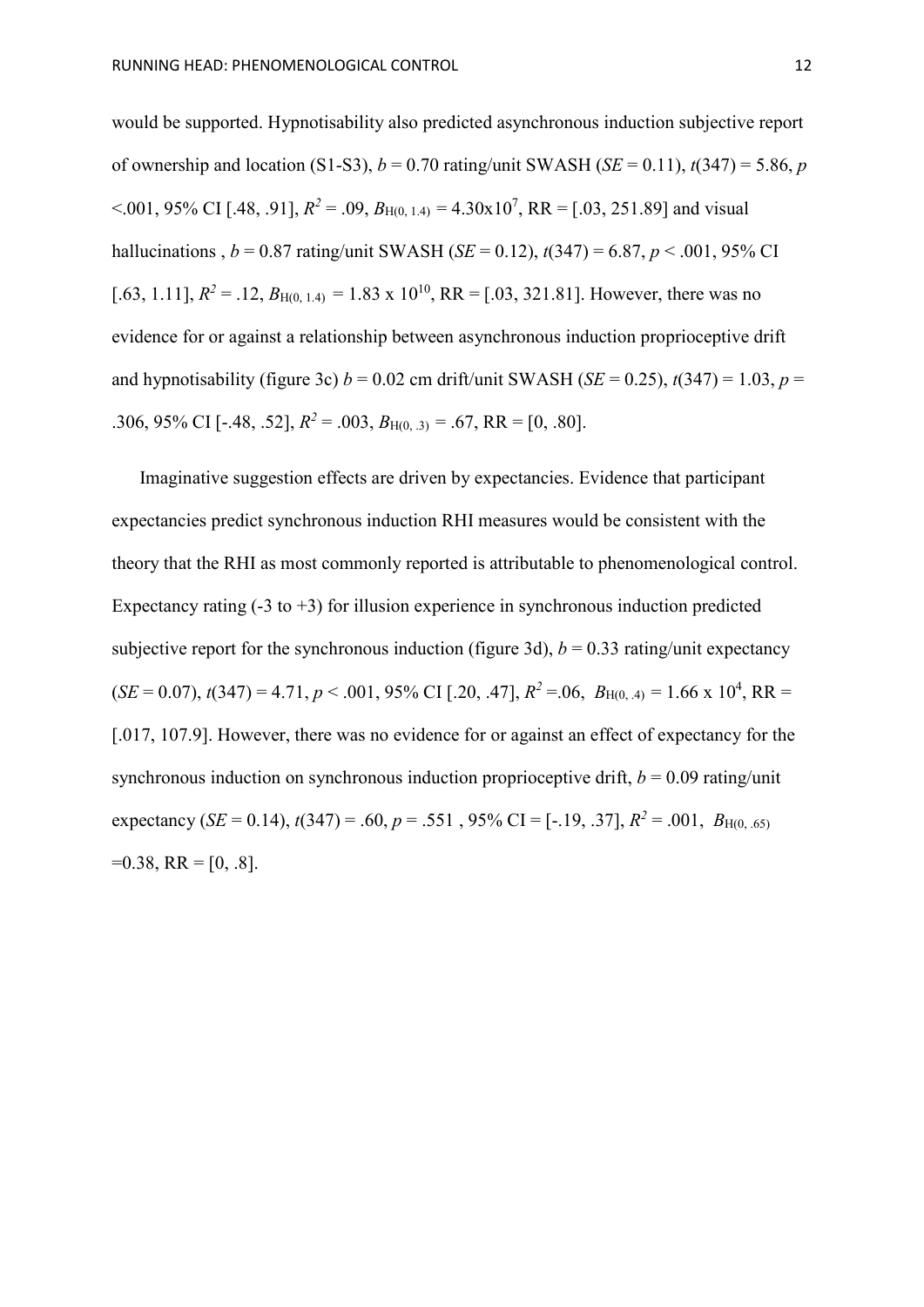## **Discussion**

We report evidence consistent with the theory that key measures in the field of embodiment are, at least partially, driven by phenomenological control. Measures of mirrorsensory synaesthesia and the rubber hand illusion were predicted by the ability to control phenomenology in a hypnotic context. The correlations were similar to those between individual hypnosis scale items and hypnotisability scales (see Lush et  $a^{37}$ ), and the predictions of hypnotisability scale on these measures were substantial. Therefore, while the evidence presented here is correlational, a simple explanation is that hypnotic responding and measures of these embodiment phenomena both reflect trait differences in the ability to control phenomenology according to expectancies. These embodiment effects may or may not be entirely attributable to demand characteristics and phenomenological control. Existing approaches to control for suggestion effects in these measures are not effective, and interpretation of RHI and mirror-sensory synaesthesia measures requires consideration of trait differences in the ability to control experience to meet expectancies. In sum, because phenomenological control abilities are engaged within a range of contexts and in response to indirect or implicit suggestion, measures of experiential change in psychological studies may reflect top down control of perception instead of, or in addition to other posited mechanisms.

Hypnotisability scores substantially predicted measures of mirror touch and pain. Further work will be required to identify the relative influence of expectancies, phenomenological control abilities and other mechanisms in mirror-sensory synaesthesia. For example, is mirror touch a less common experience than mirror pain because fewer people expect to experience it, because it is easier to generate experience of pain than of touch, or because of other mechanisms not related to phenomenological control? Mirror touch and pain experience also occurs outside the laboratory. Phenomenological control is sensitive to plans and goals<sup>38,39</sup>, and it is a long-standing adage amongst hypnosis researchers that all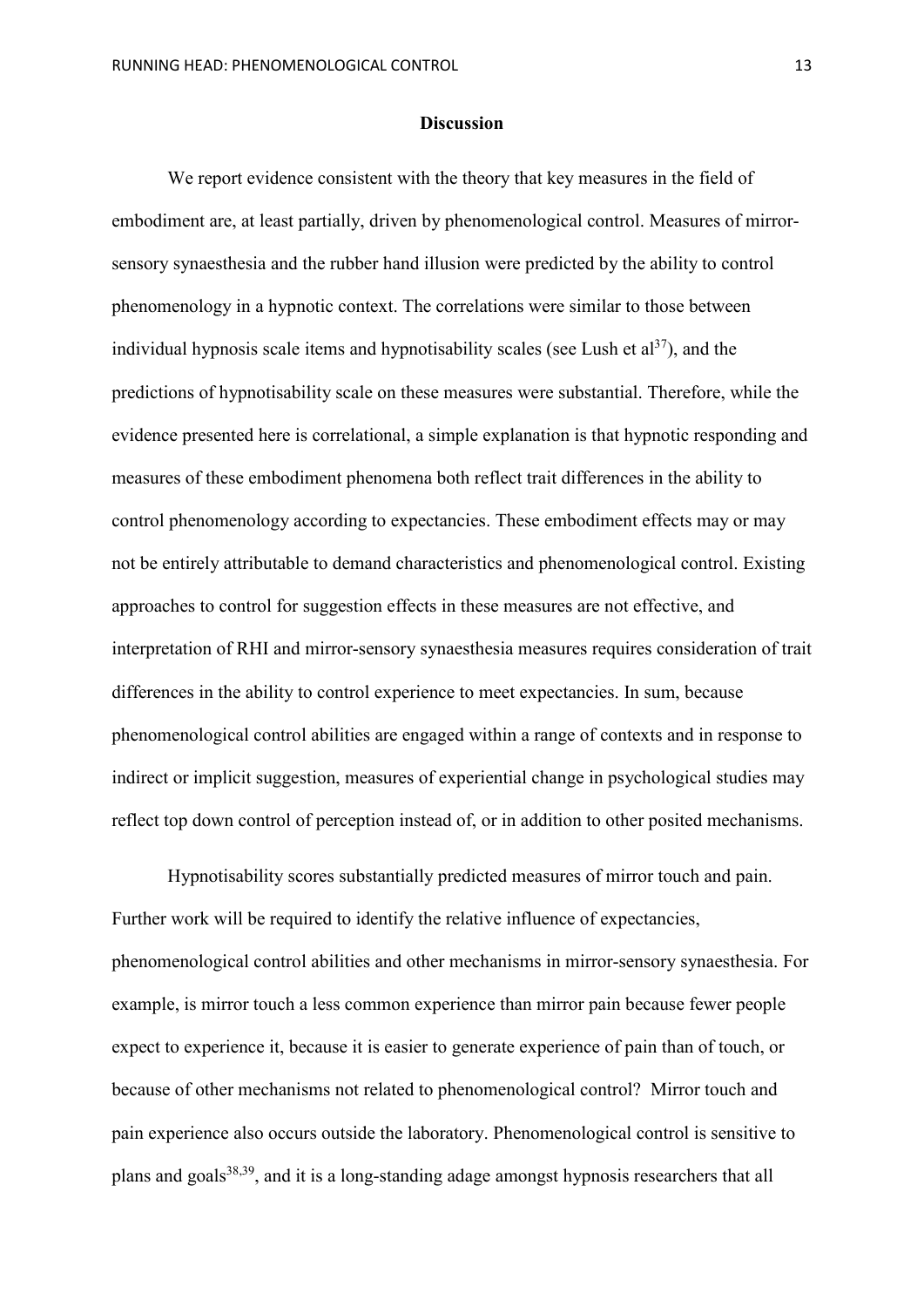hypnosis can be seen as self-hypnosis (e.g. Kilhstrom<sup>40</sup>, pp 217-218). Therefore, people may implement phenomenological control in everyday life when it suits their plans and goals; namely when they have an interest in having a certain subjective experience; for example, in the case of vicarious pain the goal of being an empathic person. Notably, experiences of touch and pain are common hypnotic suggestion effects: pain modulation is perhaps the most studied of all imaginative suggestion effects<sup>41</sup> and felt touch is a component of the most influential hypnotisability measurement scales (and their derivatives), in the form of a suggestion that an insect has landed upon the subject's hand<sup>42,43</sup>

Subjective report of ownership, location and visual hallucination following both synchronous and asynchronous induction were substantially predicted by hypnotisability. Consistent with evidence that RHI control measures are confounded by demand characteristics, Lush<sup>36</sup> found that the expectancies of naive participants only described and not given the RHI procedure matched the classic pattern of illusion experience (that is, illusion experience following synchronous but not asynchronous induction). That is, differences in report between illusion and control conditions may simply be attributable to differing expectancies and response difficulties of suggestion effects, and future RHI studies must ensure that expectancies and difficulty are closely matched across all control and illusion conditions to support claims that suggestion effects have been controlled. Existing evidence that expectation is sufficient to generate the  $RHI^{44,45}$ (contrast Guterstam<sup>56</sup>) is parsimoniously explained if the RHI is an implicit imaginative suggestion effect.

Proprioceptive drift was predicted by hypnotisability for synchronous induction. Relationships between hypnotisability and synchronous induction measures were considerable for both subjective report and drift; for each 1 point increase in SWASH score (out of a maximum of 5) subjective report (S1-S3) increased by approximately half a point (7 point scale) and proprioceptive drift increased by approximately 0.5 cm. Two studies have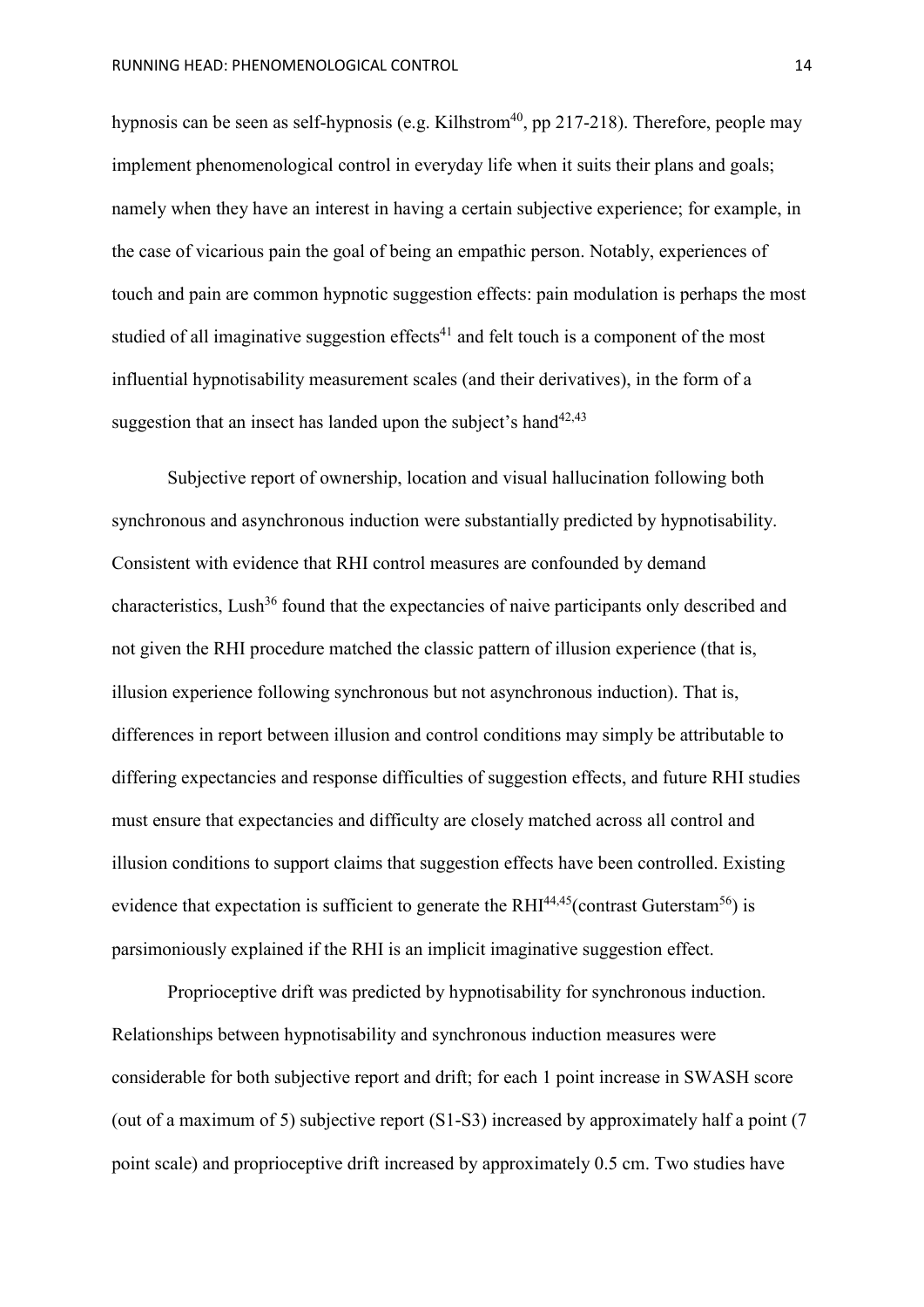explicitly related operational definitions of imaginative suggestion to the rubber hand illusion. Walsh et al<sup>46</sup> reported a positive correlation between hypnotisability and proprioceptive drift. While noting that synchronous stimulation presented a strong implicit suggestion, they argued against a role for suggestion in drift on the basis of a non-significant correlation between subjective report and hypnotisability (though the direction of the reported effect is consistent with a relationship). Conversely, Marotta et  $al^{47}$  report a correlation between sensory suggestibility (a measure which has been shown to be related to hypnotisability<sup>48,49</sup>; contrast Tasso & Perez<sup>50</sup>) and the RHI. Here a non-significant correlation was used to argue that proprioceptive drift is not related to suggestion. Non-significant results do not constitute evidence for the null hypothesis<sup>51</sup> and these studies do not, therefore, provide evidence against relationships between RHI measures and hypnotisability.

These results are consistent with a cognitive account of the RHI, in which reports of illusory experience reflect acts of imagination<sup>52</sup> and with arguments that trait differences in the ability to respond to the rubber hand illusion are not attributable to multimodal sensory integration alone, but that top-down processes are required<sup>35</sup>. Walsh et al<sup>46</sup> report a correlation of .55 between a drift difference measure and subjective hypnotisability. Consistent with evidence that proprioceptive drift is at least partly driven by top down processes<sup>33,53</sup>, Bayesian combination of our data and this prior result provides evidence that even when measured in this way, proprioceptive drift is related to hypnotisability  $(r = .22)$  $(.08)$  [.05, .38]  $B_{H(0,3)} = 13.86$ ).

Previous findings can be reconstrued in terms of phenomenological control in the rubber hand illusion. For example, effects can occur in unimodal stimulation<sup>54–56</sup>; for mere expectations of touch<sup>44</sup>; or without a fake hand (e.g., the illusion can occur for drawings of hands<sup>57</sup>, or empty space<sup>58</sup>). As in response to imaginative suggestions presented during hypnotisability screening, there are large individual differences in response to the illusion: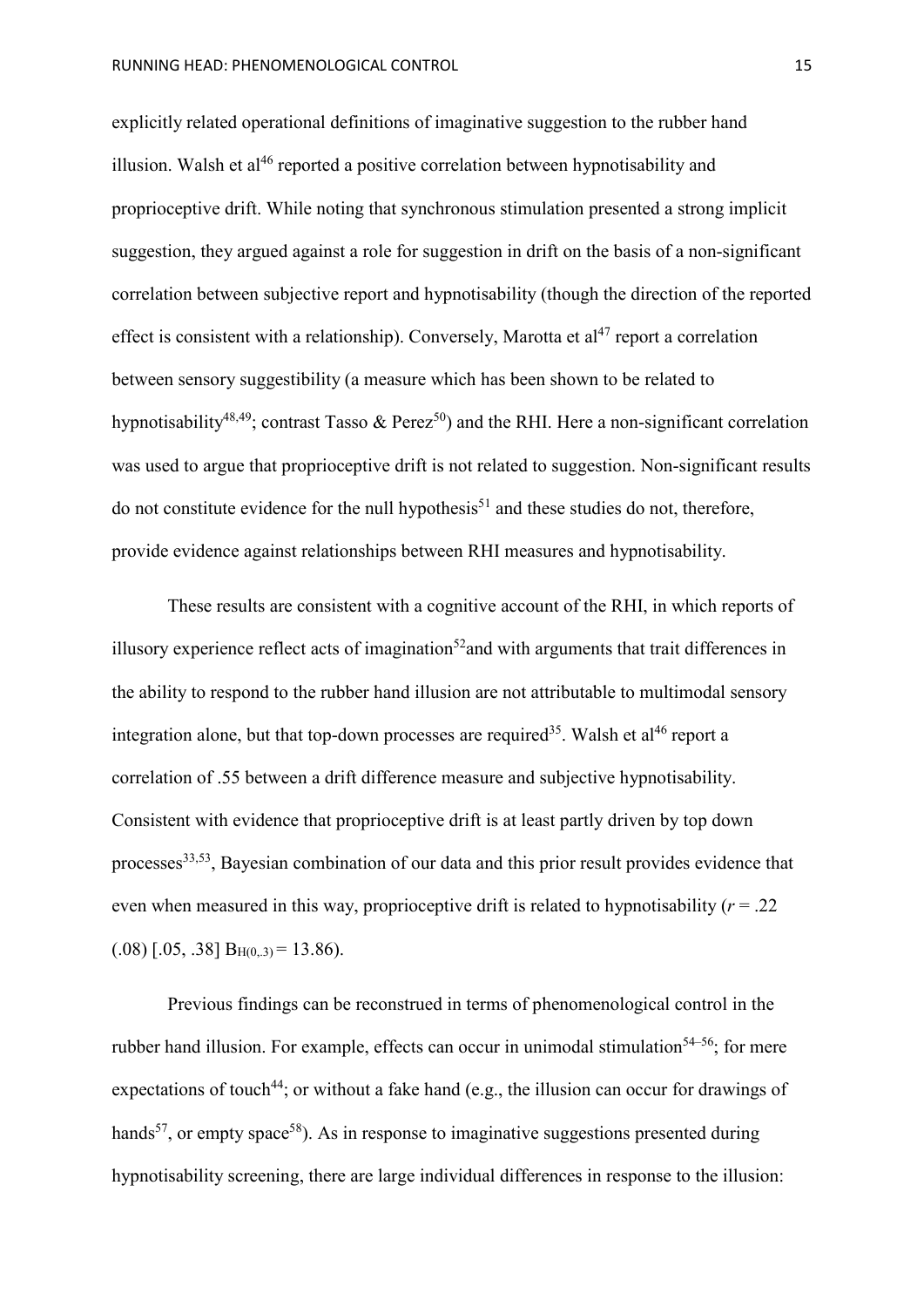while some participants report powerful changes in experience, around 25% are apparently unable to experience the illusion at all<sup>59,60</sup>. Like response to imaginative suggestion, individual differences in response to the RHI reflect an underlying trait<sup>35</sup>. Here, we propose that this trait is the same as that measured by hypnotisability scales.

There is existing evidence that responses to mirror-sensory synaesthesia and response to the RHI are related. Mirror touch synaesthetes experience the rubber hand illusion<sup>61</sup> and the closely related enfacement illusion<sup>62</sup>in the absence of synchronous tactile signals. Similarly, mirror pain responders also report experiences of ownership over rubber hands following both synchronous and asynchronous stimulation $63$  and show stronger effects in the rubber hand illusion than non-responders<sup>64</sup>. A simple explanation is that these effects each reflect underlying trait differences in the ability to control phenomenology to meet expectancies, as measured by hypnotisability scales.

If phenomenological control produced effects in embodiment experiments, the resulting reports of experiences would be genuine. There is plentiful evidence that response to imaginative suggestion within a hypnotic context involves genuine changes in experience, and this is not considered an open question by hypnosis researchers<sup>65</sup>. For example, the behaviour of high hypnotisables and lows attempting to simulate their behaviour is distinct<sup>5,66</sup>, and hypnotic suggestion can result in apparently painless surgery<sup>67</sup>. However, response to imaginative suggestion is an interpretative and creative activity and subjective report measures may reflect a wide variety of experiences. For example, participants give varied responses to multiple choice questions about mirror-sensory synaesthesia<sup>30</sup>, and the statement used to measure experiences of ownership over the rubber hand is open to a wide range of interpretations<sup>68</sup>. If reports reflect phenomenological control, the only constraint on experience is that it meets individual, interpretative expectancies, and quantitative measures of mirror-sensory synaesthesia and the rubber hand illusion are likely to conceal great variety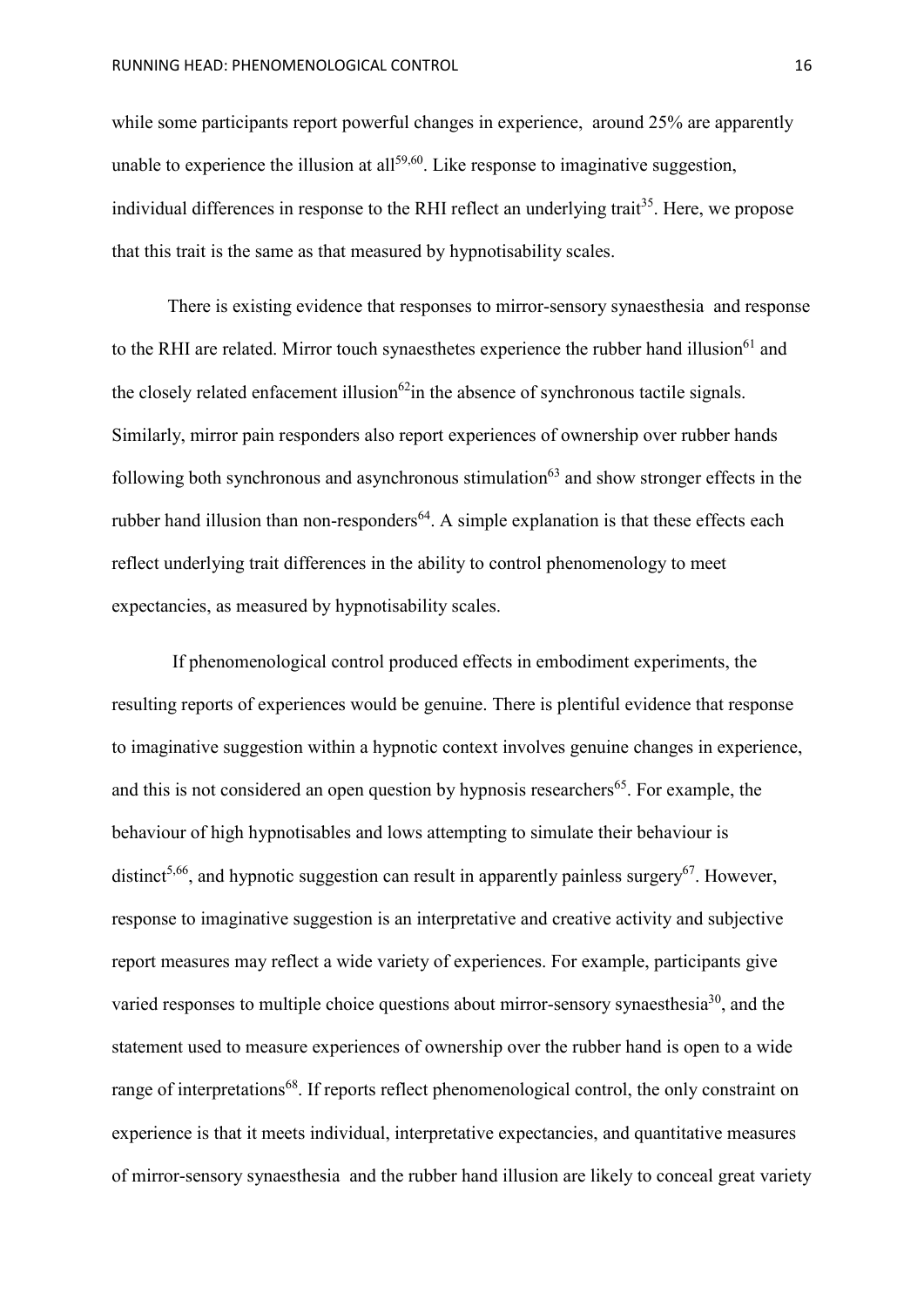in experience. To the degree to which measures of embodiment effects are driven by phenomenological control, they cannot provide a solid foundation for theories about embodiment (e.g., mirror neurons or the sense of ownership).

The evidence presented here is based on self-report measures, but there are established indirect measures of these effects. For example, the RHI has been reported to incur physiological effects such as changes skin conductance response<sup>69</sup> or histamine reactivity 70. These measures are also likely to reflect phenomenological control; hypnotic suggestion can induce changes in skin conductance response<sup>71</sup> and histamine reactivity<sup>72</sup>. Brain imaging shows activity in areas considered to be important for body ownership experiences in the rubber hand illusion<sup>73</sup> and in mirror-sensory synaesthesia<sup>30</sup>. However, because imaginative suggestion also produces such changes (e.g., visual cortex activity for visual hallucinations<sup>74</sup>; suggested pain shows similar patterns of activation to physically induced pain64), brain imaging data are also not evidence against suggestion effects.

While the effects reported here are related to embodiment and involve tactile hallucinations, there is no reason to expect that such relationships will be limited to such cases. An RHI control statement about changes in visual features of the hand (S4) was here predicted by hypnotisability and may be an example of demand characteristic driven subjective report compatible with a visual hallucination. Furthermore, the hypnotisability scale with which reports of mirror touch and pain correlate here contains ten suggestions, and only one of these (a suggestion that a mosquito can be felt on the participant's hand) involves tactile experience. Imaginative suggestion effects are not limited to somatosensory experience, and potentially any experience which can be generated in response to imaginative suggestion in a hypnotic context could be generated to meet expectancies arising from demand characteristics (for a review of hypnotic suggestion effects see Woody & Barnier<sup>75</sup>; for a review of top-down effects in imaginative recent suggestion see Terhune et  $al<sup>4</sup>$ ).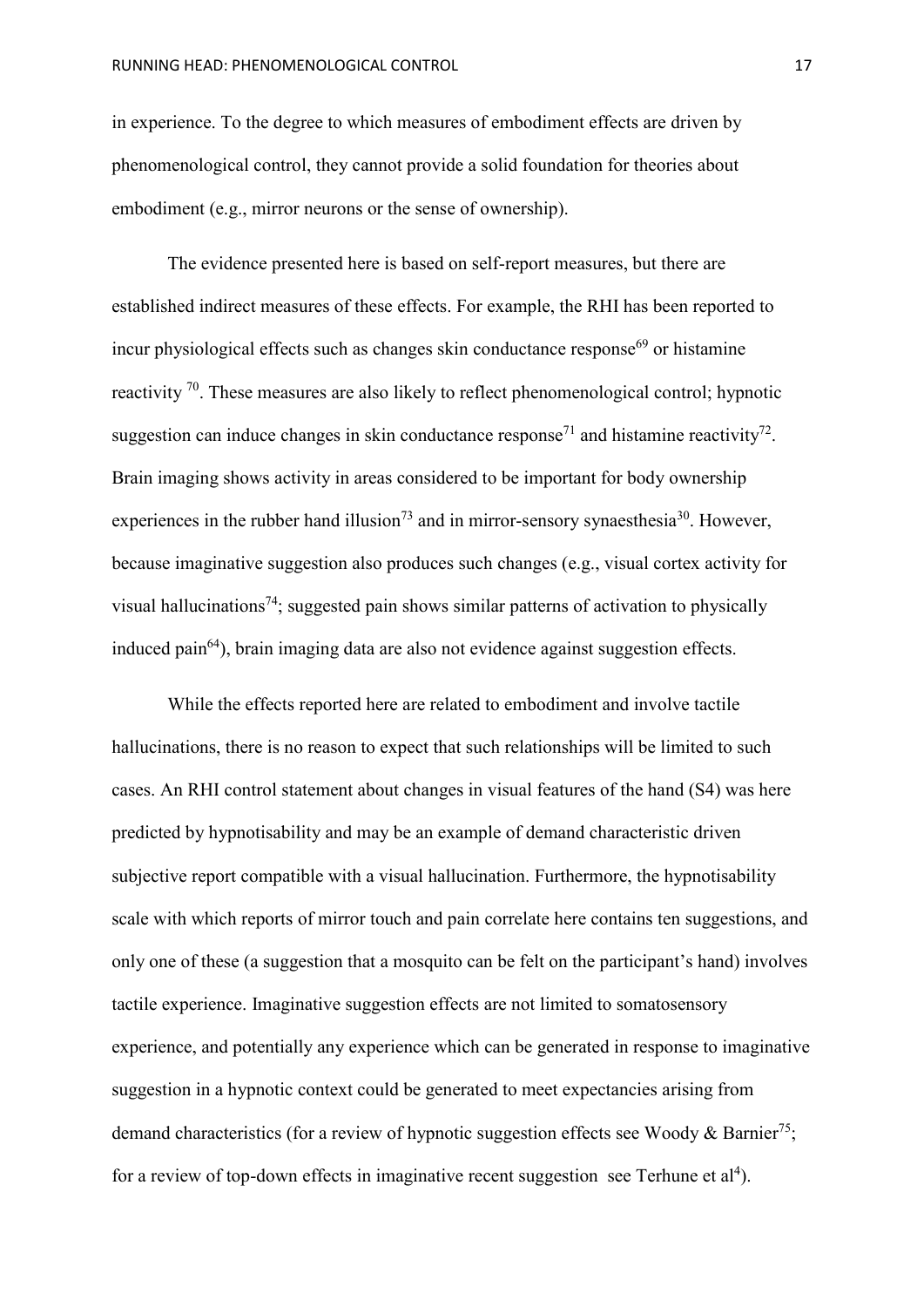While we report correlational evidence that trait hypnotisability (phenomenological control in the hypnotic context) predicts embodiment measures, we do not directly provide evidence for anything beyond these relationships. However, our inferences draw upon a vast literature investigating trait hypnotisability and response to imaginative suggestion and the proposal that these correlations indicate that response to the rubber hand illusion and mirrorsensory synaesthesia at least partially is a parsimonious theory (simple because it posits one mechanism to explain a wide range of phenomena) which cannot currently be ruled out. Experiments which measure behaviour linked to relatively high-level cognitive processes may be susceptible to the generation of experience in response to demand characteristics; for example, experimental paradigms in embodiment research closely related to the rubber hand illusion (e.g., the full body illusion) Similarly, given the classical suggestion effect of the experience of involuntariness, we should expect to find a relationship between reports of changes in the sense of agency<sup>76</sup> and phenomenological control. Indeed, mirror-touch synaesthetes are particularly vulnerable to manipulations of the experience of agency<sup>77</sup>. However, it cannot be ruled out that there may even be some phenomenological control effects in apparently low level tasks, if those tasks are not as free of top-down influence (for example, if demand characteristics have not been well controlled) as has been assumed  $78,79$ . These intriguing empirical questions remain open.

The concept of demand characteristics (unconscious changes in behaviour to meet implied experimental aims) as developed by  $\text{Orne}^{80}$  is often used to refer to behavioural compliance effects specifically. However, Orne considered demand characteristics not to be limited to shifts in behaviour but to potentially include genuine changes in phenomenology in a substantial subset of the population. That experimental demand characteristics can act as implicit imaginative suggestions to generate changes in phenomenology has been overlooked.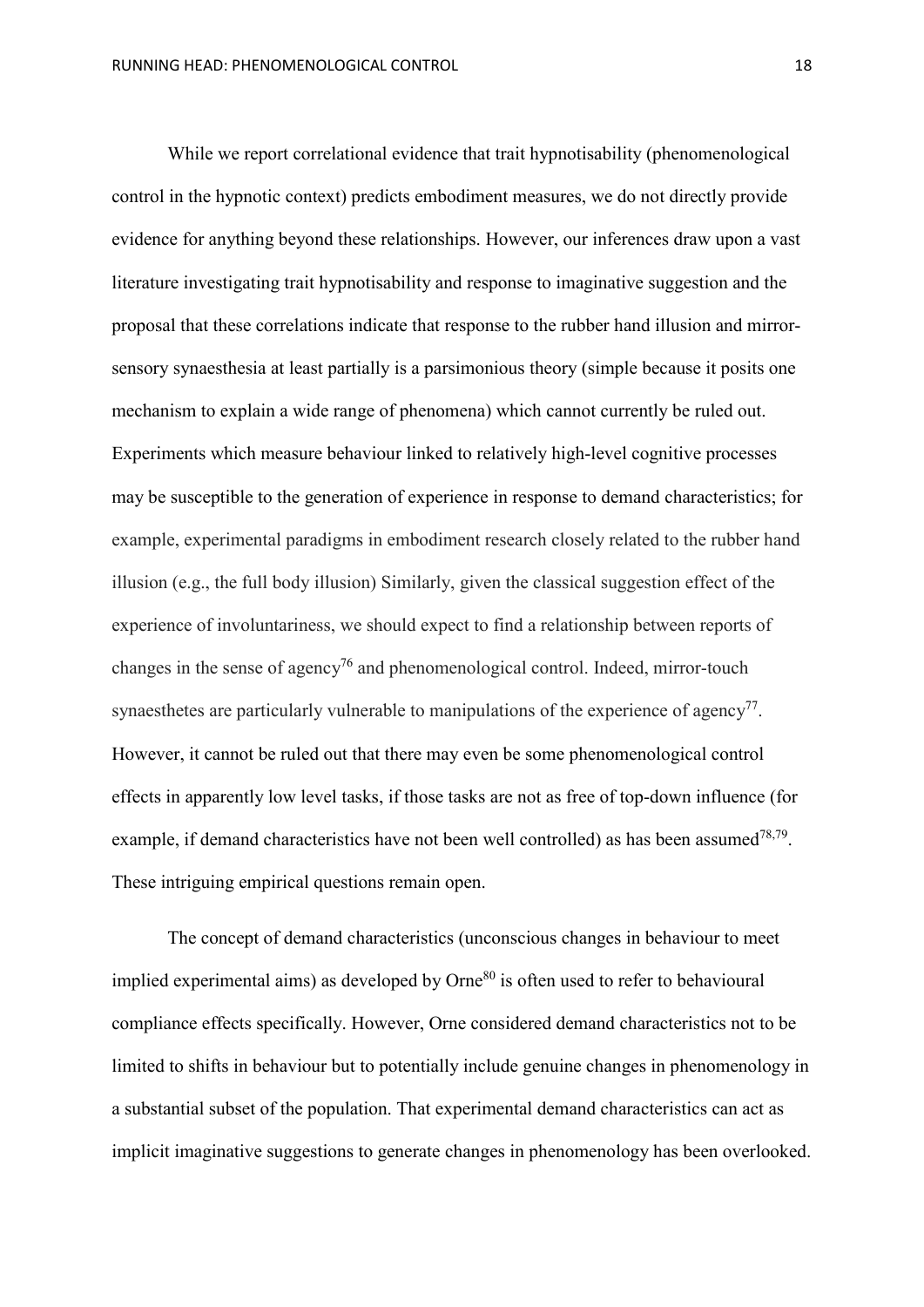This study motivates a systematic exploration of the influence of phenomenological control across a wide range of experimental contexts in which subjective phenomenological reports are prominent.

The contextually driven control of phenomenology in accordance with expectations has been a topic of psychological study since the birth of the discipline. Unfortunately, this has been primarily restricted to the hypnotic context, with the result that this fundamental aspect of human psychology has not been seen as relevant to other areas of psychology. We argue that it is now necessary to look beyond the hypnotic context to explore phenomenological control in wider contexts, both to avoid accidentally engaging this ability when measuring other target phenomena and as an empirical target in its own right.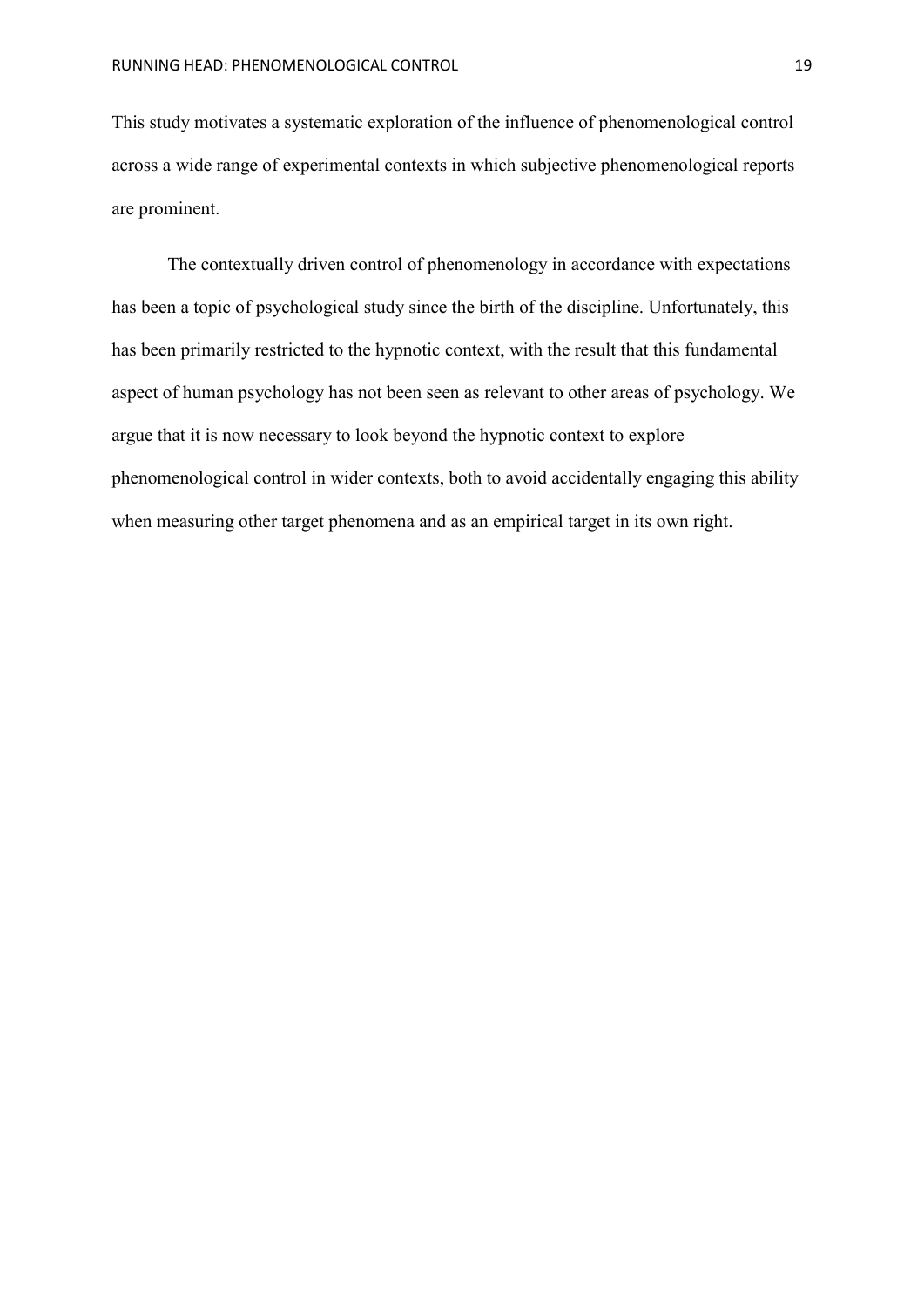#### **Methods**

# **Participants.**

For study 1, we combined databases of participants screened for vicarious pain on the Vicarious Pain Questionnaire or VPQ (n = 1056, age 18–60 years, *M* = 20.42, *SD =*4.16, 759 females, 297 males; reported in Botan et al<sup>81</sup>; Grice-Jackson et al<sup>28</sup>) and for mirror touch synaesthesia or MTS ( $n = 283$ , age = 18–52 years,  $M = 21.3$  years *SD* = 4.5, 237 females, 46 males; reported in Ward et  $a_1^{82}$ ) with a database of participants screened for hypnotisability using the SWASH at Sussex University. For vicarious pain, 404 participant's scores were matched and for mirror touch synaesthesia, 154 were matched.

For study 2, an opportunity sample of 385 participants took part in a hypnosis screening procedure during an undergraduate Psychology laboratory practical session. 32 participants either declined to take part in a second rubber hand illusion session or were unable to upload hypnosis data due to a server error. Therefore, we recorded data for 353 participants across both procedures. Participants were assigned to one of three conditions according to which of three instructions would be delivered by headphones. 114 participants (85 female, 29 male; mean age = 19.0,  $SD = 1.6$ ) were informed that the effect would be strongest in synchronous stroking (synchrony instruction condition, though note this was not worded as a hypnotic suggestion but as information), 115 (92 female, 21 Male; mean age = 19.0,  $SD = 1.4$ ) were informed that the effect would be strongest in asynchronous stroking (asynchrony instruction condition) and 115 received no instructions (control condition). Nine participants who received no instructions (either because they removed their headphones before delivery or due to computer error) were added to the control group, so there were 124 (99 female, 25 male, mean age =  $18.9$ ,  $SD = 1.1$ ) participants analysed for the control group. These participants were retained because we stated in our pre-registration document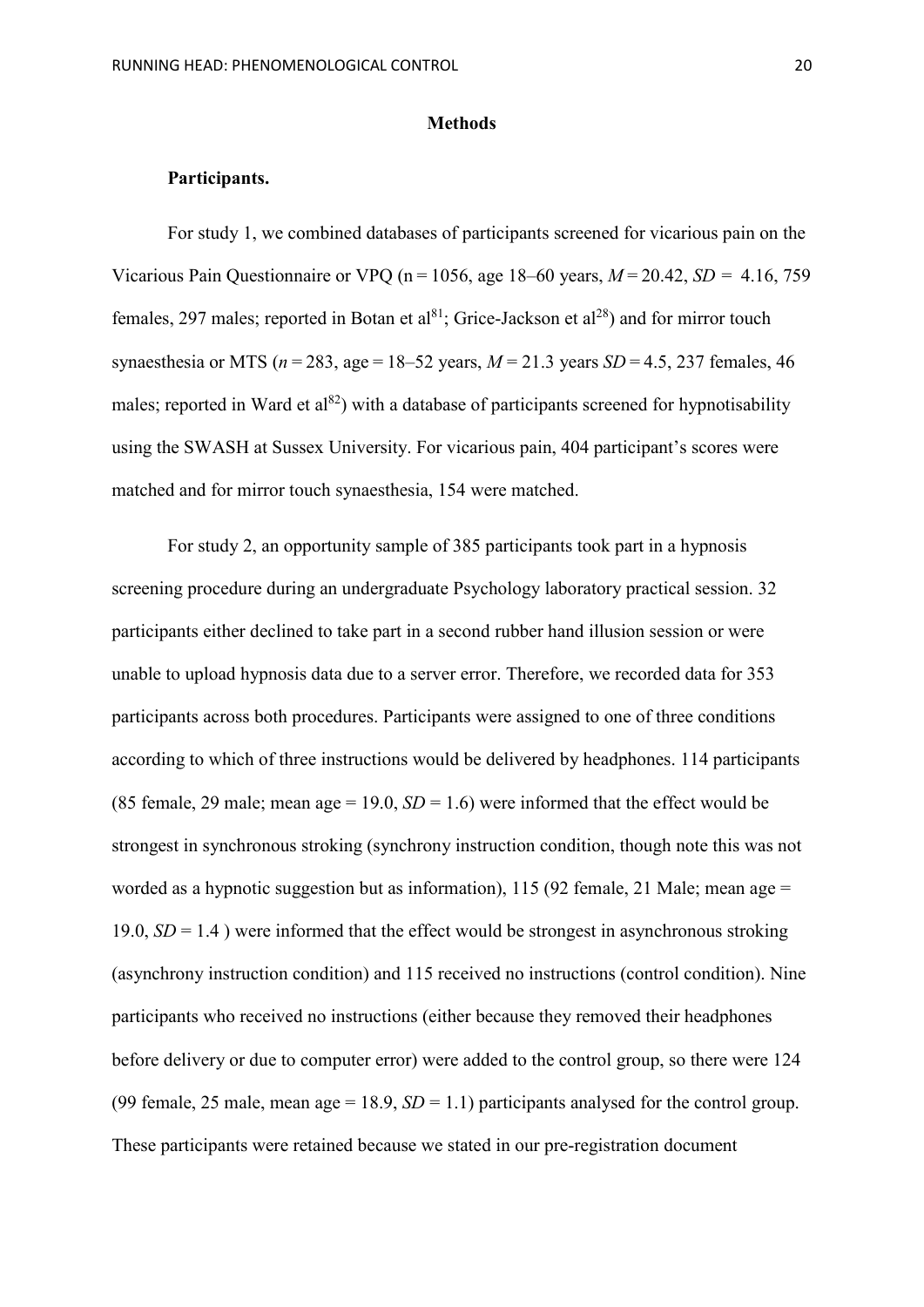(available from [https://osf.io/xf6u4/\)](https://osf.io/xf6u4/) that we would use all available data. However, no statistical inferences differ between the control group with or without the additional participants. Participants were screened for hypnotisability on the computer  $SWASH^{83}$ . Approval was received from the University of Sussex ethics committee and participants gave informed consent for the study.

# **Materials.**

For study 1, hypnotisability was measured using the Sussex-Waterloo scale of hypnotisability (SWASH<sup>37</sup>), a 10 item adaptation of the Waterloo-Stanford scale (WSGC<sup>84</sup>). SWASH scores are measured on a dichotomous objective scale and a subjective scale of between 0 and 5 for each item (see Lush et al, 2018).

For full details of the procedure used to measure vicarious or mirror-pain see Grice-Jackson et  $a^{28}$ . Participants watched 16 short video clips of people experiencing physical pain (e.g. falls, sports injuries, injections). After each video, participants responded to questions by computer. First they were asked if they experienced a bodily sensation of pain while viewing the video. If they answered yes, they were then asked to describe their pain by answering three further questions: (1) how intense their pain experience was (on a Likert scale from 1-10); (2) if pain was either "localised to the same point as the observed pain in the video", "localised but not to the same point", or "a general/non-localisable experience of pain"; (3) to select pain adjectives from a list that best described their vicarious pain experience (10 sensory descriptors, 10 affective descriptors and 3 cognitive-evaluative descriptors).

For full details of the procedure used to measure mirror touch synaesthesia see Ward et al<sup>82</sup>. Participants watched short video clips<sup>85</sup>, including depictions of touch to a human (14) videos), touch to inanimate objects (dummies and a fan; 6 videos) and painful stimuli (e.g.,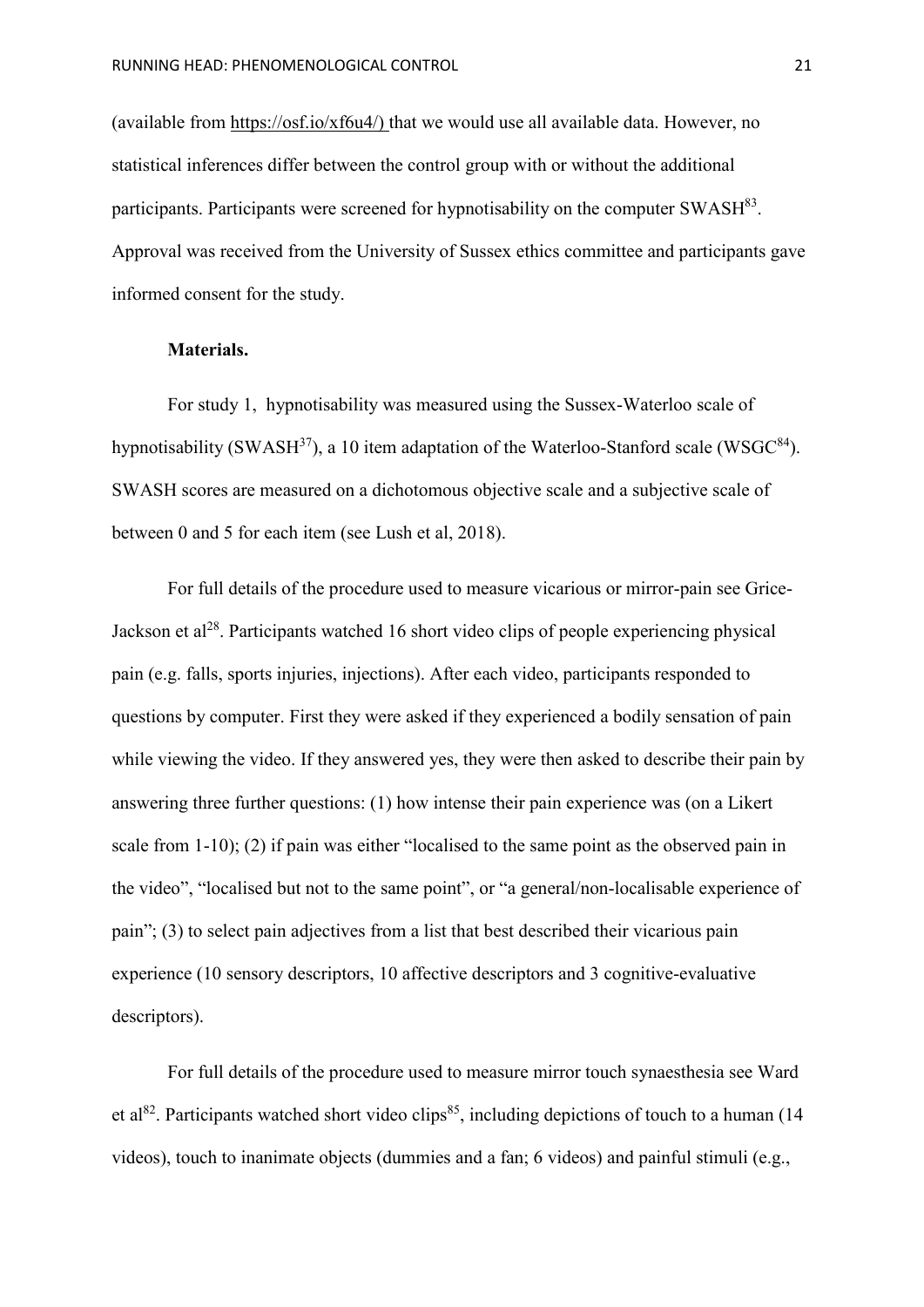injections; 6 videos). After each video, participants responded to questions by computer. First they were asked if they experienced anything on their body (excluding feelings of unease, disgust, or flinching). If they answered yes, they were asked three further questions: (1) Whether they would describe the sensation as Touch (without pain); Pain (without touch); Painful touch; Tingling; Itchiness; Feeling of being scratched; or Other. (2) Where on their body the sensation was felt (from a list of options). Finally, they were asked: how intense the sensation was (on a Likert scale from 1-10).

For study 2, participants were screened for hypnotisability by computer. SWASH scores are numerically similar to in-person delivery whether delivered in a lab setting (PL, RBS, ZD in preparation) or delivered online<sup>83</sup>. SWASH computer induction is identical to the live delivery described in Lush et al<sup>37</sup> except participants receive a recorded induction via headphones and responses are recorded using a computer keyboard rather than a paper form. Two changes are made to the stimuli and report procedure; a slide of 3 coloured balls is displayed on a computer screen rather than a lecture hall screen and the post-hypnotic suggestion changed from drawing a tree to pressing the keyboard space bar six times.

Printed materials (e.g., response sheets) and instruction scripts for study 2 are available at [https://osf.io/huwxd/.](https://osf.io/huwxd/) The setup was based on experimental materials described in Botan et al<sup>63</sup>. Participants sat at a table opposite the experimenter and placed their right hand in a black-fabric covered box (61x46x23 cm). A realistic model hand was placed in the box so that it was in front of the participant's torso. Participants were asked to rest their right hand in a similar position to the rubber hand, with their index finger on a white dot positioned 20 cm lateral to the index finger of the fake hand. Participants were unable to see their own hand inside the box and could only view the fake hand through a square window in the top surface of the box.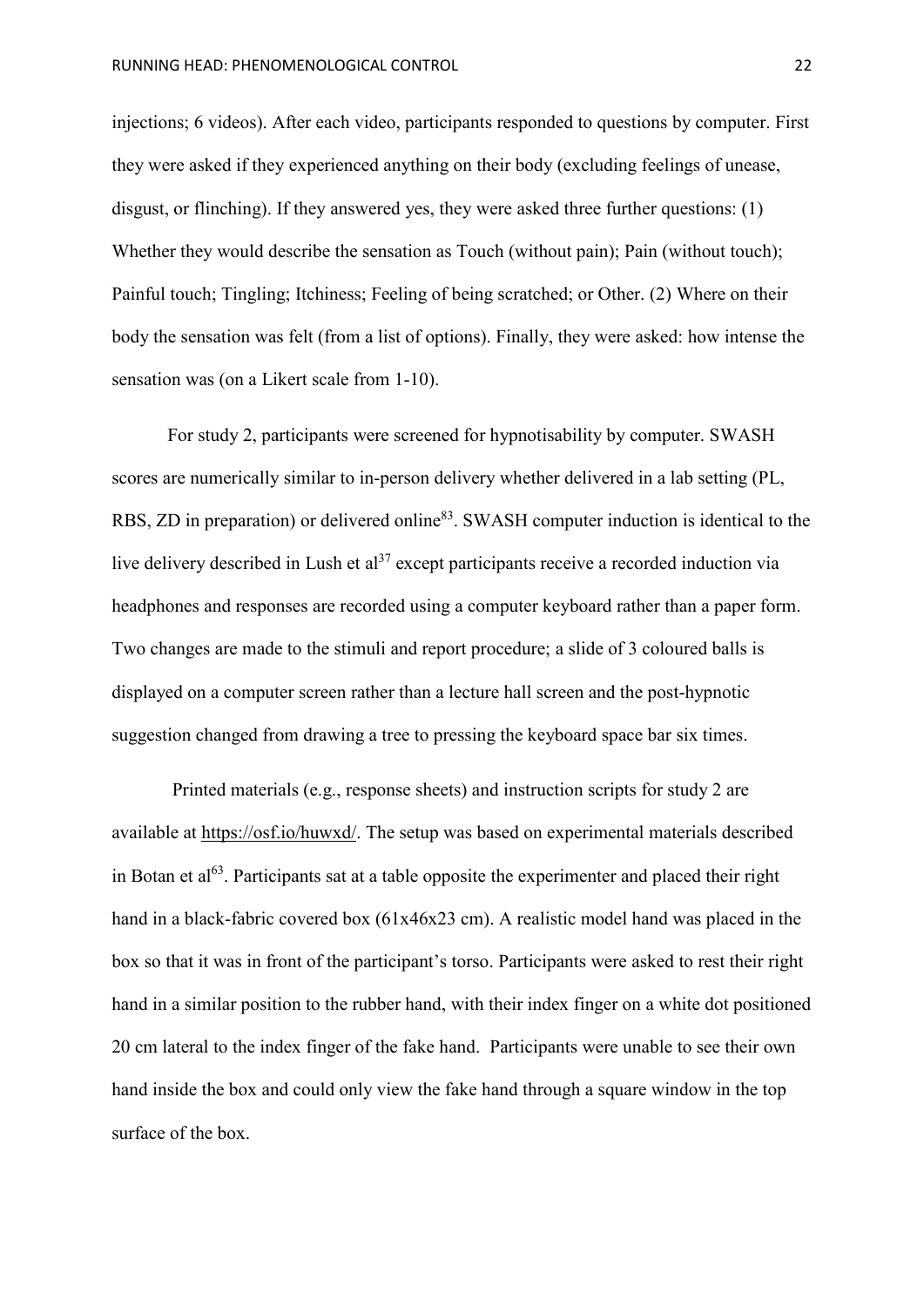There were five copies of the experimental setup, which were used simultaneously. In total, sixteen experimenters performed the experiment across eleven one hour sessions. Experimenters were blind to the instruction condition for each participant.

Before the experiment began, participants received pre-recorded information about the experiment via headphones. All participants were told that told that they were going to take part in a rubber hand illusion study and that this was a separate study to the hypnotisability screening procedure. Participants were pseudo-randomly assigned by a computer program to one of three groups. Participants in instruction groups were told that the illusion would be strongest in either the synchronous or asynchronous induction. Participants in the synchronous condition were told that illusion would be strongest when the felt and seen brush strokes occurred simultaneously because the relative timing of visual and tactile information influences whether or not the information is perceived as arising from a common source. Participants in the asynchronous condition were told that the illusion would be strongest when the felt brush stroke followed the seen brush stroke because of neural delays involved in integrating visual and tactile stimuli and that "researchers have found a 1/3 of a second to be the optimal delay, which we will approximately reproduce here in order to generate the maximum effect". The control group received no further information. See Supplemental Method for instruction condition scripts.

Participants recorded their participant number and their response to two expectancy questions on a response sheet (see table 1). Response sheets were folded after each response was recorded to prevent participants seeing their previous responses. The experimenter then recorded which of the two conditions (synchronous or asynchronous induction) was performed first (this order was alternated by participant). Pre-test and post-test proprioceptive drift were recorded immediately before and immediately following induction. First, the viewing window was then covered and a 60cm ruler placed on the top of the box, with the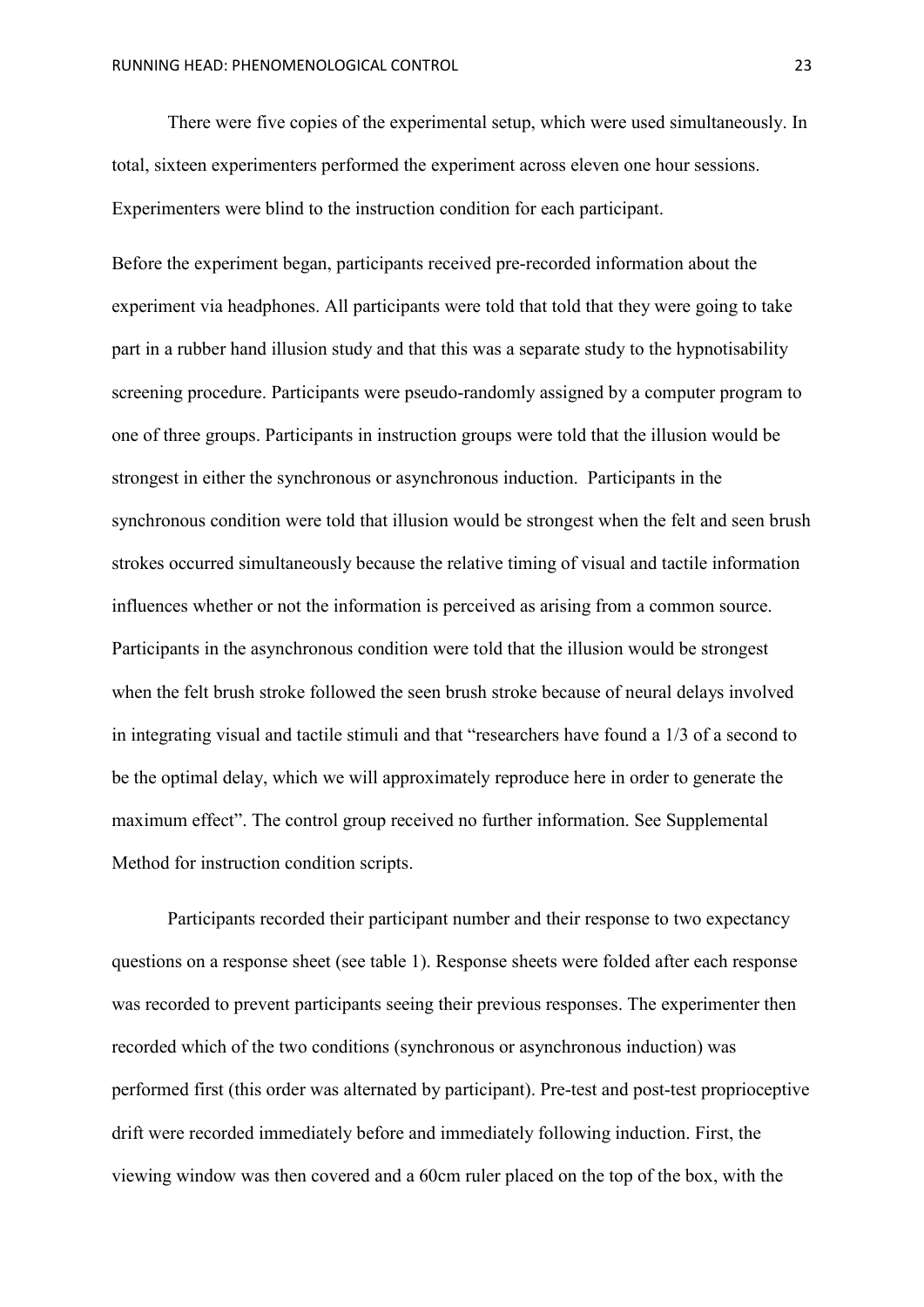numbers facing the experimenter. To prevent participants repeating responses for each measurement, the ruler was positioned so that the end was over the edge of the box by a variable distance, which was subtracted from the participant's report. Participants were told that the ruler would change position each time and that they should not try to report the same number repeatedly as it would not refer to the same position. They were then asked to point to the position at which they thought the index finger of their right hand was located and this was recorded to the nearest half cm. The cover was then removed and the participant was told to keep their gaze on the rubber hand and to focus on it. A paintbrush was then used to stroke the middle finger of the rubber hand at approximately 1 Hz while simultaneously stroking the middle finger of the participants real hand with an identical brush either synchronously or with an asynchrony of approximately .5 Hz. Brush strokes were applied from the knuckle to the finger nail of the real and fake hands. This induction procedure continued for 60s, following which participants were asked to keep their hand still and inside the box and the hole was covered. Participants were again asked to report the position of their real hand and then reported their level of agreement with statements S1-S4 on the response sheet (see table 1). The procedure was then repeated in the other condition (synchronous or asynchronous induction).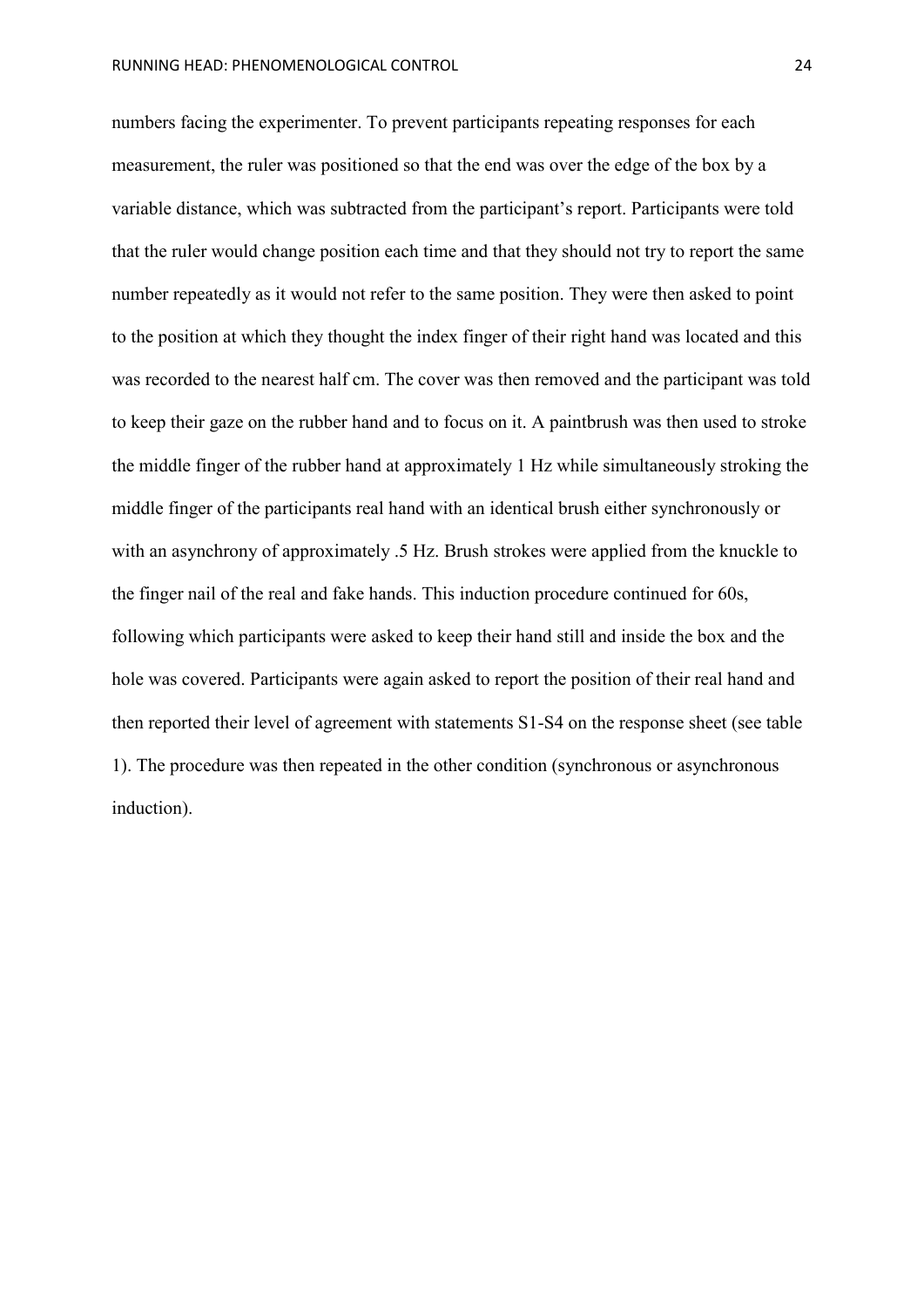# **Measures**

For study 1 we report analyses of the primary VPQ measure used to identify vicarious pain perceivers<sup>28</sup>: total pain response (the number of videos from 0-16 for which a bodily sensation of pain was reported and also the intensity of pain. For Mirror touch synaesthesia we report the mean number of reports of experience when observing touch to a human (0-14) and the mean number of responses when observing touch to an inanimate object (0-6).

For pre-registration of planned measures and planned analyses for study 2 see: [https://osf.io/xf6u4/.](https://osf.io/xf6u4/) Participants recorded responses on a 7 point Likert scale (see table 1). Subjective response for each participant was calculated from the average of S1-S3 and, separately, the score for S4. Proprioceptive drift was calculated by subtracting post induction stroking from pre induction stroking for each induction condition. Difference scores were calculated by subtracting synchronous condition measures from asynchronous condition measures. Subjective scale SWASH scores were used as a measure of hypnotisability due to greater reliability than the objective scale  $37$ .

For whole sample exploration, participants from all three groups were combined in a Bayesian fixed-effects meta-analysis. Exploratory analyses were conducted on subjective report and proprioceptive drift following synchronous induction.

## **Analyses.**

For study 1, Bayes factors for raw slopes of VPQ and MTS measures regressed onto subjective SWASH score were modelled on the expected change in y (given by mean score on the VPQ measure across the whole sample) and the expected difference in SWASH score between 0 and the 50th percentile of the sample (a SWASH score of 1.7) as the change in x. The maximum slope was therefore calculated in each case using the mean to bottom of scale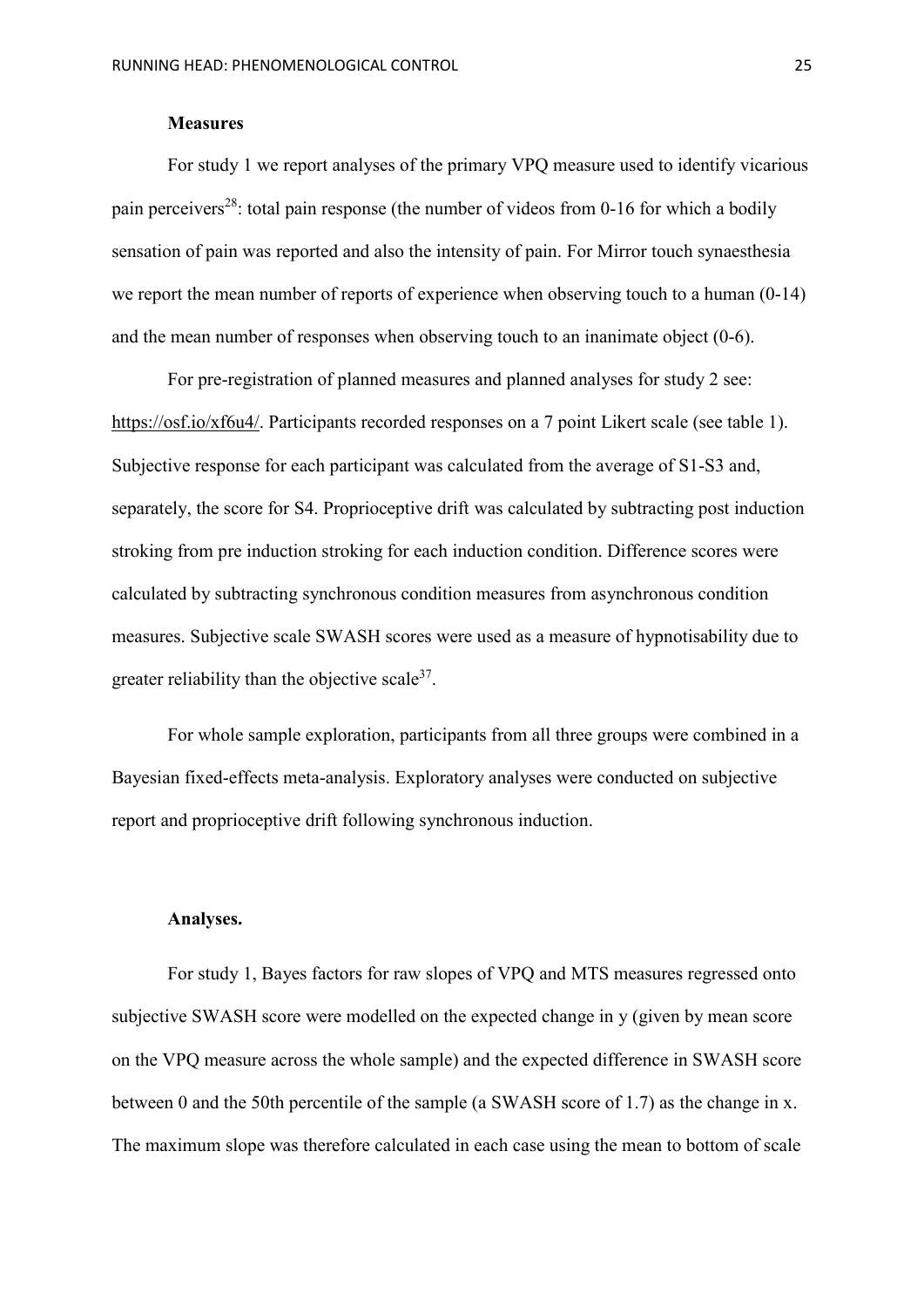for Y over the distance from mean to bottom of scale for X (the ratio-of-means heuristic described in Dienes<sup>86</sup>). For VPQ measures, H1 was therefore modelled using half the maximum slopes of 3.9 over 1.7 (1.1) for total pain response and 1.0 over 1.7 for pain intensity (or .3) For MTS measures, H1 was modelled using half the maximum slopes of 1.5 over 1.7 (or .5) touch to a human and a maximum slope of .2 over 1.7 (or .07) for touch to an inanimate object.

To indicate the robustness of Bayesian conclusions, for each *B*, a robustness region is reported, giving the range of scales that qualitatively support a given conclusion (i.e. evidence as insensitive, or as supporting H0, or as supporting H1), notated as: RR  $[x1, x2]$ where x1 is the smallest SD that supports the conclusion and x2 is the largest.

Pre-registered analyses for Study 2 were not performed that were dependent upon the results of manipulation checks (outcome neutral tests) that in fact did not provide evidence that the manipulation worked. A first manipulation check tested the prediction that, given no explicit instructions, any difference in dependent variables in the control group would be due to a difference in expectations. For this, we tested the interaction of instruction condition (synchronous or asynchronous instructions) by rubber hand induction type (synchronous vs asynchronous) on expectancies. A Bayes factor was calculated using the difference in expectancy ratings between conditions (synchronous - asynchronous) in the control group to model the SD of a half-normal distribution with a mean of 0.

Further manipulation checks tested the prediction that in the control group, rubber hand illusion measures should be greater for synchronous than asynchronous induction. Bayes factors of *t*-tests for these differences were calculated using a model of H1 based on the reported difference in Botan et  $al^{63}$ , across all groups (weighted by sample size); for proprioceptive drift, a difference of approximately 10 mm between synchronous and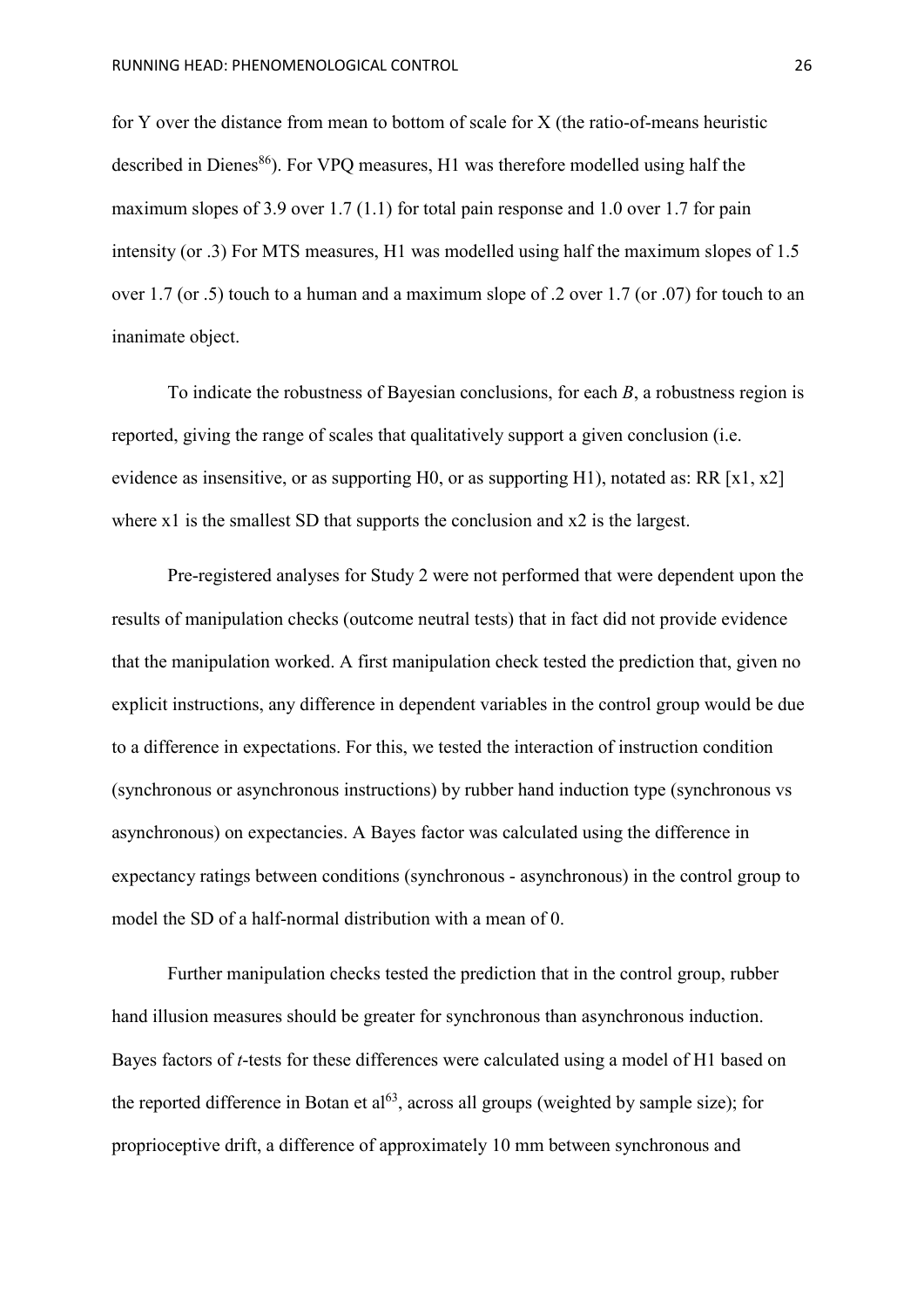asynchronous condition and for subjective report, a difference in agreement score) of approximately 1 unit (7 point scale).

For Study 2 pre-registered key tests, we tested the prediction that the control group difference in illusion measures between synchronous and asynchronous inductions would be positively related to hypnotisability scores by regressing the effect of induction condition (synchronous - asynchronous) on illusion measures on SWASH hypnotisability rating. Raw regression slopes were tested by Bayes factors with H1s modelled on the effect size for the rubber hand illusion reported in Botan et  $a^{63}$  as the expected change in y and the expected difference in SWASH score between 0 and the 50th percentile as the expected change in x (cf. ratio-of-means heuristic recommended by Dienes $86$ ). However, for consistency with the rest of the manuscript, here we calculated Bayes factors using this expected slope as a plausible maximum. In each case the predicted value for the pre-registered analysis was contained within the robustness region for the presented analysis, so this change makes no difference to inferences. The maximum slope for proprioceptive drift was therefore 13mm over 1.6 (the difference in SWASH score between the 0 and the  $50<sup>th</sup>$  percentile), or approximately 8 mm for each 1 point increase (out of 5) in SWASH subjective score, so H1 was modelled with an SD of 4 mm. The maximum slope for subjective report was calculated as 1 over 1.6, or .6 units per 1 point increase in SWASH subjective score, so H1 was modelled with a mean of 0 and an SD of .3. These a priori estimates appear plausible according to the correlation between proprioceptive drift and hypnotisability reported in Walsh et al<sup>46</sup> and the correlation between subjective report and sensory suggestibility reported in Marotta et  $al^{47}$ .

For study 2 exploratory analyses, first we report regression analyses of subjective report and proprioceptive drift scores on hypnotisability to test the hypothesis that the ability to respond to suggestion in a hypnotic context is positively related to RHI measures. Next, we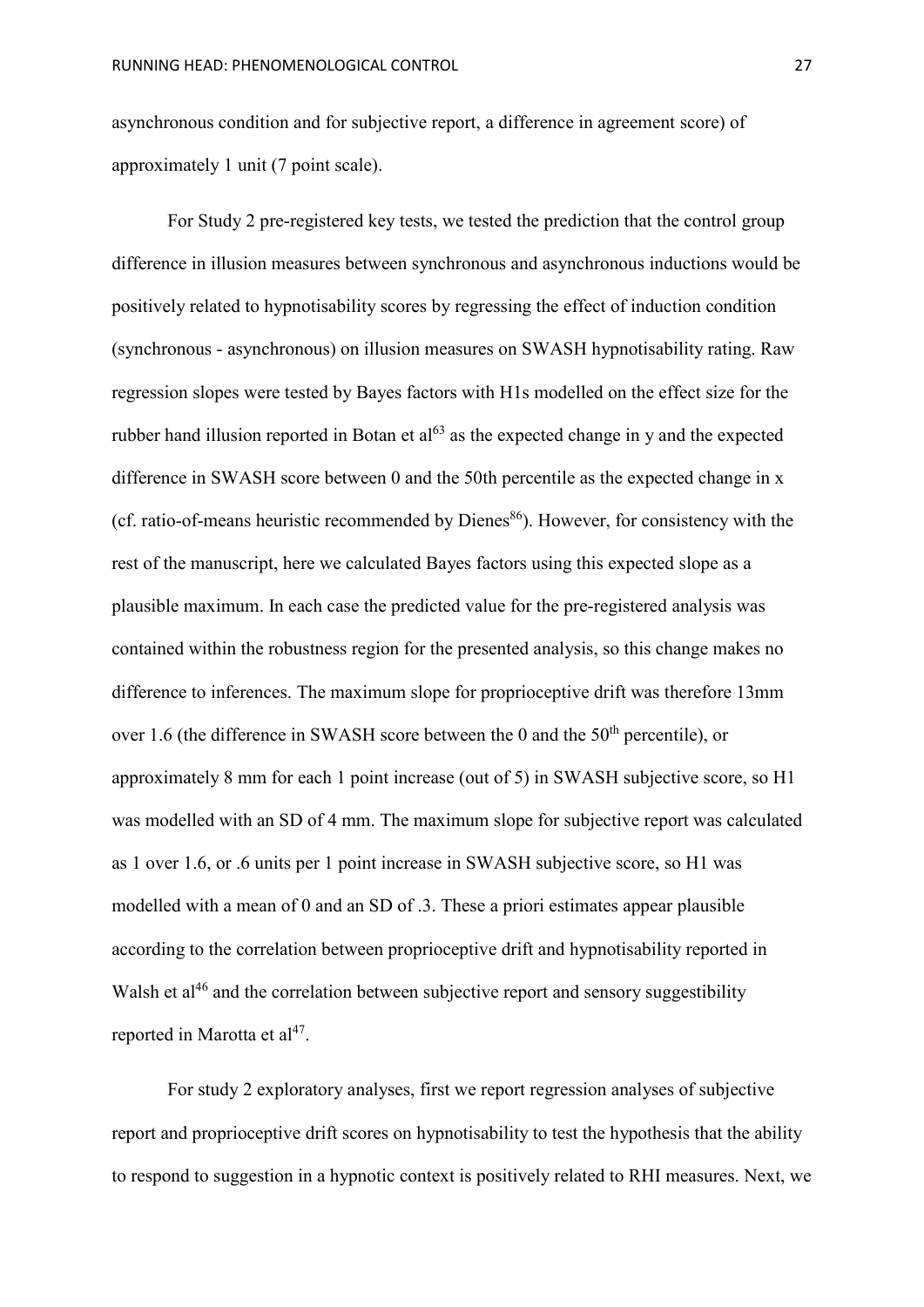report regression analyses of subjective report and proprioceptive drift for synchronous induction on expectancies for synchronous induction to test the prediction that, if the RHI is a phenomenological control effect, expectancies will positively predict illusion response. Here we present meta-analytically combined results for synchronous induction only.

Bayes factor robustness regions for Study 2 exploratory analyses are reported as in Study 1. Raw regression slopes were tested by Bayes factors with H1s modelled as halfnormal distributions on the expected change in y (given by mean score across the whole sample) and the expected difference in SWASH score between 0 and the 50th percentile (a SWASH score of 1.6) as the expected change in x. A Bayes factor for regression of subjective report on subjective SWASH score was calculated using half the maximum slope of 4.3 (mean synchronous induction subjective report) over 1.6 , or 1.4. Similarly, a Bayes factor for regression of proprioceptive drift on subjective SWASH score was calculated using half the maximum slope of 1(mean synchronous induction drift) over 1.6, or .3. A Bayes factor for regressions of synchronous induction subjective report or proprioceptive drift on expectancy rating for synchronous induction was calculated using half the maximum slope given by the distance from the mean to bottom of scale for Y over the distance from the mean to the bottom of scale for X: 3.8 over 4.3, or .4 for subjective report and 3.8 over 3, or .65 for proprioceptive drift. A Bayes factor for this analysis was therefore calculated using half this value as the SD of a half normal, or .65. All other analyses are based on the interpretation of 95% CIs. For whole sample analyses these are meta-analytically combined. In each case, CIs are interpreted as 95% credible intervals with a uniform prior. All analyses except Bayes factors were calculated using JASP  $0.9.2^{87}$ . Bayes factors were calculated using Dienes Bayes factor calculator at [http://www.lifesci.sussex.ac.uk/home/Zoltan\\_Dienes/inference/Bayes.htm](http://www.lifesci.sussex.ac.uk/home/Zoltan_Dienes/inference/Bayes.htm)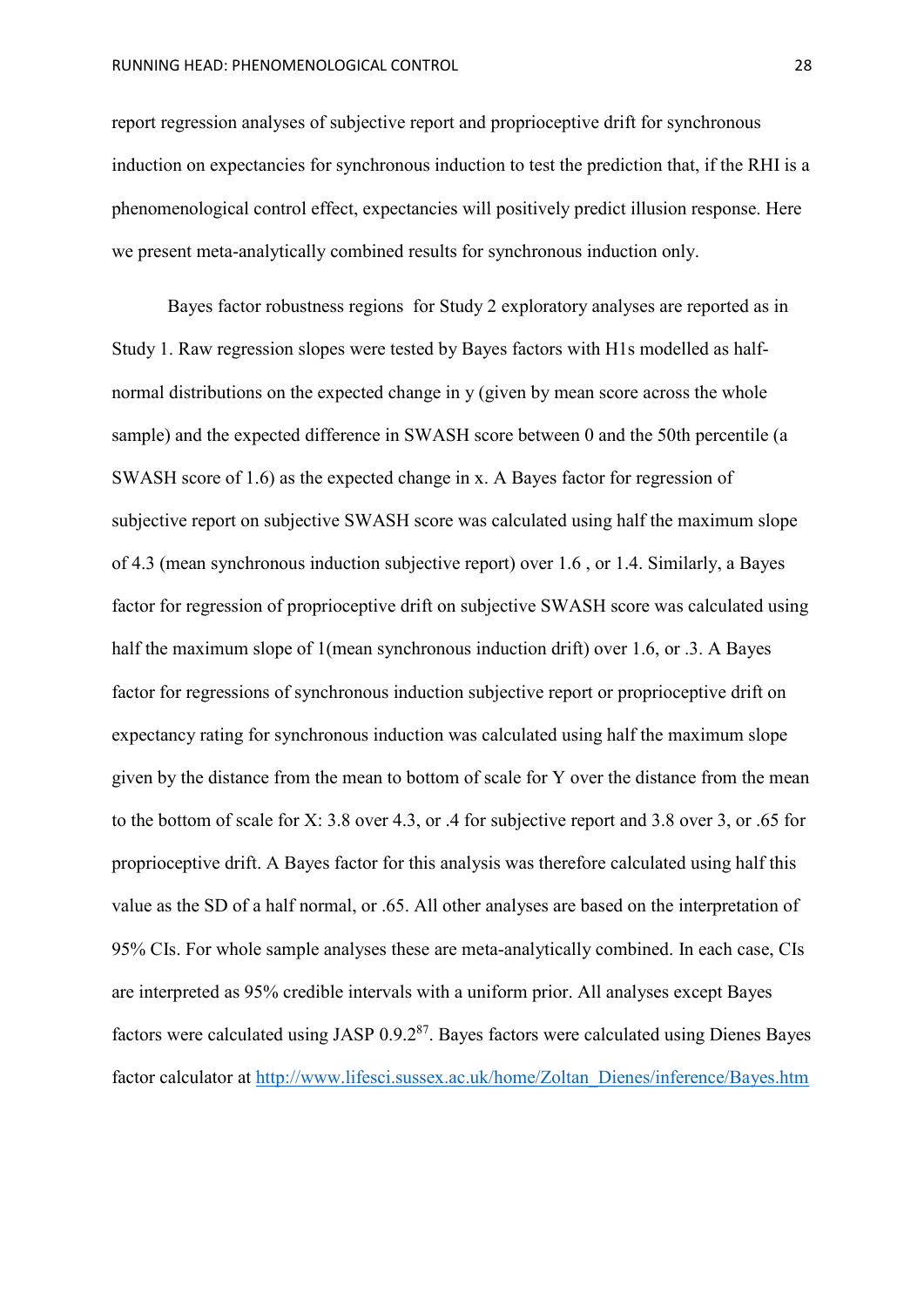# **Data availability statement**

The data that support the findings of this study are available at https://osf.io/huwxd/. All figures have associated raw data. There are no restrictions on data availability.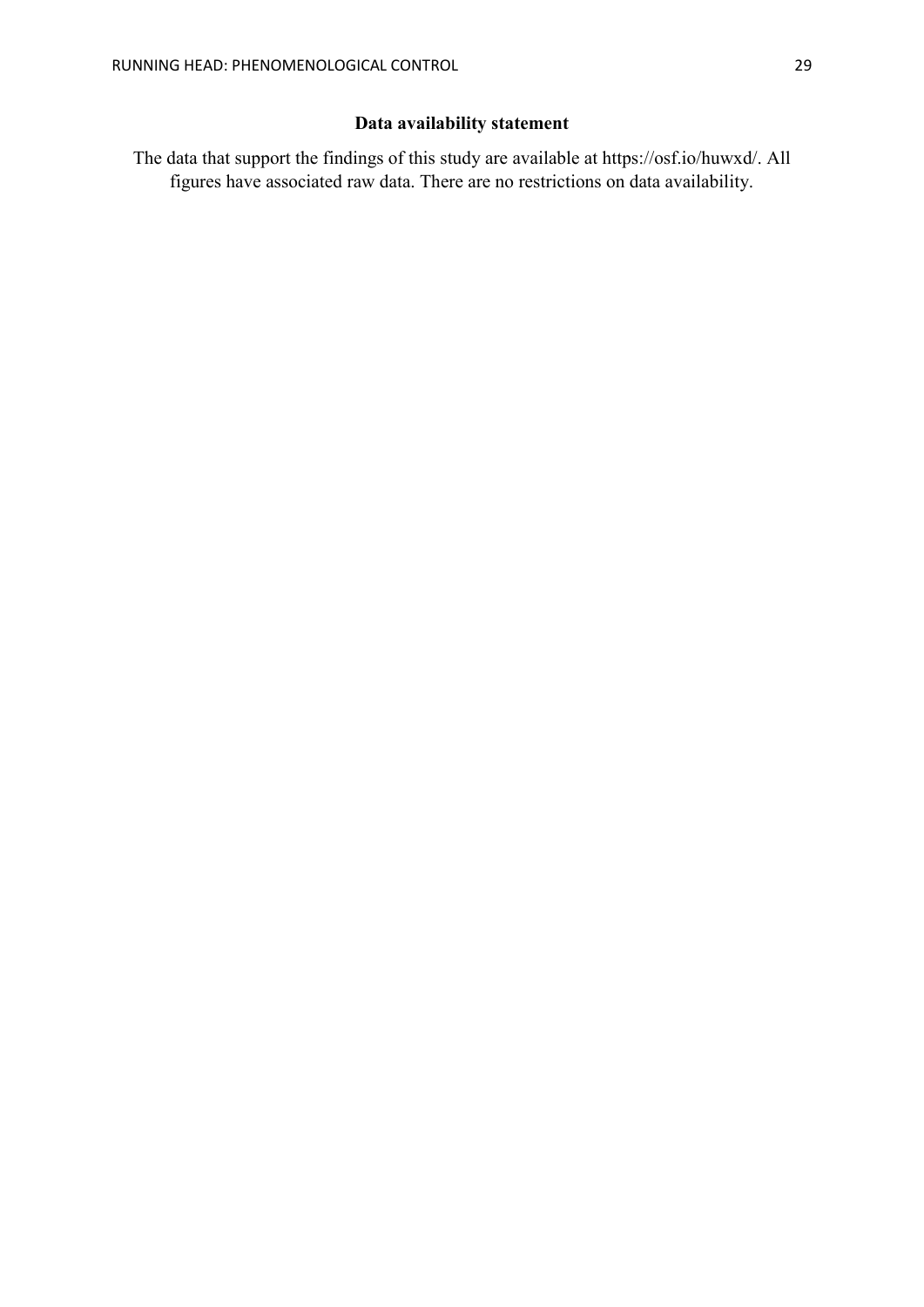# **Code availability statement**

The hypnotisability screening software and installation instructions are available at [https://osf.io/huwxd/.](https://osf.io/huwxd/)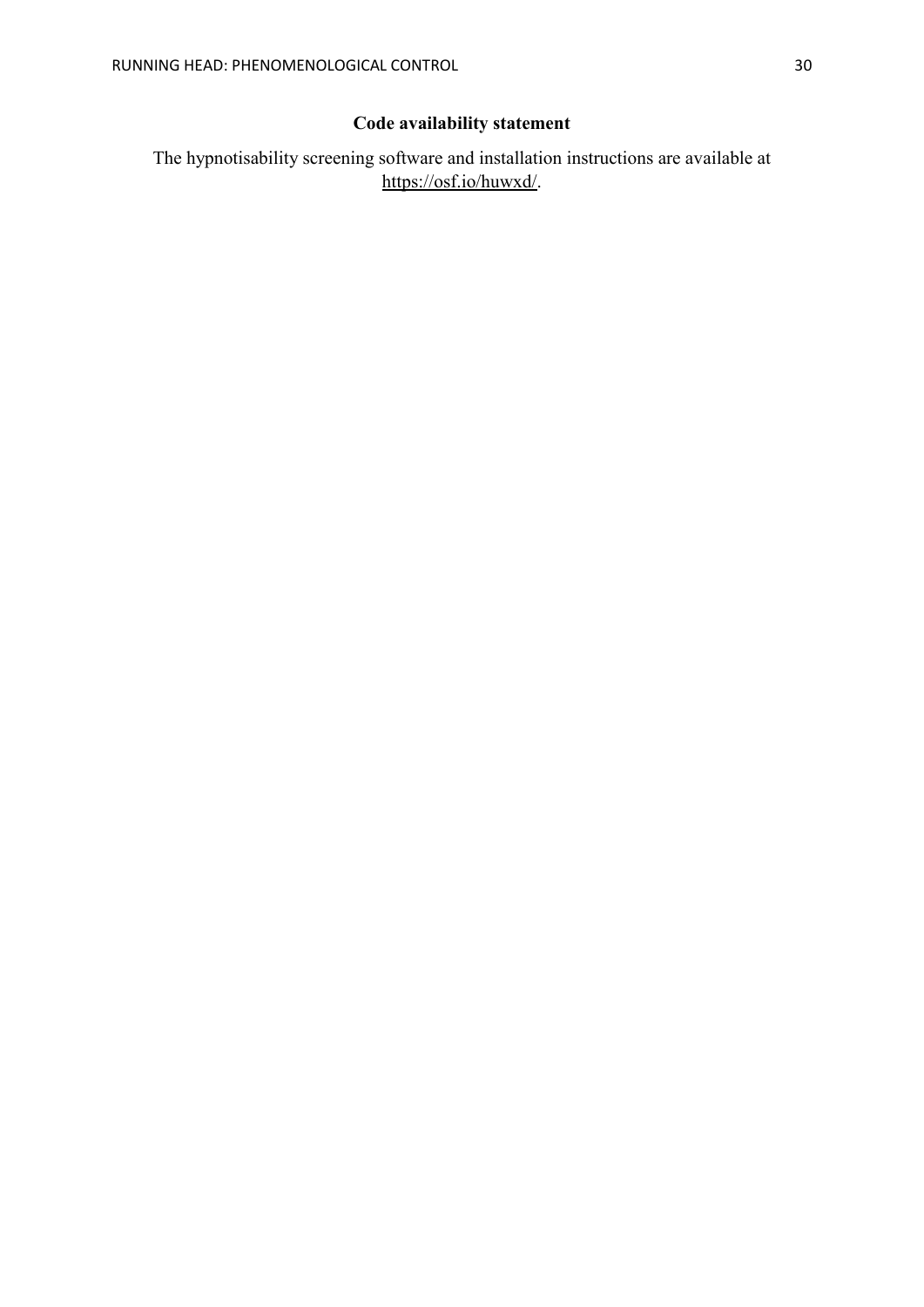## **References**

- 1. Tellegen, A. On Measures and Conceptions of Hypnosis. *Am. J. Clin. Hypn.* **21**, 219–237 (1978).
- 2. Weitzenhoffer, A. M. Hypnotic Susceptibility Revisited. *Am. J. Clin. Hypn.* **22**, 130–146 (1980).
- 3. Lynn, S. J. *et al.* Hypnosis, Hypnotic Phenomena, and Hypnotic Responsiveness: Clinical and Research Foundations—A 40-Year Perspective. *Int. J. Clin. Exp. Hypn.* **67**, 475–511 (2019).
- 4. Terhune, D. B., Cleeremans, A., Raz, A. & Lynn, S. J. Hypnosis and top-down regulation of consciousness. *Neurosci. Biobehav. Rev.* **81**, 59–74 (2017).
- 5. Kirsch, I., Silva, C. E., Carone, J. E., Johnston, J. D. & Simon, B. The surreptitious observation design: An experimental paradigm for distinguishing artifact from essence in hypnosis. *J. Abnorm. Psychol.* **98**, 132–136 (1989).
- 6. Perugini, E. M. *et al.* Surreptitious observation of responses to hypnotically suggested hallucinations: A test of the compliance hypothesis. *Int. J. Clin. Exp. Hypn.* **46**, 191–203 (1998).
- 7. Piccione, C., Hilgard, E. R. & Zimbardo, P. G. On the degree of stability of measured hypnotizability over a 25-year period. *J. Pers. Soc. Psychol.* **56**, 289–295 (1989).
- 8. Hull, C. L. *Hypnosis and suggestibility*. xii, 416 (Appleton-Century, 1933).
- 9. Braffman, W. & Kirsch, I. Imaginative suggestibility and hypnotizability: An empirical analysis. *J. Pers. Soc. Psychol.* **77**, 578–587 (1999).
- 10. Gandhi, B. & Oakley, D. A. Does 'hypnosis' by any other name smell as sweet? The efficacy of 'hypnotic' inductions depends on the label 'hypnosis'. *Conscious. Cogn.* **14**, 304–315 (2005).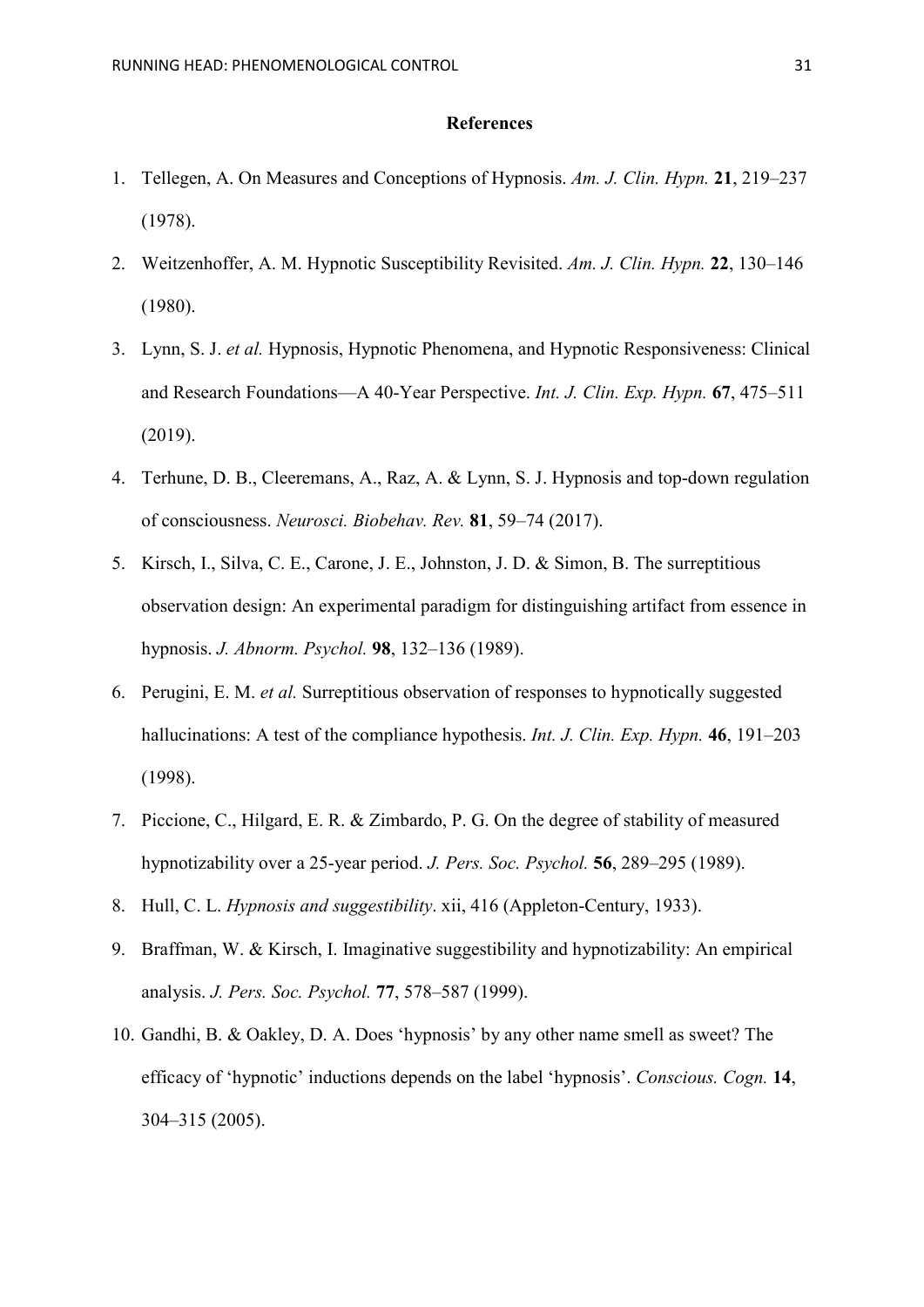- 11. Kirsch, I. & Braffman, W. Imaginative Suggestibility and Hypnotizability. *Curr. Dir. Psychol. Sci.* **10**, 57–61 (2001).
- 12. Lynn, S. J., Laurence, J.-R. & Kirsch, I. Hypnosis, Suggestion, and Suggestibility: An Integrative Model. *Am. J. Clin. Hypn.* **57**, 314–329 (2015).
- 13. Halligan, P. W. & Oakley, D. A. Hypnosis and beyond: Exploring the broader domain of suggestion. *Psychol. Conscious. Theory Res. Pract.* **1**, 105–122 (2014).
- 14. *The Oxford handbook of hypnosis: theory, research and practice*. (Oxford Univ. Press, 2012).
- 15. Kirsch, I. Response expectancy as a determinant of experience and behavior. in (1985). doi:10.1037/0003-066X.40.11.1189.
- 16. Dienes, Z. *et al.* Phenomenological control as cold control. *Psychol. Conscious.* (in press).
- 17. Barber, T. X. Measuring "Hypnotic-Like" Suggestibility with and without "Hypnotic Induction"; Psychometric Properties, Norms, and Variables Influencing Response to the Barber Suggestibility Scale (BSS). *Psychol. Rep.* **16**, 809–844 (1965).
- 18. Pintar, J. & Lynn, S. J. *Hypnosis*. (Wiley-Blackwell, 2008). doi:10.1002/9781444305296.
- 19. Michael, R. B., Garry, M. & Kirsch, I. Suggestion, Cognition, and Behavior. *Curr. Dir. Psychol. Sci.* **21**, 151–156 (2012).
- 20. Olson, J. A., Suissa-Rocheleau, L., Lifshitz, M., Raz, A. & Veissière, S. P. L. Tripping on nothing: placebo psychedelics and contextual factors. *Psychopharmacology (Berl.)* **237**, 1371–1382 (2020).
- 21. Heaton, R. K. Subject expectancy and environmental factors as determinants of psychedelic flashback experiences. *J. Nerv.* **161**, 157–165 (1975).
- 22. Kirsch, I. & Council, J. R. Response expectancy as a determinant of hypnotic behavior. in *Hypnosis: The cognitive-behavioral perspective* 360–379 (Prometheus Books, 1989).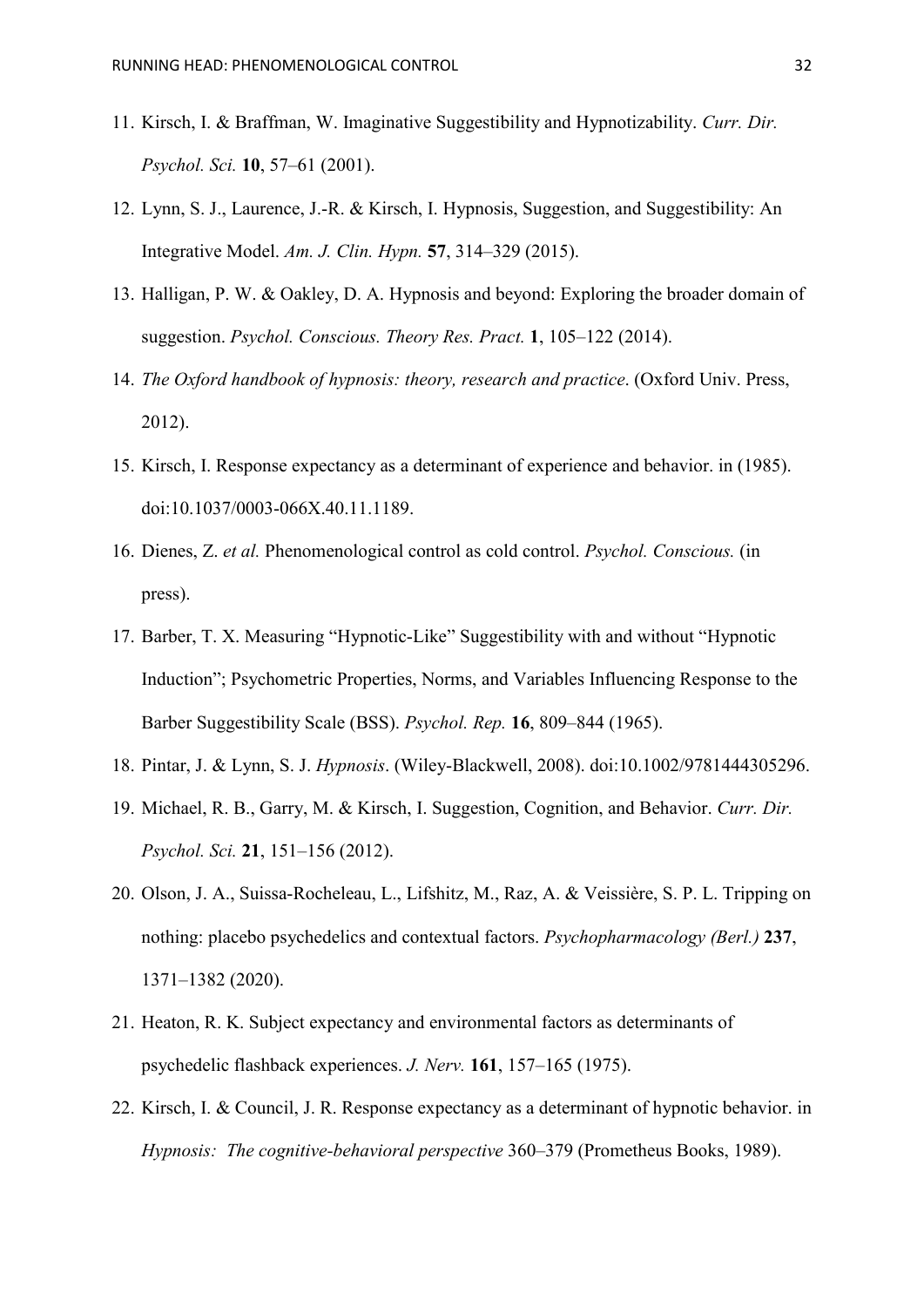- 23. Juhasz, J. B. & Sarbin, T. R. On the False Alarm Metaphor in Psychophysics. *Psychol. Rec.* **16**, 323–327 (1966).
- 24. Blakemore, S.-J., Bristow, D., Bird, G., Frith, C. & Ward, J. Somatosensory activations during the observation of touch and a case of vision–touch synaesthesia. *Brain* **128**, 1571–1583 (2005).
- 25. Banissy, M. J. & Ward, J. Mirror-touch synesthesia is linked with empathy. *Nat. Neurosci.* **10**, 815–816 (2007).
- 26. Fitzgibbon, B. M., Giummarra, M. J., Georgiou-Karistianis, N., Enticott, P. G. & Bradshaw, J. L. Shared pain: From empathy to synaesthesia. *Neurosci. Biobehav. Rev.* **34**, 500–512 (2010).
- 27. Banissy, M. J., Kadosh, R. C., Maus, G. W., Walsh, V. & Ward, J. Prevalence, characteristics and a neurocognitive model of mirror-touch synaesthesia. *Exp. Brain Res.* **198**, 261–272 (2009).
- 28. Grice-Jackson, T., Critchley, H. D., Banissy, M. J. & Ward, J. Common and distinct neural mechanisms associated with the conscious experience of vicarious pain. *Cortex* **94**, 152–163 (2017).
- 29. Keysers, C., Kaas, J. H. & Gazzola, V. Somatosensation in social perception. *Nat. Rev. Neurosci.* **11**, 417–428 (2010).
- 30. Ward, J. & Banissy, M. J. Explaining mirror-touch synesthesia. *Cogn. Neurosci.* **6**, 118– 133 (2015).
- 31. de Vignemont, F. & Jacob, P. What Is It like to Feel Another's Pain?\*. *Philos. Sci.* **79**, 295–316 (2012).
- 32. Botvinick, M. & Cohen, J. Rubber hands 'feel' touch that eyes see. *Nature* **391**, 756–756 (1998).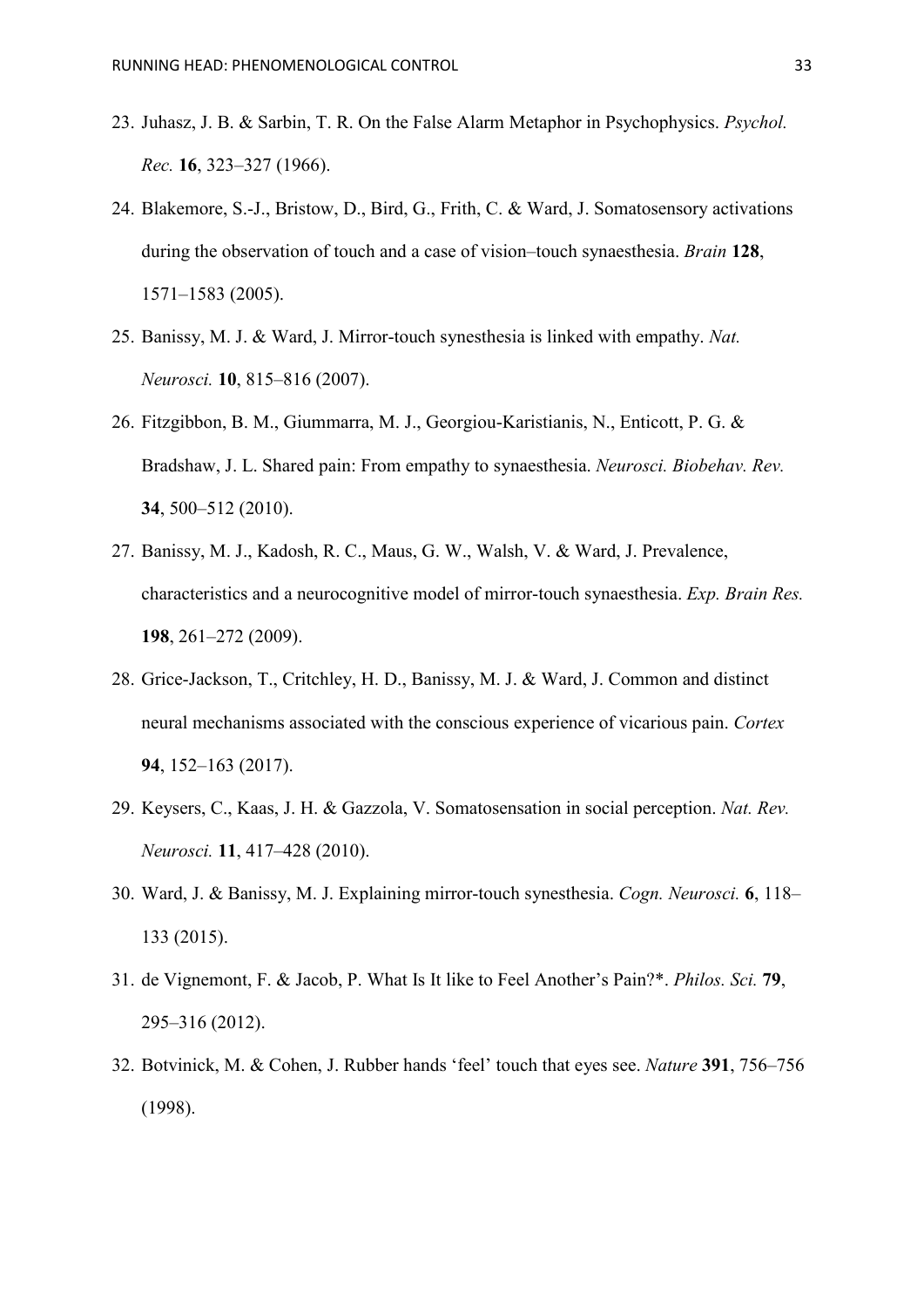- 33. Tsakiris, M. & Haggard, P. The Rubber Hand Illusion Revisited: Visuotactile Integration and Self-Attribution. *J. Exp. Psychol. Hum. Percept. Perform.* **31**, 80–91 (2005).
- 34. Ehrsson, H. H. The concept of body ownership and its relation to multisensory integration. in *The New Handbook of Multisensory Processes, Chapter 43* (ed. Stein, B. E.) 775–792 (MIT Press, 2012).
- 35. Haans, A., Kaiser, F. G., Bouwhuis, D. G. & IJsselsteijn, W. A. Individual differences in the rubber-hand illusion: Predicting self-reports of people's personal experiences. *Acta Psychol. (Amst.)* **141**, 169–177 (2012).
- 36. Lush, P. Demand Characteristics Confound the Rubber Hand Illusion. *Collabra Psychol.* **6**, 22 (2020).
- 37. Lush, P., Moga, G., McLatchie, N. & Dienes, Z. The Sussex-Waterloo Scale of Hypnotizability (SWASH): measuring capacity for altering conscious experience. *Neurosci. Conscious.* **2018**, (2018).
- 38. Hilgard, E. R. The problem of divided consciousness: a neodissociation interpretation. *Ann. N. Y. Acad. Sci.* **296**, 48–59 (1977).
- 39. Spanos, N. P. Hypnotic behavior: A social-psychological interpretation of amnesia, analgesia, and "trance logic". *Behav. Brain Sci.* **9**, 449 (1986).
- 40. Kihlstrom, J. F. Hypnosis and the Psychological Unconscious. in *Assessment and Therapy* 215–225 (Elsevier, 2001). doi:10.1016/B978-012267806-6/50052-4.
- 41. Patterson, D. R. & Jensen, M. P. Hypnosis and clinical pain. *Psychol. Bull.* **129**, 495–521 (2003).
- 42. Weitzenhoffer, A. M. & Hilgard, E. R. *Revised Stanford Profile Scale of Hypnotic Susceptibility, Forms I and 11*. (Consulting Psychologists Press, 1967).
- 43. Shor, R. E. & Orne, E. C. Norms on the Harvard Group Scale of Hypnotic Susceptibility, Form A. *Int. J. Clin. Exp. Hypn.* **11**, 39–47 (1963).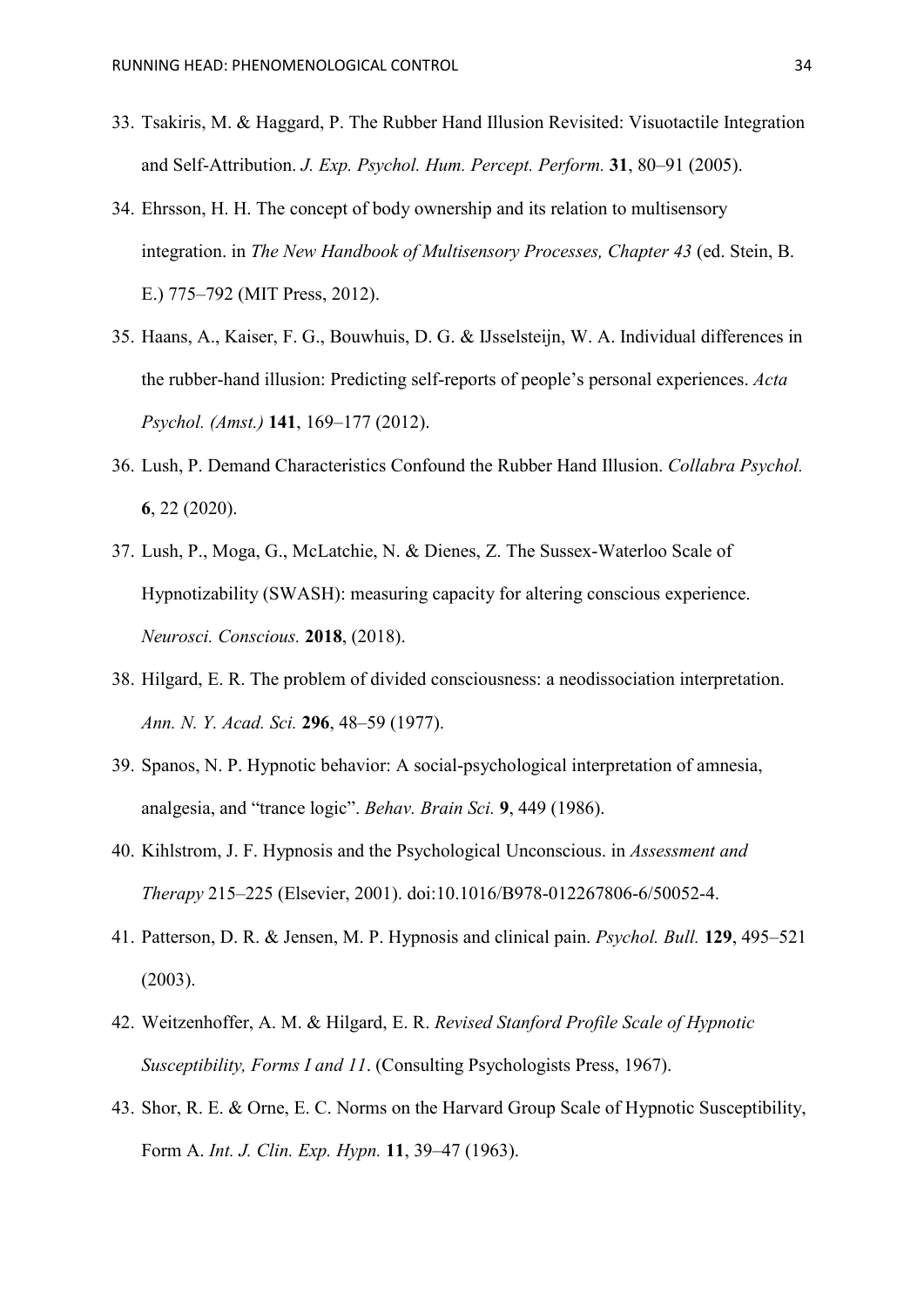- 44. Ferri, F., Ambrosini, E., Pinti, P., Merla, A. & Costantini, M. The role of expectation in multisensory body representation - neural evidence. *Eur. J. Neurosci.* **46**, 1897–1905 (2017).
- 45. Ferri, F., Chiarelli, A. M., Merla, A., Gallese, V. & Costantini, M. The body beyond the body: expectation of a sensory event is enough to induce ownership over a fake hand. *Proc. R. Soc. B Biol. Sci.* **280**, 20131140 (2013).
- 46. Walsh, E. *et al.* Are You Suggesting That's My Hand? The Relation Between Hypnotic Suggestibility and the Rubber Hand Illusion. *Perception* **44**, 709–723 (2015).
- 47. Marotta, A., Tinazzi, M., Cavedini, C., Zampini, M. & Fiorio, M. Individual Differences in the Rubber Hand Illusion Are Related to Sensory Suggestibility. *PLOS ONE* **11**, e0168489 (2016).
- 48. Polczyk, R. & Pasek, T. Types of Suggestibility: *Relationships Among Compliance, Indirect, and Direct Suggestibility*. *Int. J. Clin. Exp. Hypn.* **54**, 392–415 (2006).
- 49. Gheorghiu, V. A., Netter, P., Eysenck, H. J. & Rosenthal, R. *Suggestion and Suggestibility: Theory and Research*. (Springer Berlin Heidelberg, 1989).
- 50. Tasso, A. F. & Pérez, N. A. *Parsing everyday suggestibility: what does it tell us about hypnosis?* (Oxford University Press, 2008). doi:10.1093/oxfordhb/9780198570097.013.0011.
- 51. Dienes, Z. Using Bayes to get the most out of non-significant results. *Front. Psychol.* **5**, (2014).
- 52. Alsmith, A. Mental Activity & the Sense of Ownership. *Rev. Philos. Psychol.* **6**, 881–896 (2015).
- 53. Lane, T., Yeh, S.-L., Tseng, P. & Chang, A.-Y. Timing disownership experiences in the rubber hand illusion. *Cogn. Res. Princ. Implic.* **2**, 4 (2017).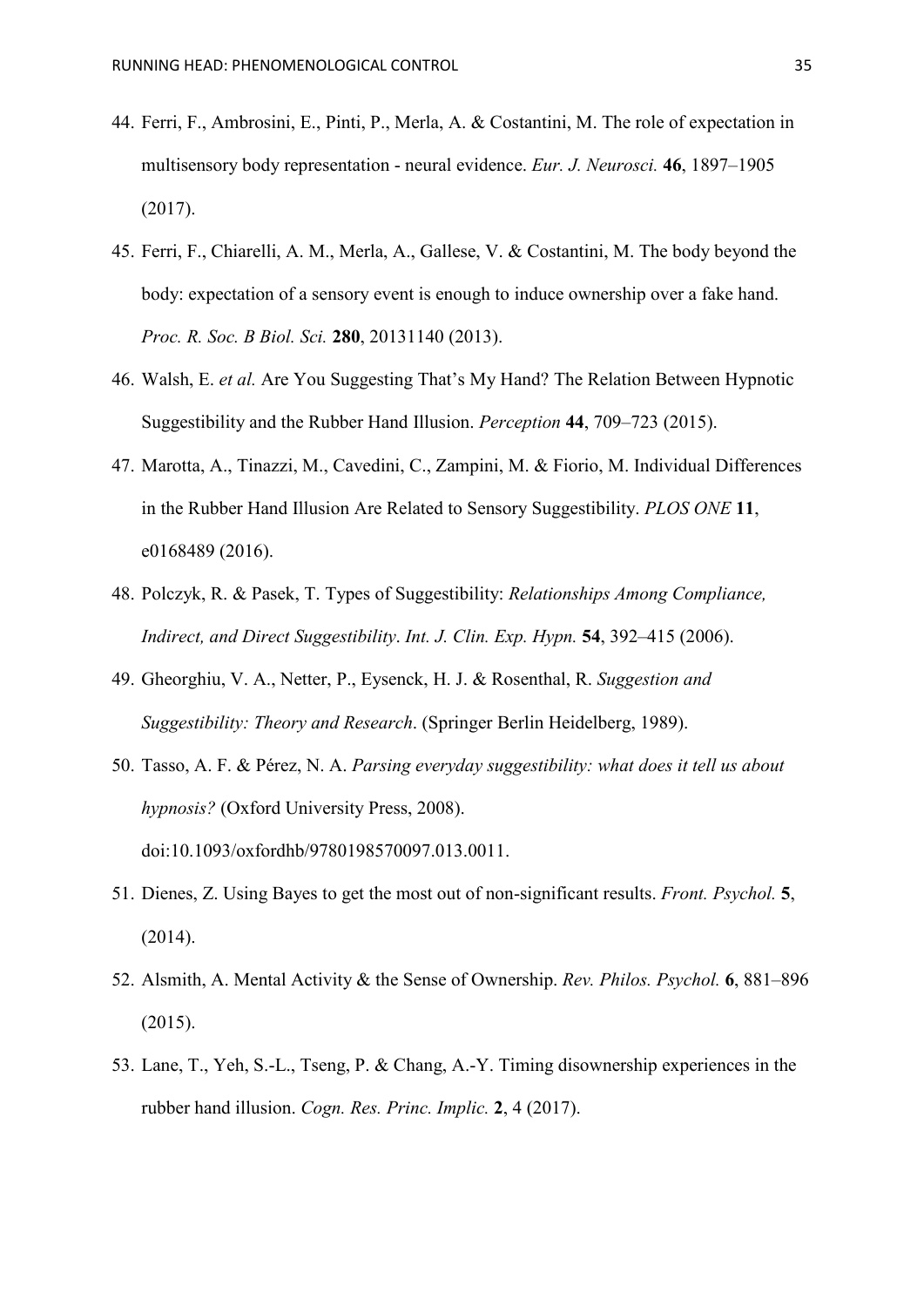- 54. Durgin, F. H., Evans, L., Dunphy, N., Klostermann, S. & Simmons, K. Rubber Hands Feel the Touch of Light. *Psychol. Sci.* **18**, 152–157 (2007).
- 55. Rohde, M., Di Luca, M. & Ernst, M. O. The Rubber Hand Illusion: Feeling of Ownership and Proprioceptive Drift Do Not Go Hand in Hand. *PLoS ONE* **6**, e21659 (2011).
- 56. Samad, M., Chung, A. J. & Shams, L. Perception of Body Ownership Is Driven by Bayesian Sensory Inference. *PLOS ONE* **10**, e0117178 (2015).
- 57. Pasqualotto, A. & Proulx, M. J. Two-Dimensional Rubber-Hand Illusion: The Dorian Gray Hand Illusion. *Multisensory Res.* **28**, 101–110 (2015).
- 58. Guterstam, A., Gentile, G. & Ehrsson, H. H. The Invisible Hand Illusion: Multisensory Integration Leads to the Embodiment of a Discrete Volume of Empty Space. *J. Cogn. Neurosci.* **25**, 1078–1099 (2013).
- 59. Ehrsson, H. H. That's My Hand! Activity in Premotor Cortex Reflects Feeling of Ownership of a Limb. *Science* **305**, 875–877 (2004).
- 60. Lloyd, D. M. Spatial limits on referred touch to an alien limb may reflect boundaries of visuo-tactile peripersonal space surrounding the hand. *Brain Cogn.* **64**, 104–109 (2007).
- 61. Aimola Davies, A. M. & White, R. C. A sensational illusion: Vision-touch synaesthesia and the rubber hand paradigm. *Cortex* **49**, 806–818 (2013).
- 62. Maister, L., Banissy, M. J. & Tsakiris, M. Mirror-touch synaesthesia changes representations of self-identity. *Neuropsychologia* **51**, 802–808 (2013).
- 63. Botan, V., Fan, S., Critchley, H. & Ward, J. Atypical susceptibility to the rubber hand illusion linked to sensory-localised vicarious pain perception. *Conscious. Cogn.* **60**, 62– 71 (2018).
- 64. Derbyshire, S. W. G., Osborn, J. & Brown, S. Feeling the pain of others is associated with self-other confusion and prior pain experience. *Front. Hum. Neurosci.* **7**, (2013).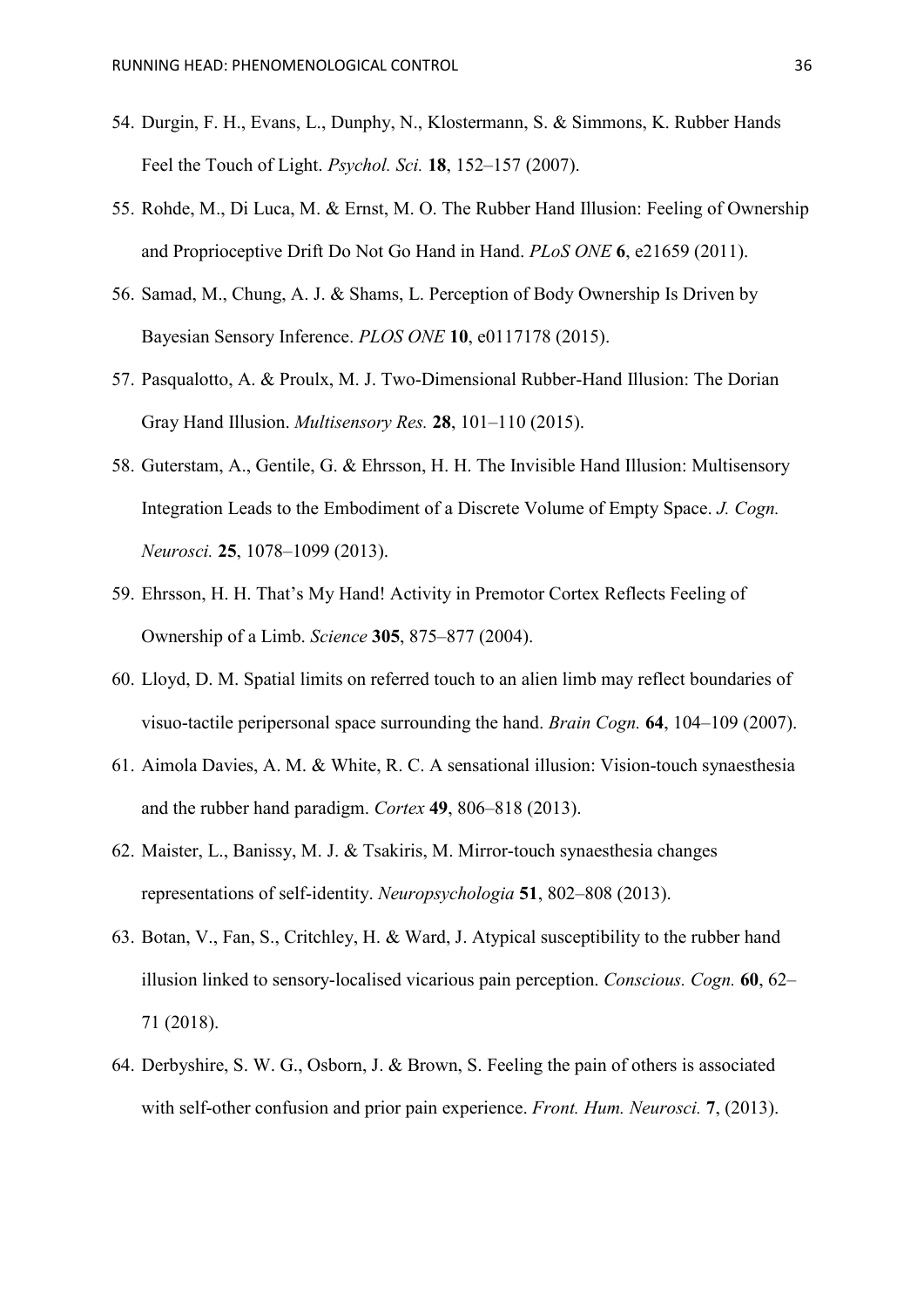- 65. Jensen, M. P. *et al.* New directions in hypnosis research: strategies for advancing the cognitive and clinical neuroscience of hypnosis. *Neurosci. Conscious.* **2017**, (2017).
- 66. Orne, M. T. The nature of hypnosis: artifact and essence. *J. Abnorm. Psychol.* **58**, 277– 299 (1959).
- 67. Perry, C. & Laurence, J.-R. Hypnosis, surgery, and mind–body interaction: An historical evaluation. *Can. J. Behav. Sci. Can. Sci. Comport.* **15**, 351–372 (1983).
- 68. Wu, W. Mineness and introspective data. in *The Sense of Mineness* (eds. Guillot, M. & Carpintero, M. G.-) (Oxford University Press, in press).
- 69. Armel, K. C. & Ramachandran, V. S. Projecting sensations to external objects: evidence from skin conductance response. *Proc. R. Soc. Lond. B Biol. Sci.* **270**, 1499–1506 (2003).
- 70. Barnsley, N. *et al.* The rubber hand illusion increases histamine reactivity in the real arm. *Curr. Biol.* **21**, R945–R946 (2011).
- 71. De Pascalis, V., Magurano, M. R. & Bellusci, A. Pain perception, somatosensory eventrelated potentials and skin conductance responses to painful stimuli in high, mid, and low hypnotizable subjects: effects of differential pain reduction strategies: *Pain* **83**, 499–508 (1999).
- 72. Laidlaw, T. M., Booth, R. J. & Large, R. G. Reduction in Skin Reactions to Histamine After a Hypnotic Procedure: *Psychosom. Med.* **58**, 242–248 (1996).
- 73. Braun, N. *et al.* The Senses of Agency and Ownership: A Review. *Front. Psychol.* **9**, 535 (2018).
- 74. McGeown, W. J. *et al.* Suggested visual hallucination without hypnosis enhances activity in visual areas of the brain. *Conscious. Cogn.* **21**, 100–116 (2012).
- 75. Woody, E. Z. & Barnier, A. J. *Hypnosis scales for the twenty-first century: what do we need and how should we use them?* (Oxford University Press, 2008). doi:10.1093/oxfordhb/9780198570097.013.0010.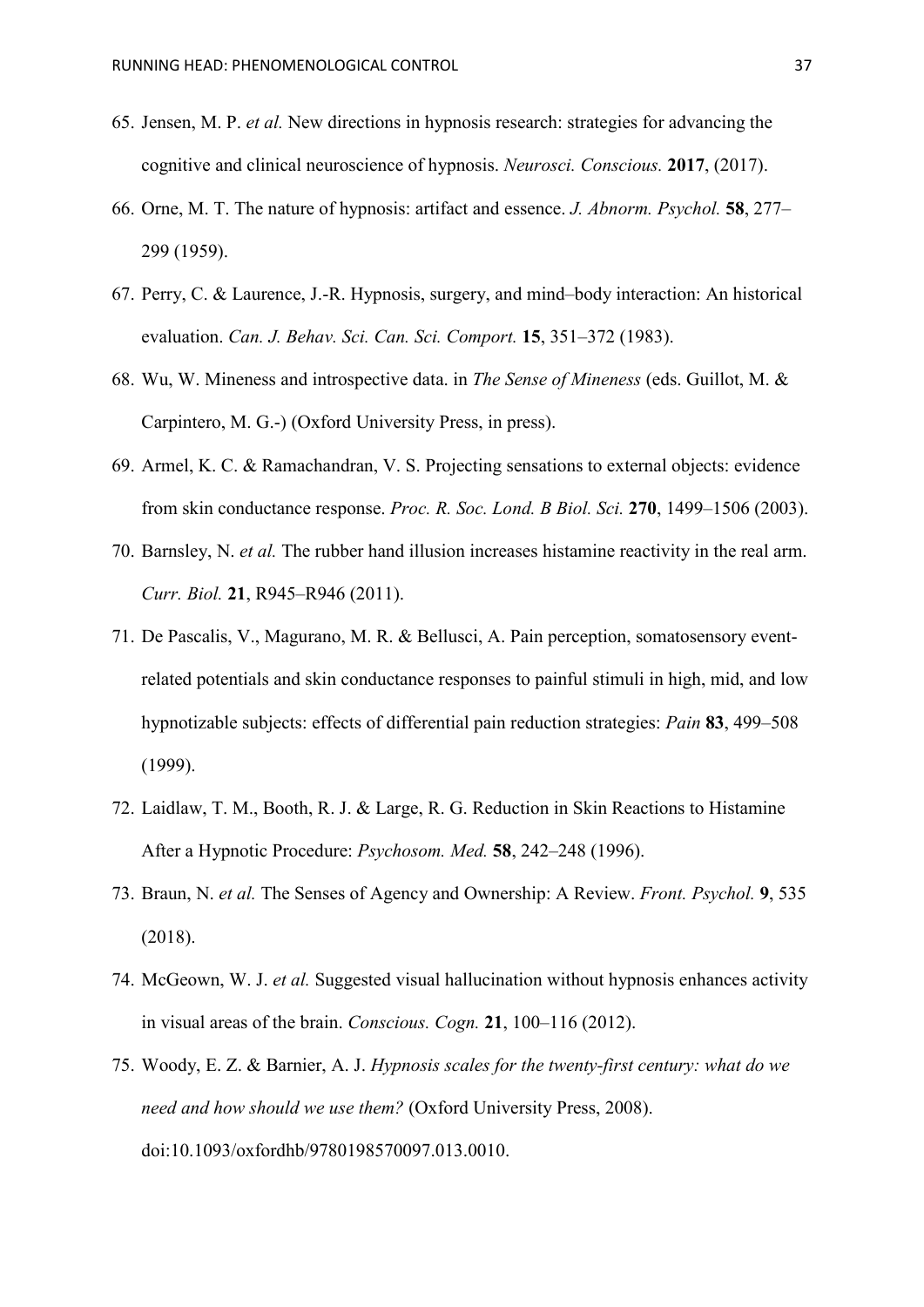- 76. Wegner, D. M. The mind's best trick: how we experience conscious will. *Trends Cogn. Sci.* **7**, 65–69 (2003).
- 77. Cioffi, M. C., Moore, J. W. & Banissy, M. J. What can mirror-touch synaesthesia tell us about the sense of agency? *Front. Hum. Neurosci.* **8**, (2014).
- 78. Lifshitz, M., Aubert Bonn, N., Fischer, A., Kashem, I. F. & Raz, A. Using suggestion to modulate automatic processes: From Stroop to McGurk and beyond. *Cortex* **49**, 463–473 (2013).
- 79. Getz, L. M. & Kubovy, M. Questioning the automaticity of audiovisual correspondences. *Cognition* **175**, 101–108 (2018).
- 80. Orne, M. T. On the social psychology of the psychological experiment: With particular reference to demand characteristics and their implications. *Am. Psychol.* **17**, 776–783 (1962).
- 81. Botan, V., Bowling, N. C., Banissy, M. J., Critchley, H. & Ward, J. Individual Differences in Vicarious Pain Perception Linked to Heightened Socially Elicited Emotional States. *Front. Psychol.* **9**, 2355 (2018).
- 82. Ward, J., Schnakenberg, P. & Banissy, M. J. The relationship between mirror-touch synaesthesia and empathy: New evidence and a new screening tool. *Cogn. Neuropsychol.* **35**, 314–332 (2018).
- 83. Palfi, P. *et al.* Can hypnotic suggestibility be measured online? *Psychol. Res. Heidelb.* **84**, 1460–1471 (2020).
- 84. Bowers, K. The Waterloo-Stanford Group C (WSGC) Scale of Hypnotic Susceptibility: Normative and Comparative Data. *Int. J. Clin. Exp. Hypn.* **41**, 35–46 (1993).
- 85. Holle, H., Banissy, M., Wright, T., Bowling, N. & Ward, J. "That's not a real body": Identifying stimulus qualities that modulate synaesthetic experiences of touch. *Conscious. Cogn.* **20**, 720–726 (2011).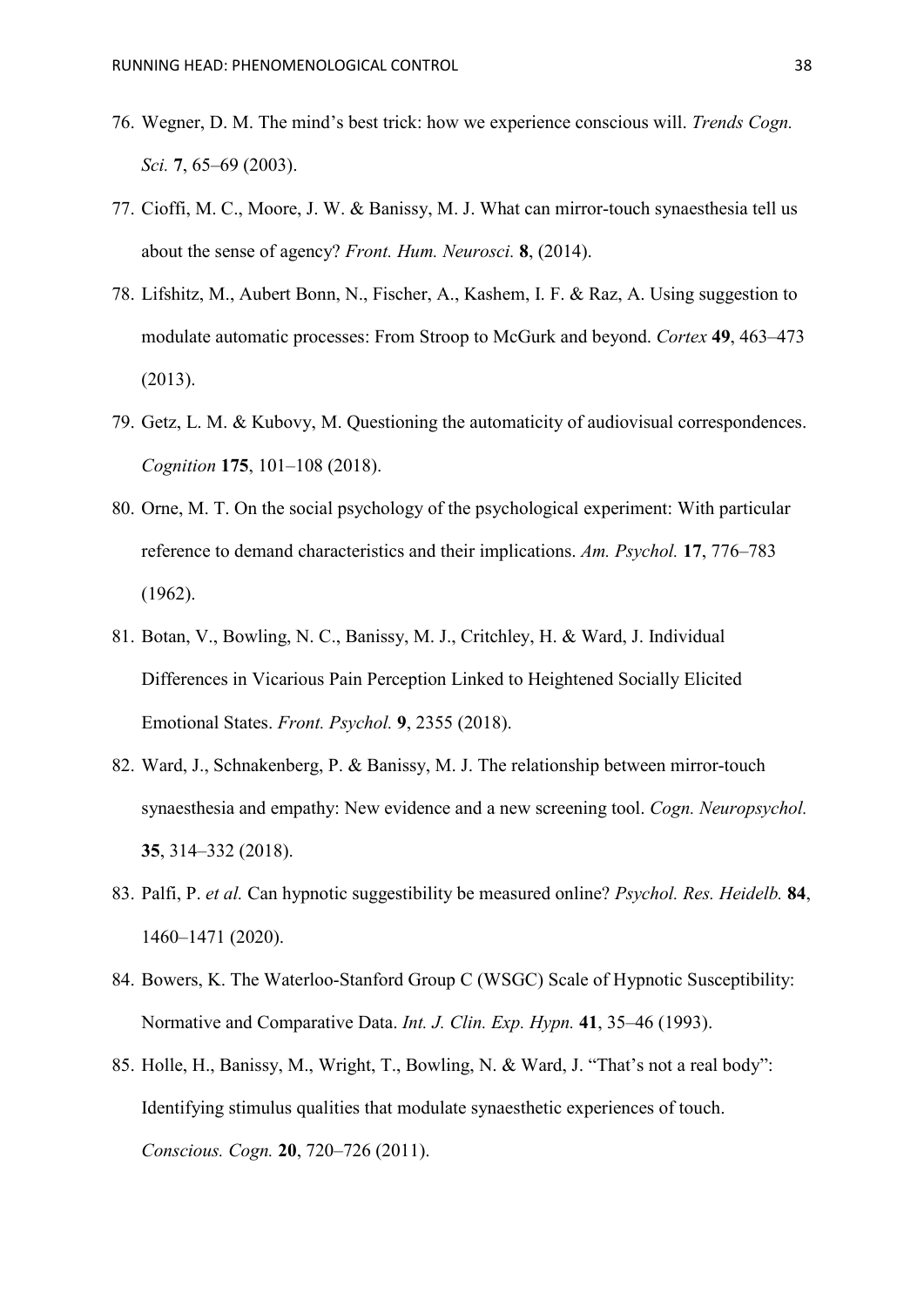86. Dienes, Z. How Do I Know What My Theory Predicts? *Adv. Methods Pract. Psychol. Sci.* **2**, 364–377 (2019).

87. JASP Team. *JASP (Version 0.13.1)[Computer software]*. (2020).

## **Author Contributions**

PL and ZD developed the study concept. PL, RBS, VB and ZD designed study 2. PL and RBS collected experimental data for Study 2. PL conducted analyses and drafted the manuscript, and ZD, AKS, RBS, VB and JW provided critical revisions.

# **Competing interests**

The authors declare no competing interests.

## **Acknowledgements**

This work was supported by the Dr Mortimer and Theresa Sackler Foundation and the Canadian Institute for Advanced Research (CIFAR) Program on Brain, Mind, and Consciousness. Thanks to Warrick Roseboom for predicting a relationship between mirrorsensory synaesthesia and hypnotisability. Thanks to Robert Avery, Reny Baykova, Phoebe Bazzard, Anthony Collins, Giulia Esposito, Phillip Kaniuth, Giuseppe Lai, Mengze Li, Isabel Maranhao, Julie McDermott, Christopher Osborne, Gabriel Rollison, Konstantinos Seintaridis, Maxine Sherman and Nicholas Young for data collection.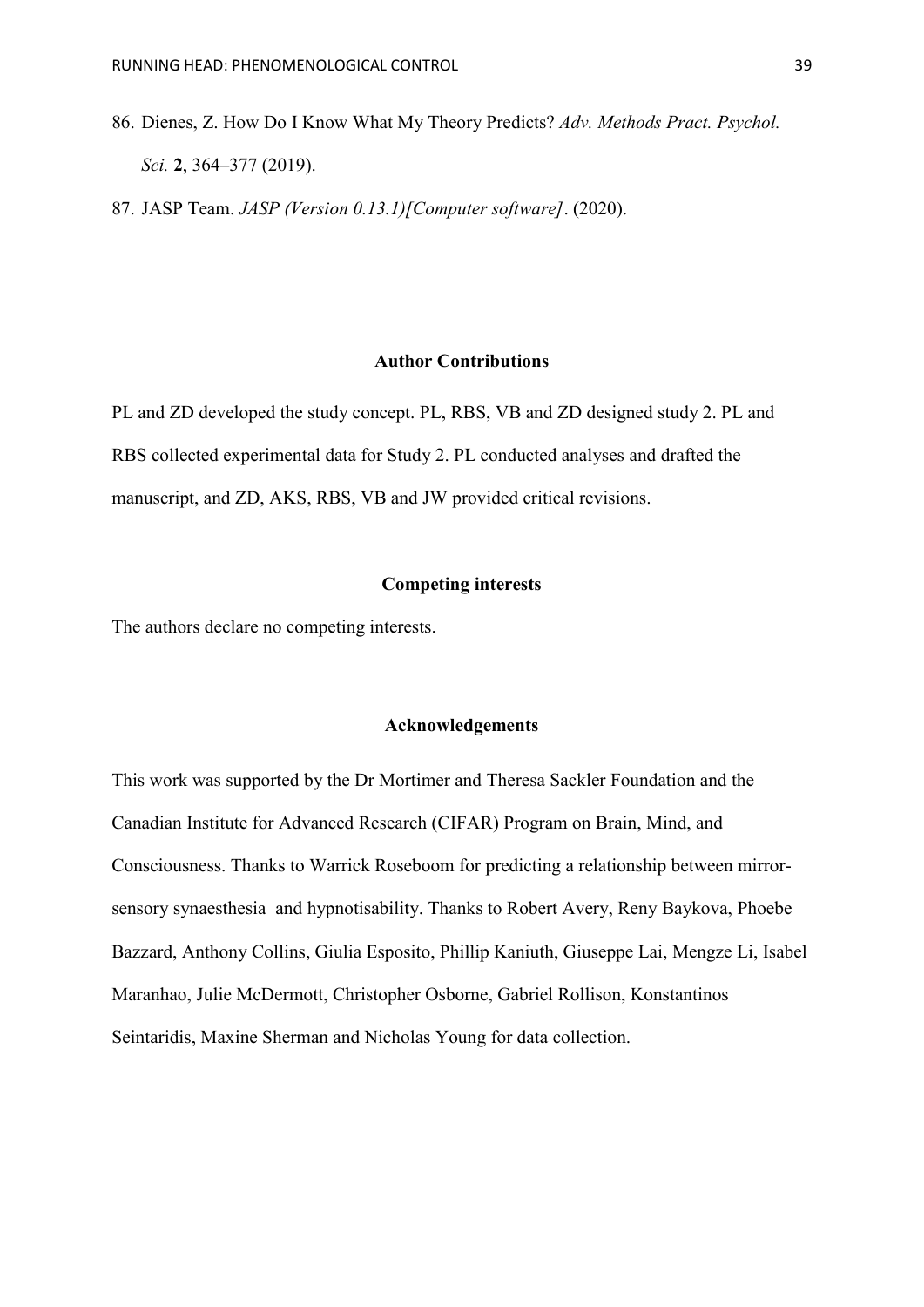

Figure 1. Scatterplots showing linear regression of vicarious pain measures (n=404 participants) on hypnotisability (a) total pain responses on hypnotisability, Spearman's rs =.26, 95% CI[.17, .35] (b) pain intensity on hypnotisability, Spearman's rs =.27, 95% CI [.18..36]. Error bars show 95% CI. The centre of credibility intervals is the predicted score. SWASH is an abbreviation of Sussex Waterloo Scale of Hypnotisability.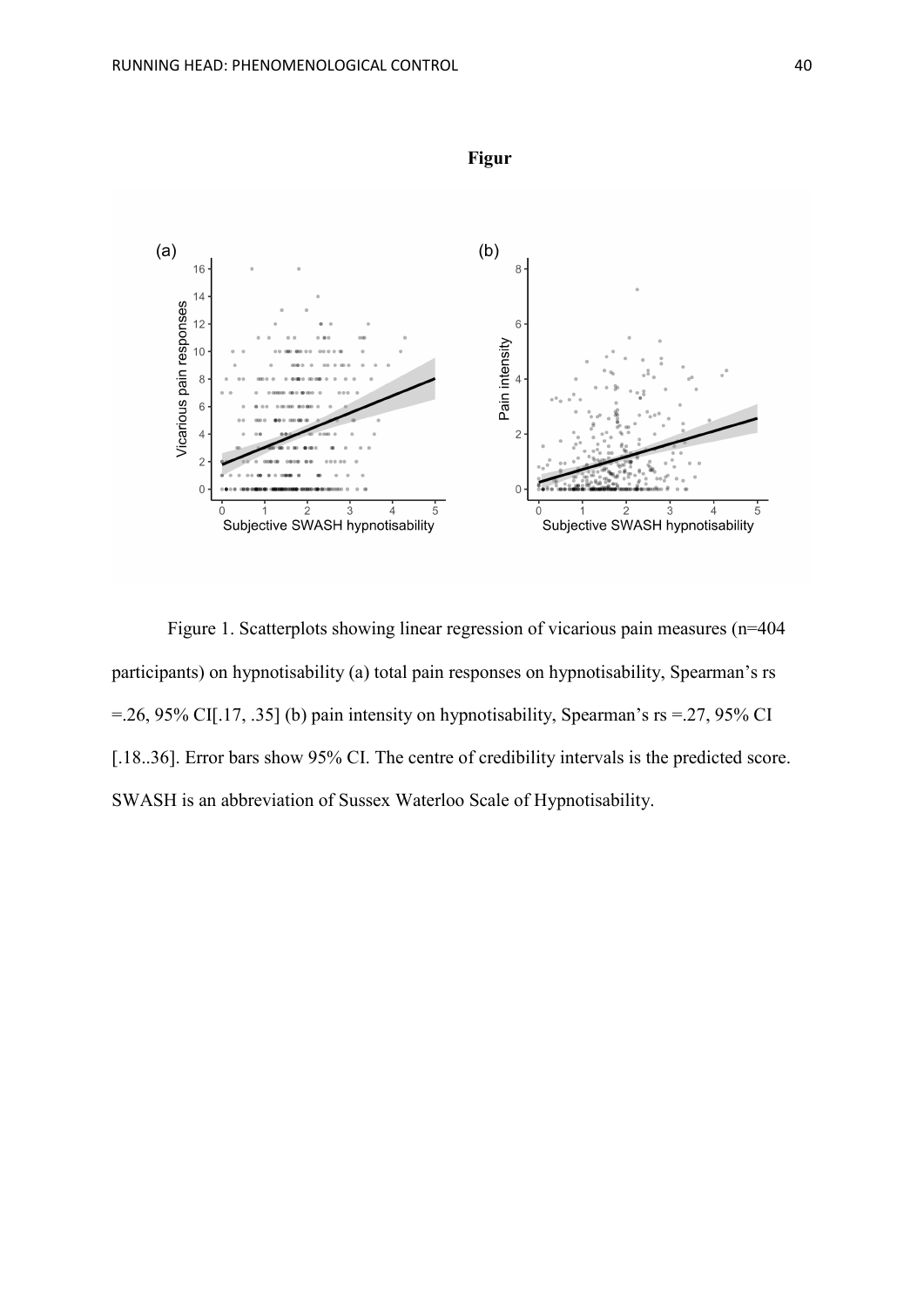

Figure 2. Scatterplots showing linear regression of mirror touch measures on hypnotisability (n=154 participants) (a) Touch to human responses, Spearman's rs = 19, 95% CI [.04. .34], (b) Touch to object responses, Spearman's  $rs = .21, 95\%$  CI[.06, .36]. Error bars show 95% CI. The centre of credibility intervals is the predicted score. Note: SWASH is an abbreviation of Sussex Waterloo Scale of Hypnotisability.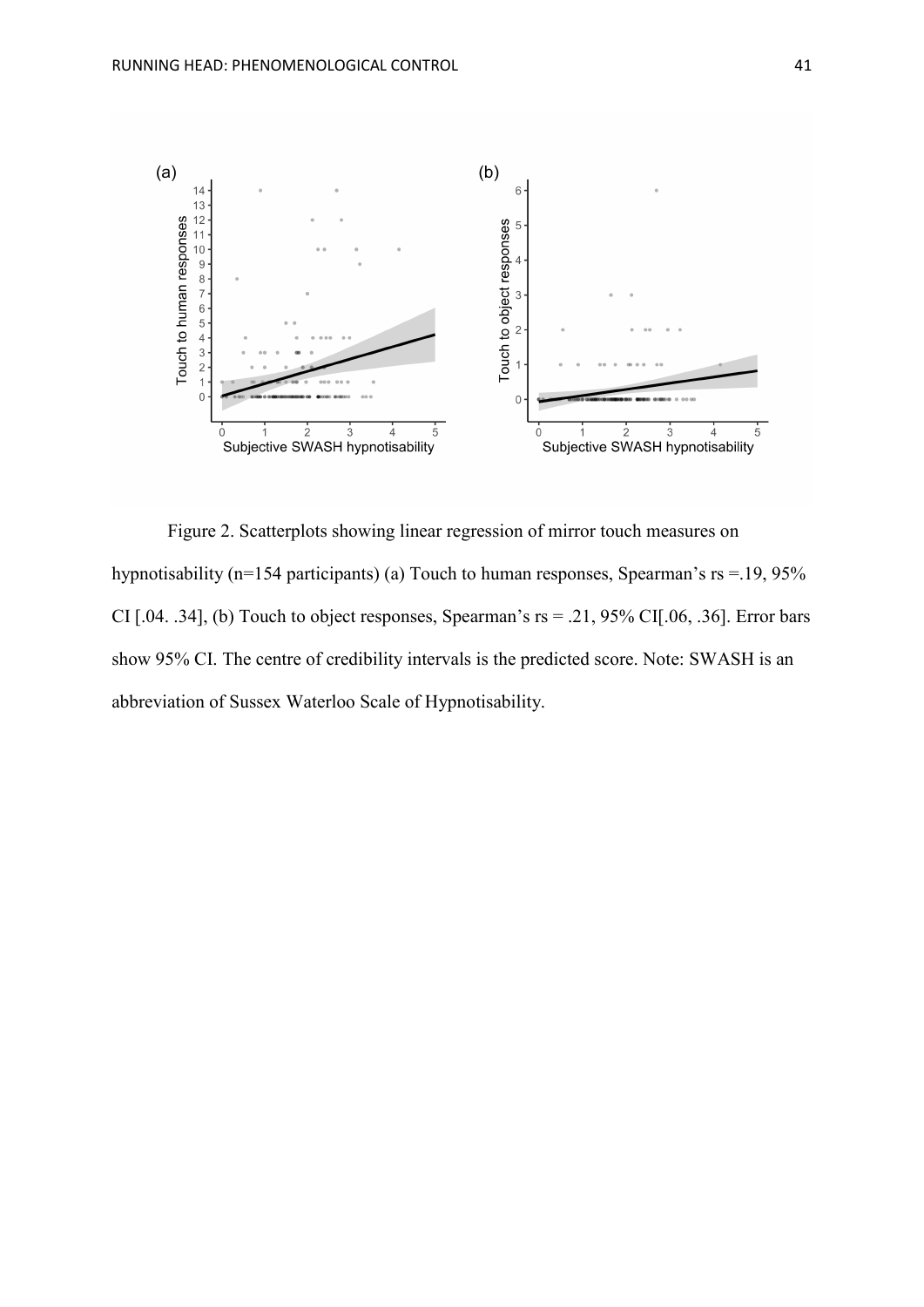

Figure 3. Scatterplots showing linear regression (n=353 participants) of synchronous condition rubber hand illusion measures on hypnotisability and expectancies. (a) mean subjective report for location and ownership  $(S1-S3)$  on hypnotisability,  $rs = 26$ , 95% CI [.16, .37], (b) proprioceptive drift on hypnotisability,  $rs = .11$ , 95% CI [.003, .22], (c) subjective report for visual hallucination (S4) on hypnotisability, rs =.31, 95% CI [.21, .43], and (d) Synchronous condition mean subjective report for location and ownership (S1-S3) on synchronous condition expectancy.  $rs =$ , .23, 95% CI [.13, .34]. Error bars show 95% CI. The centre of credibility intervals is the predicted score. Note: SWASH is an abbreviation of Sussex Waterloo Scale of Hypnotisability.